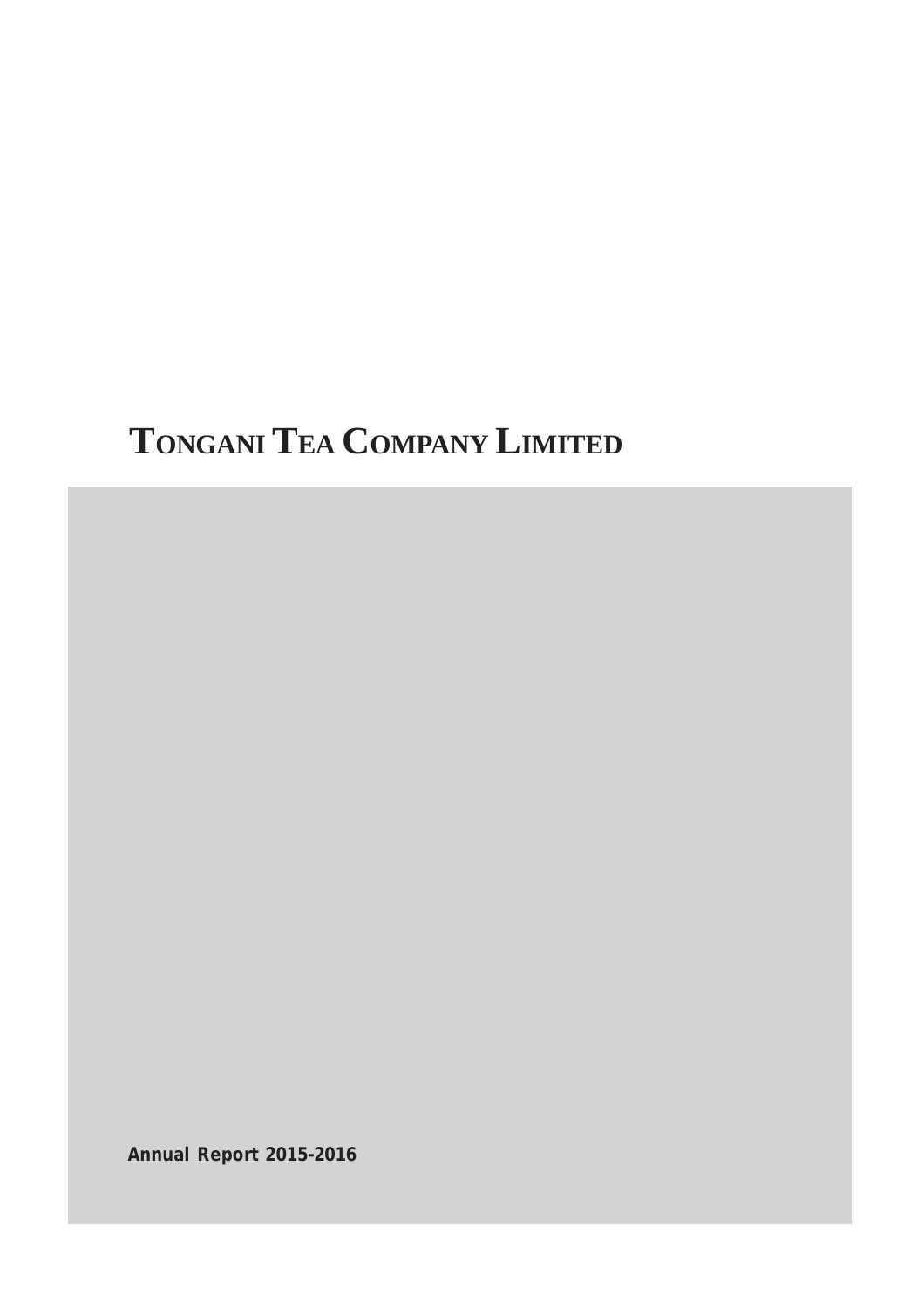# BOARD OF BOARD OF DIRECTORS

Mr. M. K. Daga, *Non –Executive Director Chairman of the Board of Directors* Mr. A.V. Bagree, *Independent Director* Mr. R.K. Murarka, *Independent Director* Ms.E.Chakraborty, *Non–Executive Director*

# **AUDITORS**

L.K.Bohania & Co. *Chartered Accountants Kolkata*

**BANKER** State Bank of India

# **REGISTRAR & SHARE TRANSFER AGENT**

Niche Technologies Pvt. Ltd. D-511, Bagree Market, 5th Floor, 71, B.R.B. Basu Road, Kolkata - 700001 Telephone: 2235 7270/7271; Fax : 2215 6823 E-mail: nichetechpl@nichetechpl.com

# **TONGANI TEA COMPANY LIMITED**

# CIN : L01132WB1893PLC000742

# **REGISTERED OFFICE & ADMINISTRATIVE OFFICE**

15B, Hemanta Basu Sarani, 3rd Floor, Kolkata -700 001 Phone: 2248 7685, Fax: 2210 0541. E-mail: info@tonganitea.com, Website : www.tonganitea.com

# TONGANI TEA ESTATE

P.O.Dhula, Dist.Darrang Pin-784 146, Assam.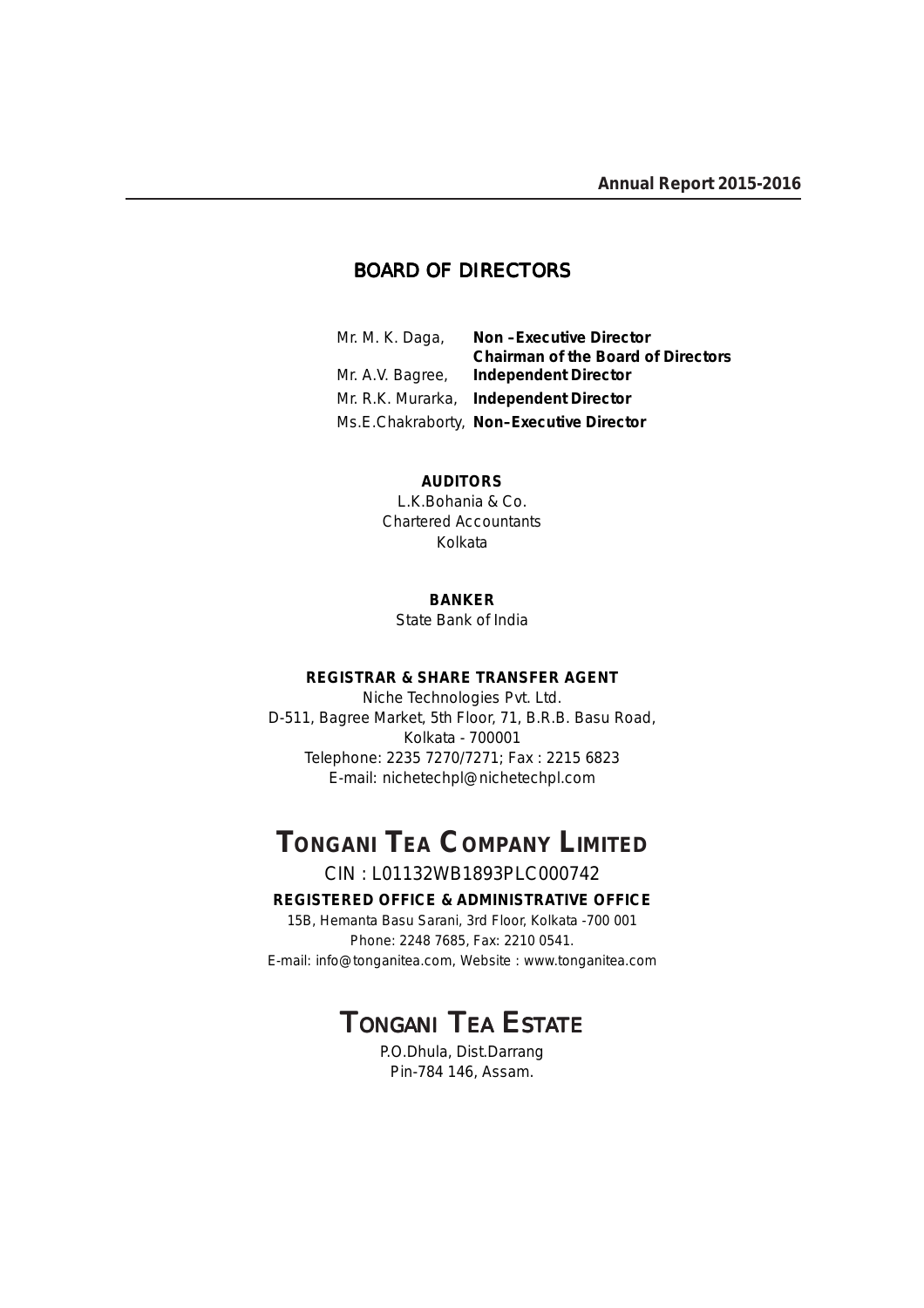#### **TONGANI TEA COMPANY LIMITED**

CIN : L01132WB1893PLC000742

#### **NOTICE**

NOTICE is hereby given that the 123<sup>rd</sup> Annual General Meeting of the Members of the Company will be held at its Registered Office at 15B, Hemanta Basu Sarani,  $3^{rd}$  Floor, Kolkata-700 001, on Friday, the 9<sup>th</sup> September, 2016, at 10.30 A.M. to transact the following business :

- 1. To receive, consider and adopt the Statement of Profit & Loss of the Company for the year ended 31<sup>st</sup> March, 2016 and the Balance Sheet as at that date and the Reports of the Auditors and Directors thereon.
- 2. To confirm the payment of Interim Dividend and to declare Final Dividend.
- 3. To appoint a Director in place of Mr. M.K.Daga (holding DIN: 00123386), who retires by rotation and being eligible offers herself for re-appointment.
- 4. To appoint M/s. Navin Nayar & Company, Chartered Accountants (FR No.317117E) as Statutory Auditors of the Company, to fix their remuneration and to pass the following resolution as an Ordinary Resolution:

"RESOLVED that pursuant to Section 139, 142 and other applicable provisions of the Companies Act, 2013 and the Rules made thereunder, pursuant to the recommendations of the Audit Committee of the Board of Directors, M/s. Navin Nayar & Company, Chartered Accountants (FR No.317117E) be and are hereby appointed as the Statutory Auditors of the Company for a term of 5 (five) years from conclusion of this 123<sup>rd</sup> Annual General Meeting till the conclusion of the 128<sup>th</sup> Annual General Meeting to be held in the year 2021, subject to ratification by the Shareholders annually on such remuneration as may be approved by the Board of Directors."

> By Order of the Board For **TONGANI TEA COMPANY LIMITED**

Read.Office: 15B, Hemanta Basu Sarani, 3rd Floor **M. K. DAGA** Kolkata – 700 001 *Chairman* Date: 22<sup>nd</sup> July, 2016.

#### **IMPORTANT NOTES:**

- 1. *Pursuant to the provisions of Section 91 of the Companies Act, 2013,* the Register of Members and the Share Transfer books of the Company will remain closed from Saturday, 3<sup>rd</sup> September, 2016 to Friday, 9<sup>th</sup> September, 2016 (both days inclusive) *for determining the entitlement of the shareholders to the payment of dividend.*
- 2. Details regarding Director retiring by rotation and seeking re-appointment is given below:

In terms of Section 149, 152 and any other applicable provisions of the Companies Act, 2013, effective from 1st April, 2014, for the purpose of determining the directors liable to retire by rotation, the Independent Directors shall not be included in the total number of directors of the Company.

Mr. M.K.Daga shall accordingly retire at the forthcoming Annual General Meeting and being eligible offers himself for re-appointment.

Mr. Daga joined the Board of Directors as a Non-Executive Director from 31st July, 1998.

Mr. Daga is the Chairman of the Stakeholders Relationship Committee, Review Committee and Share Transfer Committee and Member of Nomination & Remuneration Committee of the Board of Directors of the Company.

Mr. Daga has been working in the Tea Industry for more than 30 years. He is a Bachelor of Commerce with Honours in Accountancy.

The appointment of Mr. Daga is appropriate and in the best interest of the Company. Mr. Daga is Director in Norben Tea & Exports Ltd., Joonktollee Tea & Industries Ltd., Cowcoody Builders Pvt. Ltd., Daga & Company Pvt. Ltd. and Nominee Director for and on behalf of Joonktollee Tea and Industries Limited on the Board M/s. Keshava Plantations Pvt. Ltd. w.e.f. 05/04/2016.

He is also a member in Norben Tea & Exports Ltd., Derby Electronics Pvt. Ltd., Mangalam Products Pvt. Ltd. and Anjum Investments Pvt. Ltd. Mr. Daga holds by himself 55,250 Equity shares in the Company. He does not hold for any other person on a beneficial basis, any shares in the Company.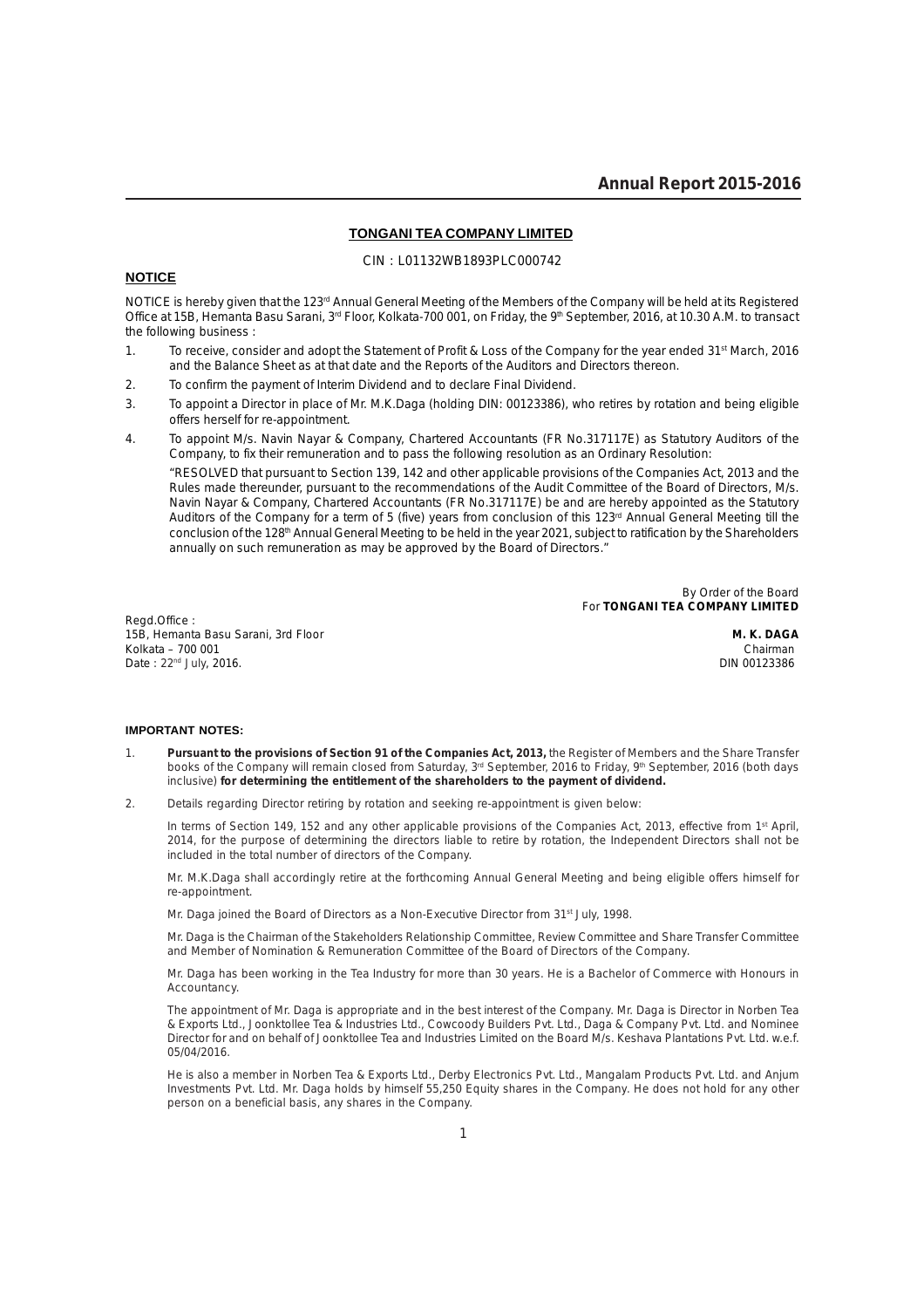Upon his re-appointment as a director, Mr. Daga shall continue to hold office as a Non-Executive Director subject to retirement by rotation.

Accordingly, the Board recommends his re-appointment.

Except Mr. Daga, none of the Directors and Key Managerial Personnel of the Company and their relatives is concerned or interested, financial or otherwise, in agenda Item No.3.

3. A MEMBER ENTITLED TO ATTEND AND VOTE AT THE MEETING IS ENTITLED TO APPOINT A PROXY/ PROXIES TO ATTEND AND VOTE ON A POLL INSTEAD OF HIMSELF/HERSELF. SUCH A PROXY/ PROXIES NEED NOT BE A MEMBER OF THE COMPANY.

A person can act as proxy on behalf of members not exceeding fifty (50) and holding in the aggregate not more than ten percent of the total share capital of the Company.

The instrument of Proxy in order to be effective, should be deposited at the Registered Office of the Company, duly completed and signed, not less than 48 hours before the commencement of the meeting. A Proxy form is sent herewith. Proxies submitted on behalf of the companies, societies etc., must be supported by an appropriate resolution/authority, as applicable.

The Proxy-holder shall prove his identity at the time of attending the Meeting.

- 4. Interim Dividend at the rate of Rs.5.00 per Equity Share (i.e.50%) was paid to the members and the beneficial owners whose names appeared in the Register of Members as on 13<sup>th</sup> November, 2015 (being the Record Date), as per details received by the Company from National Securities Depository Limited and Central Depository Services (India) Limited.
- 5. Final Dividend, as recommended by the Board, if approved at the Annual General Meeting by the Members, will be paid latest by 8<sup>th</sup> October, 2016, to those persons whose names stand registered in the Company's Register of Members or their mandatees :
	- (a) as Beneficial Owners at the end of business hours on  $2^{nd}$  September, 2016, as per names and address to be furnished by National Securities Depository Limited and Central Depository Services (India) Limited in respect of the shares held in electronic form, and
	- as Members of the Company after giving effect to the valid share transfers in physical form lodged with the Company on or before commencement of book closure i.e. 3rd September, 2016.
- 6. In terms of the provisions of Section 205A of the Companies Act, 1956, the amount of dividend not encashed or claimed within 7 (seven) years from the date of its transfer to the unpaid dividend account, will be transferred to the Investor Education and Protection Fund established by the Government. Accordingly, the unclaimed dividend in respect of financial year 2008-09 is due for transfer to the said Fund in October, 2016. In terms of provisions of Section 205C of the Companies Act, 1956), no claim shall lie against the Company or the said Fund after the said transfer.
- 7. Members who have either neither received nor encashed their dividend warrant(s) for the financial years 2008-09 upto 2014-15, are requested to write to the Company, mentioning the relevant Folio number or DP ID and Client ID, for issuance of duplicate/revalidated dividend warrant(s).
- 8. Members holding shares in physical form may intimate the Company necessary particulars for ECS credit of the dividend directly to their bank accounts wherever ECS facility is available, or, for printing of their bank account details on the dividend warrants to prevent possibilities of fraud in encashing the warrants.
- 9. Members holding shares in physical mode are requested to intimate changes in their address alongwith proof of address/ bank mandate to the Registrar and Share Transfer Agents (RTA), Niche Technologies Pvt. Ltd. Members holding shares in electronic mode are requested to send the intimation for change of address / bank mandate to their respective Depository Participant.
- 10. Members who hold shares in physical form in multiple folios in identical names or joint holding in the same order of names are requested to write to the Company's RTA, enclosing their share certificates to enable the Company to consolidate their holdings into a single folio.
- 11. Shareholders are also requested to take immediate action to demat their shares to avail easy liquidity since trading of shares of the Company are under compulsory demat mode as per the regulation of SEBI and also to prevent any loss of physical Share Certificate (if already complied with, please ignore this).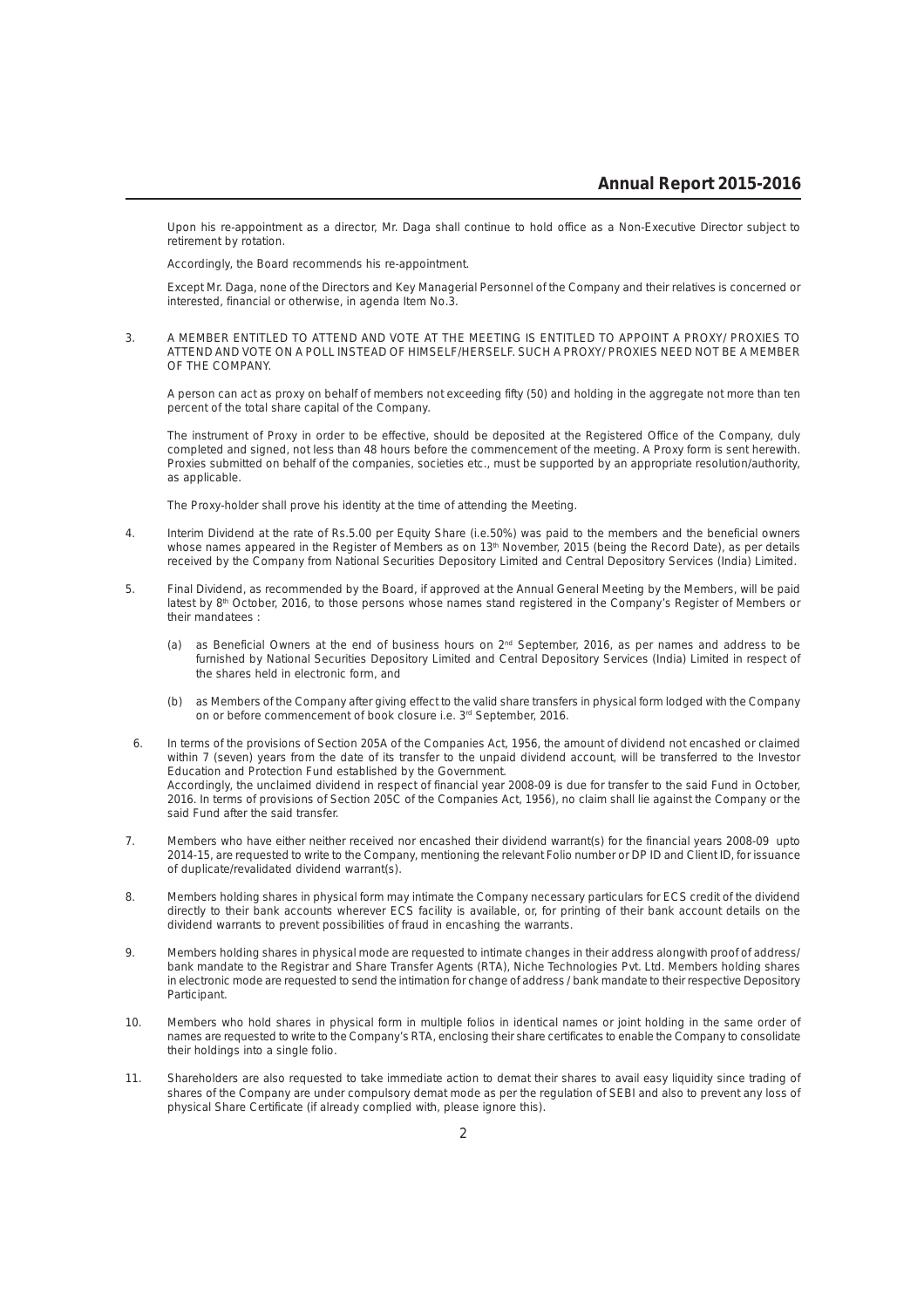- 12. The Securities and Exchange Board of India (SEBI) has mandated the submission of Permanent Account Number (PAN) by every participant in Securities market. Members holding shares in electronic form are, therefore, requested to submit their PAN to their Depository Participants with whom they are maintaining their demat accounts. Members holding shares in physical form can submit their PAN details to the R&T Agent or to the Registered Office of the Company.
- 13. To prevent fraudulent transactions, members are advised to exercise due diligence and notify the Company of any change in address or demise of any member as soon as possible. Members are also advised not to leave their demat account(s) dormant for long. Periodic statement of holdings should be obtained from the concerned Depository Participant and holdings should be verified.
- 14. Electronic copy of the Notice and Annual Report of the Annual General Meeting of the Company inter alia indicating the process and manner of e-voting along with Attendance Slip and Proxy Form is being sent to all the members whose email IDs are registered with the Company/Depository Participants(s) for communication purposes unless any member has requested for a hard copy of the same. For members who have not registered their email address, physical copies of the Notice and Annual Report of the Annual General Meeting of the Company inter alia indicating the process and manner of e-voting along with Attendance Slip and Proxy Form is being sent in the permitted mode.
- 15. The financial statements, auditors' report and every other document annexed to the financial statements which will be laid at the Annual General Meeting, will be available for inspection at the Registered Office of the Company during working hours for period of 21 days before the date of the 123<sup>rd</sup> Annual General Meeting i.e. from 19<sup>th</sup> August, 2016.
- 16. Members holding shares in physical form can now avail the facility of nomination in respect of shares held by them pursuant to the Companies Act, 2013. The prescribed Form (Form SH 13) can be obtained from the Share Department of the Company. Members desiring to avail this facility, may send their Nomination Form (in duplicate) duly filled in, to the Company or its Share Transfer Agents M/s. Niche Technologies Pvt. Ltd. of D-511, Bagree Market, 5th Floor, 71, B.R.B.Basu Road, Kolkata-700001 by quoting their respective Folio Numbers.
- 17. Members can now get their e-mail address registered with the Company if they want to receive the notices of the Company, for holding general meetings, postal ballot and any other purpose, through electronic mode in pursuance to 'Green Initiative' taken by the Company. For this purpose, members are requested to fill in the form appended to Annual Report and send the filled in form to the **Company**
- 18. Members may also note that the Notice of the 123rd Annual General Meeting and the Annual Report for 2016 will also be available on the Company's website www.tonganitea.com for their download. Even after registering for e-communication, members are entitled to receive such communication in physical form, upon making a request for the same, by post free of cost. For any communication, the shareholders may also send requests to the Company's investor email id: investorcare@tonganitea.com.

#### 19. **Voting at the AGM**

Remote Voting through electronic means

I. In compliance with provisions of Section 108 of the Companies Act, 2013 and Rule 20 of the Companies (Management and Administration) Rules, 2014, as amended by the Companies (Management and Administration) Rules, 2015 and Regulation 44 of the SEBI (Listing Obligations and Disclosure Requirements), Regulations, 2015, the Company is pleased to provide members facility to exercise their right to vote at the Annual General Meeting (AGM) by electronic means and the business may be transacted through remote e-Voting Services provided by Central Depository Services (India) Limited (CDSL):

#### **The instructions for shareholders voting electronically are as under:**

- (i) The voting period begins on  $6<sup>th</sup>$  September, 2016 (9:00 am) and ends on  $8<sup>th</sup>$  September, 2016 (5:00 pm). During this period shareholders' of the Company, holding shares either in physical form or in dematerialized form, as on the cut-off date (record date) of 2<sup>nd</sup> September, 2016, may cast their vote electronically. The e-voting module shall be disabled by CDSL for voting thereafter.
- (ii) The shareholders should log on to the e-voting website www.evotingindia.com during the voting period
- (iii) Click on "Shareholders" tab.
- (iv) Now Enter your User ID
	- a. For CDSL: 16 digits beneficiary ID,
	- b. For NSDL: 8 Character DP ID followed by 8 Digits Client ID,
	- c. Members holding shares in Physical Form should enter Folio Number registered with the Company.
- (v) Next enter the Image Verification as displayed and Click on Login.
- (vi) If you are holding shares in demat form and had logged on to www.evotingindia.com and voted on an earlier voting of any company, then your existing password is to be used.
- (vii) If you are a first time user follow the steps given below: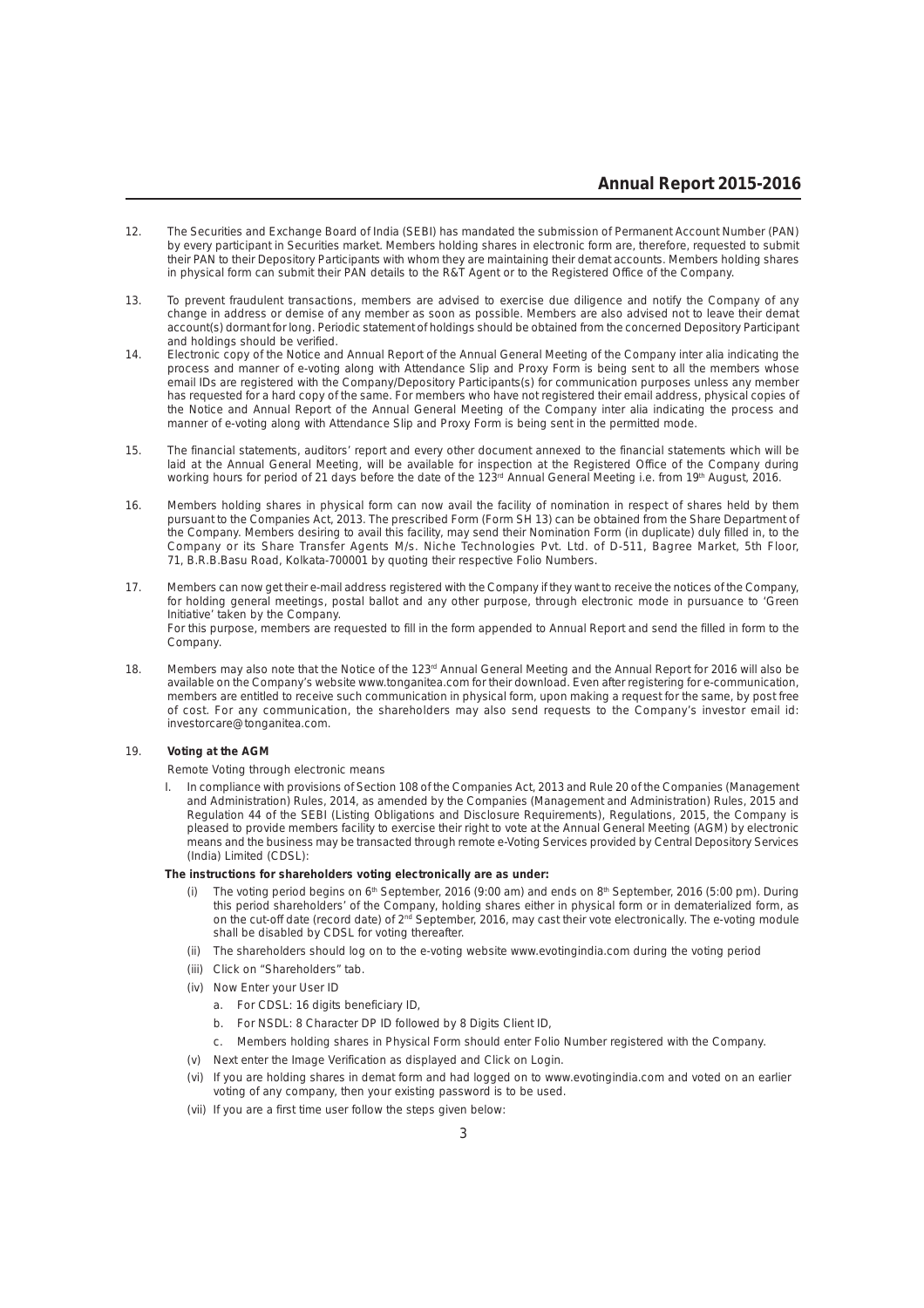|                 |                                                                                                                                                                                                                                                                               | For Members holding shares in Demat Form and Physical Form                                                                                                                                                                                                                                                                                                                                                                                                                                                                                                                                                                                                             |  |  |  |  |  |  |
|-----------------|-------------------------------------------------------------------------------------------------------------------------------------------------------------------------------------------------------------------------------------------------------------------------------|------------------------------------------------------------------------------------------------------------------------------------------------------------------------------------------------------------------------------------------------------------------------------------------------------------------------------------------------------------------------------------------------------------------------------------------------------------------------------------------------------------------------------------------------------------------------------------------------------------------------------------------------------------------------|--|--|--|--|--|--|
| PAN             |                                                                                                                                                                                                                                                                               | Enter your 10 digit alpha-numeric *PAN issued by Income Tax Department (Applicable for both demat shareholders<br>as well as physical shareholders)                                                                                                                                                                                                                                                                                                                                                                                                                                                                                                                    |  |  |  |  |  |  |
|                 | • Members who have not updated their PAN with the Company/Depository Participant are requested to use the<br>first two letters of their name and the 8 digits of the sequence number in the PAN field.                                                                        |                                                                                                                                                                                                                                                                                                                                                                                                                                                                                                                                                                                                                                                                        |  |  |  |  |  |  |
|                 | • In case the sequence number is less than 8 digits enter the applicable number of 0's before the number after the<br>first two characters of the name in CAPITAL letters. Eq. If your name is Ramesh Kumar with sequence number 1<br>then enter RA00000001 in the PAN field. |                                                                                                                                                                                                                                                                                                                                                                                                                                                                                                                                                                                                                                                                        |  |  |  |  |  |  |
| <b>DOB</b>      |                                                                                                                                                                                                                                                                               | Enter the Date of Birth as recorded in your demat account or in the company records for the said demat account or<br>folio in dd/mm/yyyy format.                                                                                                                                                                                                                                                                                                                                                                                                                                                                                                                       |  |  |  |  |  |  |
|                 |                                                                                                                                                                                                                                                                               | Dividend Enter the Dividend Bank Details as recorded in your demat account or in the company records for the                                                                                                                                                                                                                                                                                                                                                                                                                                                                                                                                                           |  |  |  |  |  |  |
| Bank<br>Details | (iv).                                                                                                                                                                                                                                                                         | said demat account or folio.<br>• Please enter the DOB or Dividend Bank Details in order to login. If the details are not recorded with the depository<br>or company please enter the member id / folio number in the Dividend Bank details field as mentioned in instruction                                                                                                                                                                                                                                                                                                                                                                                          |  |  |  |  |  |  |
|                 |                                                                                                                                                                                                                                                                               | (viii) After entering these details appropriately, click on "SUBMIT" tab.                                                                                                                                                                                                                                                                                                                                                                                                                                                                                                                                                                                              |  |  |  |  |  |  |
|                 |                                                                                                                                                                                                                                                                               | (ix) Members holding shares in physical form will then directly reach the Company selection screen. However,<br>members holding shares in demat form will now reach 'Password Creation' menu wherein they are required<br>to mandatorily enter their login password in the new password field. Kindly note that this password is to be<br>also used by the demat holders for voting for resolutions of any other company on which they are eligible to<br>vote, provided that company opts for e-voting through CDSL platform. It is strongly recommended not to<br>share your password with any other person and take utmost care to keep your password confidential. |  |  |  |  |  |  |
|                 |                                                                                                                                                                                                                                                                               | (x) For Members holding shares in physical form, the details can be used only for e-voting on the resolutions<br>contained in this Notice.                                                                                                                                                                                                                                                                                                                                                                                                                                                                                                                             |  |  |  |  |  |  |
|                 |                                                                                                                                                                                                                                                                               | (xi) Click on the EVSN for the relevant < Company Name> i.e. <b>Tongani Tea Company Limited</b> on which you<br>choose to vote.                                                                                                                                                                                                                                                                                                                                                                                                                                                                                                                                        |  |  |  |  |  |  |
|                 |                                                                                                                                                                                                                                                                               | (xii) On the voting page, you will see "RESOLUTION DESCRIPTION" and against the same the option "YES/NO"<br>for voting. Select the option YES or NO as desired. The option YES implies that you assent to the Resolution<br>and option NO implies that you dissent to the Resolution.                                                                                                                                                                                                                                                                                                                                                                                  |  |  |  |  |  |  |
|                 |                                                                                                                                                                                                                                                                               | (xiii) Click on the "RESOLUTIONS FILE LINK" if you wish to view the entire Resolution details.                                                                                                                                                                                                                                                                                                                                                                                                                                                                                                                                                                         |  |  |  |  |  |  |
|                 |                                                                                                                                                                                                                                                                               | (xiv) After selecting the resolution you have decided to vote on, click on "SUBMIT". A confirmation box will be<br>displayed. If you wish to confirm your vote, click on "OK", else to change your vote, click on "CANCEL" and<br>accordingly modify your vote.                                                                                                                                                                                                                                                                                                                                                                                                        |  |  |  |  |  |  |
|                 |                                                                                                                                                                                                                                                                               | (xv) Once you "CONFIRM" your vote on the resolution, you will not be allowed to modify your vote.                                                                                                                                                                                                                                                                                                                                                                                                                                                                                                                                                                      |  |  |  |  |  |  |
|                 |                                                                                                                                                                                                                                                                               | (xvi) You can also take out print of the voting done by you by clicking on "Click here to print" option on the Voting<br>page.                                                                                                                                                                                                                                                                                                                                                                                                                                                                                                                                         |  |  |  |  |  |  |
|                 |                                                                                                                                                                                                                                                                               | (xvii) If Demat account holder has forgotten the same password then Enter the User ID and the image verification<br>code and click on Forgot Password & enter the details as prompted by the system.                                                                                                                                                                                                                                                                                                                                                                                                                                                                   |  |  |  |  |  |  |
|                 |                                                                                                                                                                                                                                                                               | (xviii) Note for Institutional Shareholders                                                                                                                                                                                                                                                                                                                                                                                                                                                                                                                                                                                                                            |  |  |  |  |  |  |
|                 |                                                                                                                                                                                                                                                                               | • Institutional shareholders (i.e. other than Individuals, HUF, NRI etc.) are required to log on to https://<br>www.evotingindia.com and register themselves as Corporates.                                                                                                                                                                                                                                                                                                                                                                                                                                                                                            |  |  |  |  |  |  |
|                 |                                                                                                                                                                                                                                                                               | • A scanned copy of the Registration Form bearing the stamp and sign of the entity should be emailed to<br>helpdesk.evoting@cdslindia.com.                                                                                                                                                                                                                                                                                                                                                                                                                                                                                                                             |  |  |  |  |  |  |
|                 |                                                                                                                                                                                                                                                                               | • After receiving the login details they have to create a compliance user should be created using the admin<br>login and password. The Compliance user would be able to link the account(s) for which they wish to vote<br>on.                                                                                                                                                                                                                                                                                                                                                                                                                                         |  |  |  |  |  |  |
|                 |                                                                                                                                                                                                                                                                               | The list of accounts should be mailed to helpdesk.evoting@cdslindia.com and on approval of the accounts<br>they would be able to cast their vote.                                                                                                                                                                                                                                                                                                                                                                                                                                                                                                                      |  |  |  |  |  |  |
|                 |                                                                                                                                                                                                                                                                               | • A scanned copy of the Board Resolution and Power of Attorney (POA) which they have issued in favour of<br>the Custodian, if any, should be uploaded in PDF format in the system for the scrutinizer to verify the<br>same.                                                                                                                                                                                                                                                                                                                                                                                                                                           |  |  |  |  |  |  |
|                 |                                                                                                                                                                                                                                                                               | (xix) In case you have any queries or issues regarding e-voting, you may refer the Frequently Asked Questions<br>("FAQs") and e-voting manual available at www.evotingindia.com under help section or write an email to<br>helpdesk.evoting@cdslindia.com or contact them at 18002005533.                                                                                                                                                                                                                                                                                                                                                                              |  |  |  |  |  |  |
|                 |                                                                                                                                                                                                                                                                               | (xx) Shareholders can also cast their vote using CDSL's mobile app m-Voting available for android based mobiles.<br>The m-Voting app can be downloaded from Google Play Store. iPhone and Windows phone users can<br>download the app from the App Store and the Windows Phone Store respectively on or after 30 <sup>th</sup> June 2016.<br>Please follow the instructions as prompted by the mobile app while voting on your mobile.                                                                                                                                                                                                                                 |  |  |  |  |  |  |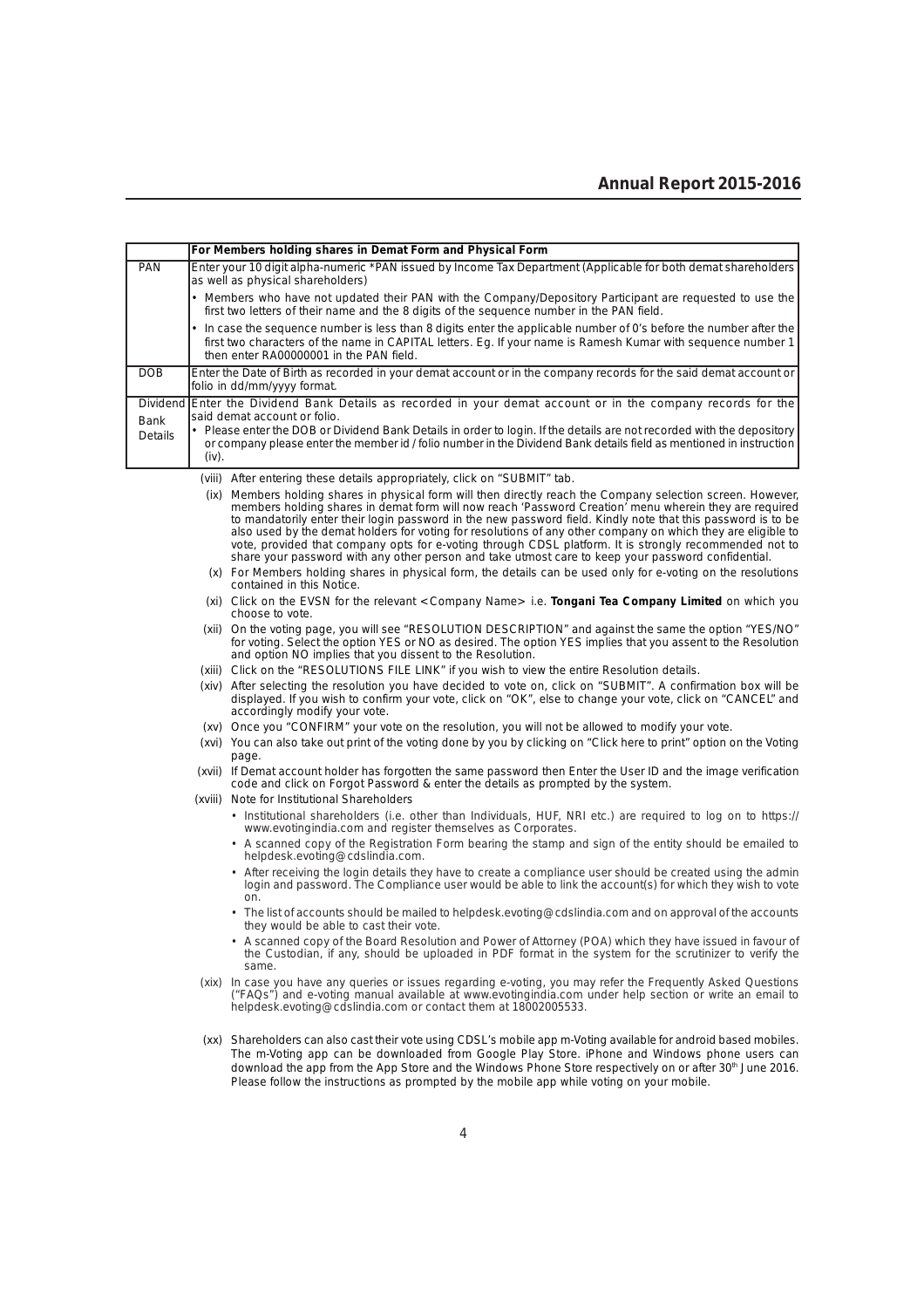- II. As the voting would be through electronic means, the members who do not have access to e-voting, may requisite a Physical Ballot Form from the Company. You are required to fill in the ballot form and enclose it in a sealed envelope and send it to the Scrutinizer. Unsigned, incomplete or incorrectly ticked forms shall be rejected. The ballot must be received by the Scrutinizer on or before **8th September, 2016 (5:00 pm).** The Srutinizers decision on the validity of the forms will be final. Members are required to vote only through the electronic system or through ballot only and in no other form. In the event a member casts his votes through both the processes, the votes in the electronic system would be considered and the ballot vote would be ignored.
- III. Facility for voting through physical ballot paper / polling paper will also be available at the AGM and members attending the meeting, who have not already cast their vote by remote e-voting, shall be able to exercise their right at the meeting.

Members who have cast their vote by remote e-voting prior to the AGM and are attending the meeting will not be entitled to cast their vote again.

- IV. Investors who became members of the Company subsequent to the dispatch of the Notice / Email and holds the shares as on the cut-off date i.e. 2<sup>nd</sup> September, 2016, are requested to send the written / email communication to the Company at investorcare@tonganitea.com by mentioning their Folio No. / DP ID and Client ID to obtain the Login-ID and Password for e-voting.
- V. You can also update your mobile number and email id in the user profile details of the folio which may be used for sending future communication(s).
- VI. The voting rights of shareholders shall be in proportion to their shares of the paid up equity share capital of the Company as on the cut-off date of 2nd September, 2016**.** A person who is not a member as on cut off date should treat this notice for information purpose only.
- VII. Ms. Swati Bajaj, of P.S.& Associates, Practising Company Secretaries, (Membership No. ACS:13216) (Address: 225D, AJC Bose Road, 3<sup>rd</sup> Floor, Kolkata - 700020) has been appointed as the Scrutinizer to scrutinize the remote e-voting process (including the physical ballots received from members who don't have access to the remote e-voting process) and voting at the AGM in a fair and transparent manner.
- VIII. The Scrutinizer will submit, not later than 3 days of conclusion of the AGM, a consolidated Scrutinizer's Report of the total votes cast in favour or against, if any, to the Chairman of the Company.
- IX. The Chairman shall declare the result forthwith. The Results declared alongwith the Scrutinizer's Report shall be placed on the Company's website www.tonganitea.com and on the website of CDSL and communicated to Stock Exchange, immediately.
- 20. MEMBERS HOLDING EQUITY SHARES IN ELECTRONIC FORM, AND PROXIES THEREOF, ARE REQUESTED TO BRING THEIR DP ID AND CLIENT ID FOR IDENTIFICATION AT THE MEETING.

**ATTENDANCE WILL START AT 10.00 A.M.**

By Order of the Board For **TONGANI TEA COMPANY LIMITED**

Regd. Office : 15B, Hemanta Basu Sarani, 3rd Floor **M. K. DAGA** Kolkata – 700 001 *Chairman* Date :  $22<sup>nd</sup>$  July, 2016.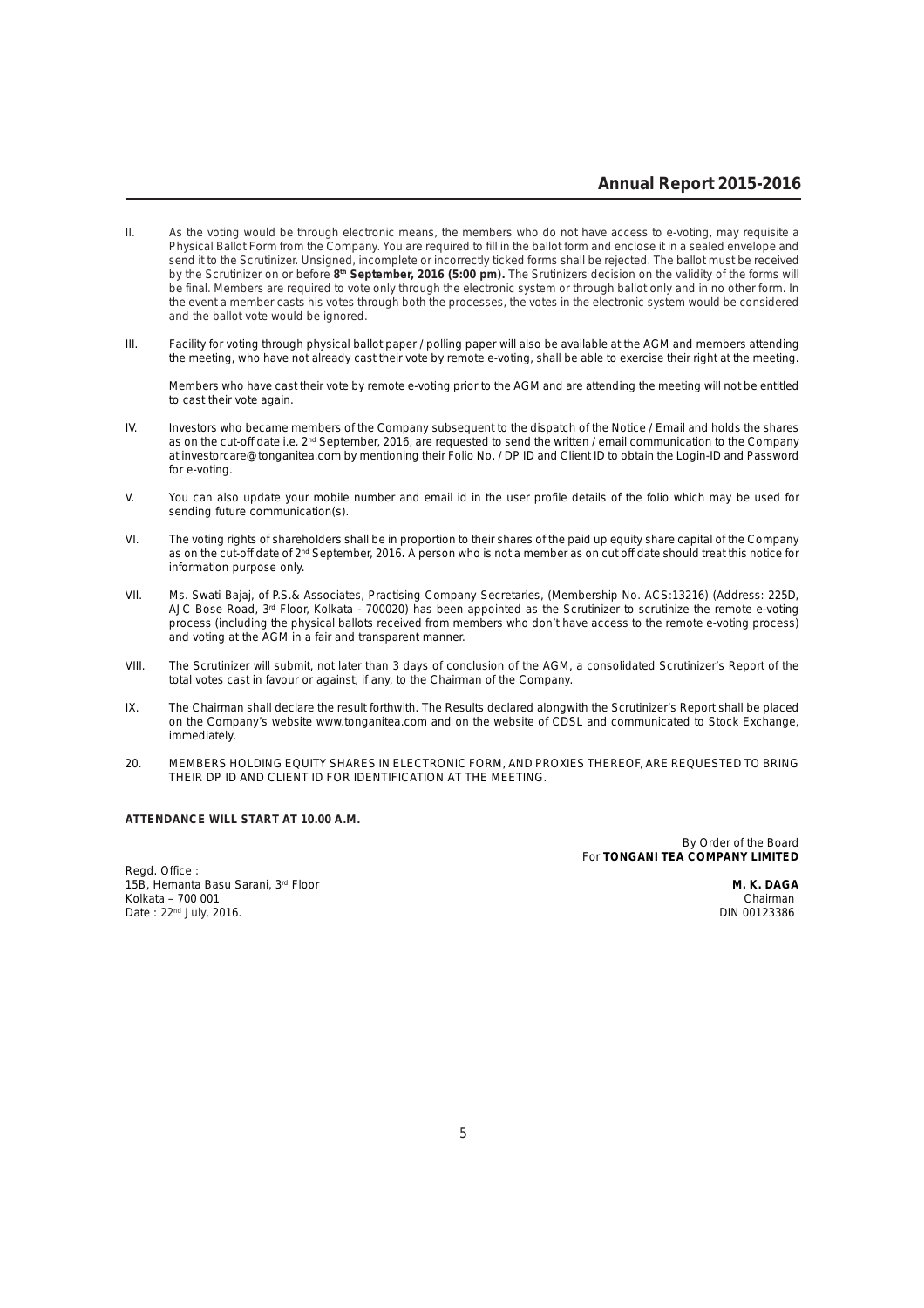#### **USAGE OF ELECTRONIC PAYMENT MODES FOR MAKING CASH PAYMENTS TO THE INVESTORS**

We would like to request you to please go through the below mentioned points and take action immediately to safeguard your interest.

In terms of Circular No.CIR/MRD/DP/10/2013 dated 21<sup>st</sup> March, 2013 issued by SEBI, henceforth, payment of dividend, if any, will be made electronically, through ECS/RTGS/NEFT etc.

#### **For shareholders holding shares in demat form**

Please send your correct bank details (including MICR No. and IFSC Code) to your Depository Participant.

#### **For shareholders holding shares in physical form**

Please send your correct bank details (including MICR No. and IFSC Code) alongwith a cancelled cheque to the Registrars and Transfer Agent (RTA) of the Company at the undernoted address.

RTA : Niche Technologies Pvt Ltd. Address : D-511, Bagree Market, 5th Floor, 71, B.R.B. Basu Road, Kolkata – 700 001

**In cases where either the bank details such as MICR (Magnetic Ink Character Recognition), IFSC (Indian Financial System Code) etc. that are required for making electronic payment are not available or the electronic payment instructions have failed or have been rejected by Bank, Companies or their RTI & STA may use physical payment instruments for making cash payments to the investors. Companies shall mandatorily print the bank account details of the investors on such payment instruments.**

We shall be thankful if our valued Shareholders take necessary action positively by  $2^{nd}$  September, 2016.

By Order of the Board For **TONGANI TEA COMPANY LIMITED**

Regd.Office : 15B, Hemanta Basu Sarani, 3rd Floor **M. K. DAGA** Kolkata – 700 001 *Chairman*

DIN 00123386

Date: 22<sup>nd</sup> July, 2016.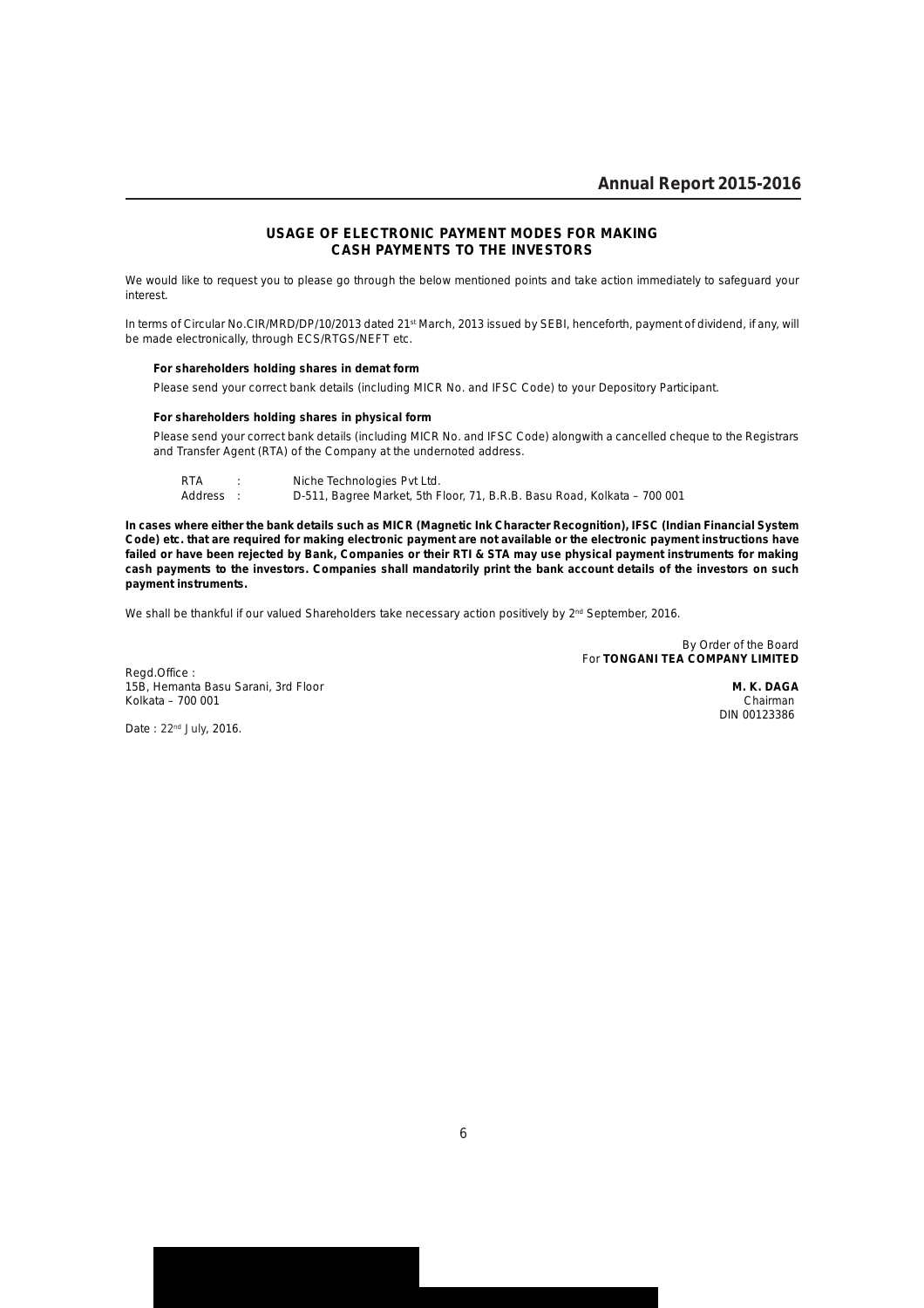## **TONGANI TEA COMPANY LIMITED**

CIN : L01132WB1893PLC000742 **REPORT BY THE BOARD OF DIRECTORS**

#### **TO THE MEMBERS**

Your Directors have pleasure in presenting their report together with the Audited Accounts for the Financial Year ended 31st March, 2016

#### **EXTRACT OF THE ANNUAL RETURN**

The extract of the Annual Return as provided u/s 92(3) of the Companies Act, 2013 read with Companies (Management & Administration) Rules, 2014, is given as **Annexure A** in the **Annexure forming part of this Report**.

# **NO OF MEETINGS OF THE BOARD**

The Board of Directors have met 6 (six) times during the Financial Year ended 31<sup>st</sup> March, 2016.

#### **DIRECTORS' RESPONSIBILITY STATEMENT**

In accordance with the provisions of the Section 134(3)(c) & 134(5) of the Companies Act, 2013, your Directors confirm that:

- a) Applicable accounting standards have been followed in the preparation of the Annual Accounts for the year ended 31st March, 2016 with proper explanation relating to material departures.
- b) Accounting policies have been selected and applied consistently and judgments and estimates have been made which are reasonable and prudent and have been applied so as to give a true and fair view of the state of affairs of the Company in respect of the financial year ended 31<sup>st</sup> March, 2016 and of the profit of the Company for that period.
- c) Proper and sufficient care has been taken for the maintenance of adequate accounting records in accordance with the provisions of Companies Act, 2013 for safeguarding the assets of the Company and for preventing and detecting fraud and other irregularities.
- d) Annual Accounts for the year ended  $31<sup>st</sup>$  March, 2016 have been prepared on the basis of going concern concept.
- e) The Directors have laid down the internal financial controls to be followed by the Company detailing the policies and procedures to be followed and these internal financial controls are adequate and are operating effectively.
- f) Proper systems have been devised to ensure compliance with the provisions of all applicable laws and such systems are adequate and operating effectively.

#### **DECLARATION BY INDEPENDENT DIRECTORS**

Every Independent Director has, at the first meeting of the Board and at the first meeting of the Board after his/her appointment, in the financial year 2014-2015, given a declaration as required u/s.149 of the Companies Act, 2013 that he/she meets the criteria of Independence.

#### **POLICY ON DIRECTOR'S APPOINTMENT AND REMUNERATION ETC.**

The Company's policy on Directors' appointment and remuneration including criteria for determining qualifications, positive attributes, independence of a director and other matters provided u/s.178(3) of the Companies Act, 2013 is given as **Annexure B** in the **Annexure forming part of this Report.**

#### **DIRECTORS**

In accordance with the provisions of the Companies Act, 2013 and the Articles of Association of the Company, Mr. M.K.Daga, retires by rotation at the ensuing Annual General Meeting and being eligible, offers himself for reappointment.

#### **AUDITORS**

Pursuant to provisions of section 139 of the Companies Act, 2013 and the Rules made therender, the current statutory auditors of the Company M/s. L.K.Bohania & Co. (FRNo.317136E) retire at the conclusion of the ensuing 123<sup>rd</sup> Annual General Meeting.

As per section 139, the Company has to appoint within 3 years of the implementation of this section, an auditor for a term of 5 years subject to ratification by the Shareholders annually.

Thus, the current statutory auditors will not be eligible to be re-appointed for a term of 5 years.

The Company has received certificate from M/s. Navin Nayar & Company, Chartered Accountants (FR No.317117E) to the effect that they are eligible to act as Auditors of the Company u/s 141 of the Companies Act,2013 alongwith the Peer Review Certificate issued to them by the Institute of Chartered Accountants of India.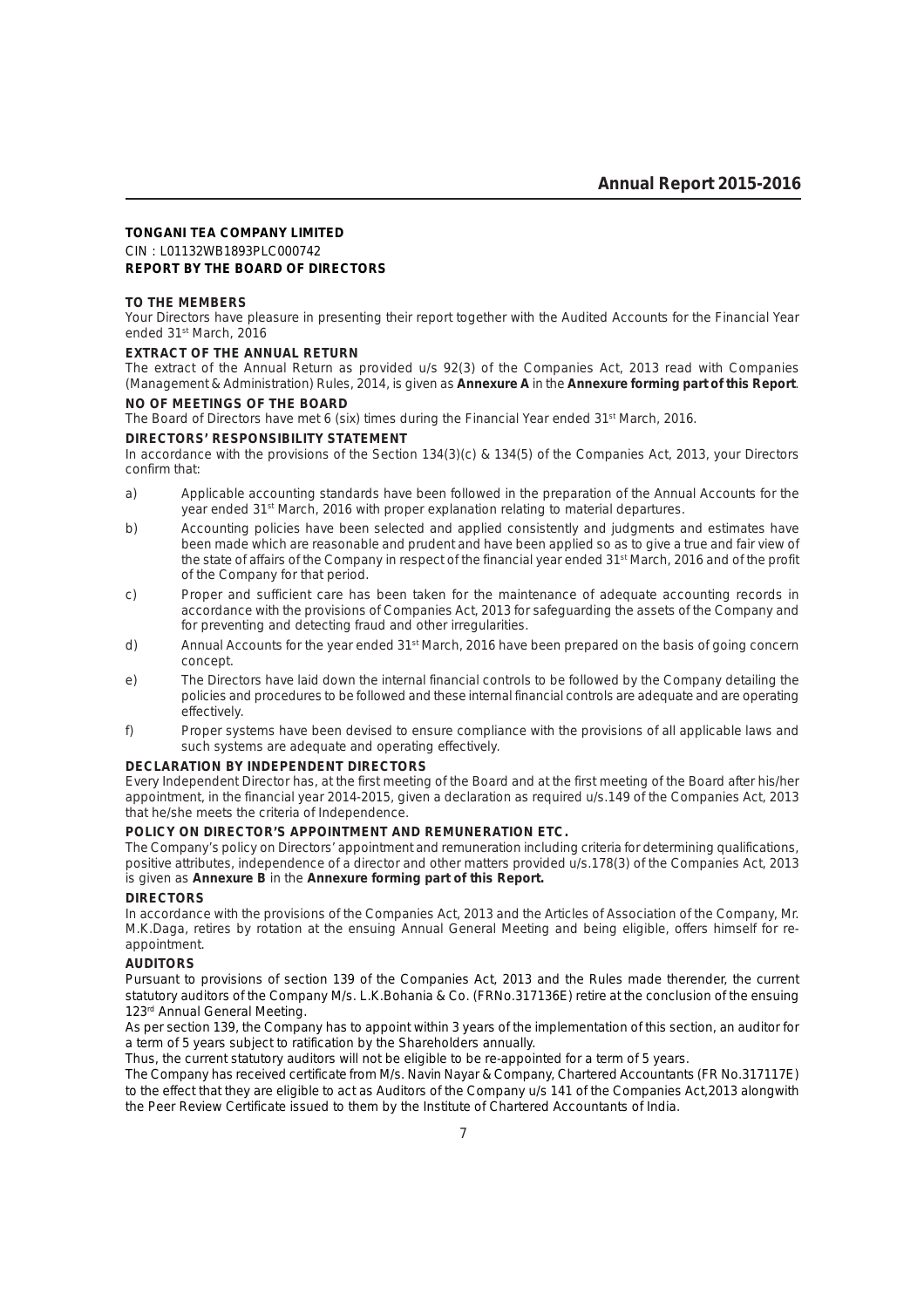## **AUDITORS' REPORT**

The report by the Auditors is self explanatory and has no qualification, reservation, adverse remark or disclaimer; hence no explanation or comments by the Board were required.

#### **SECRETARIAL AUDIT REPORT**

The Secretarial Audit Report by the Company Secretary in Practice is self explanatory is given as **Annexure C** in the **Annexure forming part of this Report.**

Further, this report has no qualification, reservation, adverse remark or disclaimer; hence no explanation or comments by the Board were required.

#### **PARTICULARS OF LOANS, GUARANTEES OR INVESTMENTS u/s 186 OF THE COMPANIES ACT, 2013**

During the year from 01/04/2015 to 31/03/2016 : NIL The position as on 31/03/2016 and as on 31/03/2015 : refer note nos.12, 14 and 18.

#### **PARTICULARS OF CONTRACTS OR ARRANGEMENTS WITH RELATED PARTIES REFERRED TO IN SECTION 188(1) OF THE COMPANIES ACT, 2013 AND/OR IN THE FORM AOC-2** NIL

#### **FINANCIAL SUMMARY OR HIGHLIGHTS**

#### **FINANCIAL SUMMARY**

|                                                                                                                                                                                                                                       |                     | (Rs. in '000)        |
|---------------------------------------------------------------------------------------------------------------------------------------------------------------------------------------------------------------------------------------|---------------------|----------------------|
|                                                                                                                                                                                                                                       | <b>Current Year</b> | <b>Previous Year</b> |
| <b>Total Revenue</b><br><b>Finance Cost</b><br>Depreciation<br><b>Provision for Taxation</b><br><b>Current Tax</b><br><b>MAT Credit</b><br>Deferred Tax<br>Income Tax for earlier years<br>Balance brought forward from Previous Year | 78,603              | 80,620               |
| Profit before Finance Cost, Depreciation & Taxation                                                                                                                                                                                   | 10,066              | 10,778               |
| Less:                                                                                                                                                                                                                                 | 3,110               | 3,436                |
| Profit before Depreciation and Tax                                                                                                                                                                                                    | 6,956               | 7,342                |
| Less :                                                                                                                                                                                                                                | 1,809               | 2,222                |
| Profit before Tax                                                                                                                                                                                                                     | 5,147               | 5,120                |
| Less:                                                                                                                                                                                                                                 |                     |                      |
|                                                                                                                                                                                                                                       | 1,108               | 1,096                |
|                                                                                                                                                                                                                                       | (386)               | (362)                |
|                                                                                                                                                                                                                                       | (1,835)             | 230                  |
|                                                                                                                                                                                                                                       |                     | 1,150                |
| Profit after Tax                                                                                                                                                                                                                      | 6,260               | 3,006                |
| Add :                                                                                                                                                                                                                                 | 5,299               | 6,694                |
| Surplus available for appropriation                                                                                                                                                                                                   | 11,559              | 9,700                |
| <b>APPROPRIATIONS:</b>                                                                                                                                                                                                                |                     |                      |
| Interim Dividend on Equity Shares                                                                                                                                                                                                     | 1,229               | 1,229                |
| Corporate Tax on Interim Dividend                                                                                                                                                                                                     | 99                  | 110                  |
| Proposed Final Dividend on Equity Shares                                                                                                                                                                                              | 983                 | 983                  |
| Corporate Tax on Proposed Final Dividend                                                                                                                                                                                              | 79                  | 79                   |
| <b>Transferred to General Reserve</b>                                                                                                                                                                                                 | 3,000               | 2,000                |
| Balance carried to Balance Sheet                                                                                                                                                                                                      | 6,169               | 5,299                |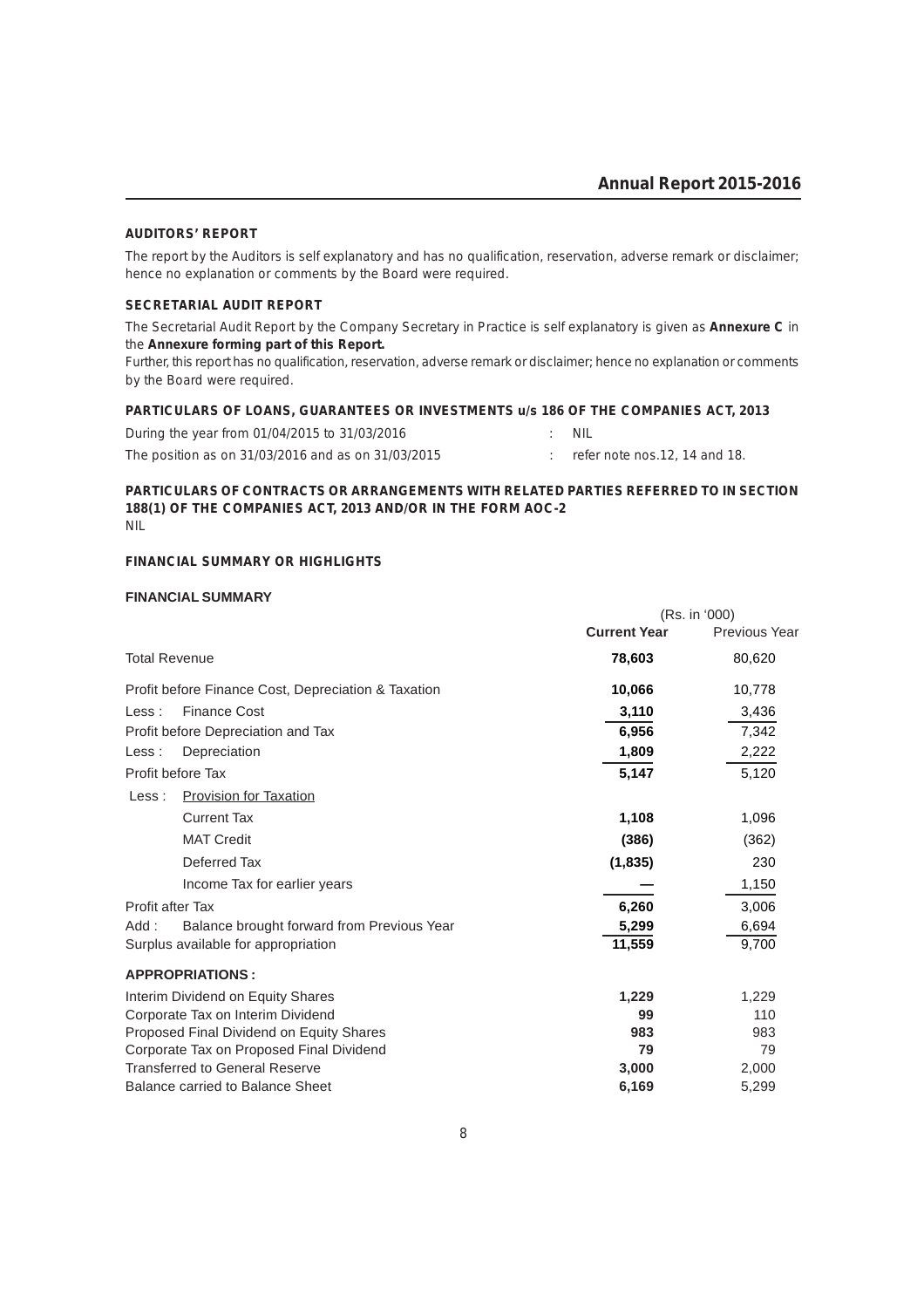#### **AMOUNT IF ANY RECOMMENDED TO BE PAID BY WAY OF DIVIDEND**

The Company paid an interim dividend of Rs.5.00 per Equity Share during the year.

Your Directors are pleased to recommend a final dividend of Rs.4.00 per Equity Share for the year ended 31<sup>st</sup> March, 2016.

Thus the total dividend for the year ended  $31<sup>st</sup>$  March, 2016 including the interim dividend will be Rs.9.00 per Equity Share of face value Rs.10/- each.

#### **STATE OF COMPANY'S AFFAIRS**

In the financial year 2015-16 the revenue from operations is lower by about 3% which has been off set by a similar reduction in total expenses. During the year there has been a large reduction in unit cost of fuel and other expenses which has helped contained the huge increase in employee benefit expenses due to new tripartite agreement coming into effect.

As suggested by The Hon'ble High Court at Calcutta during the course of hearing on 13<sup>th</sup> March, 2014 as per the guidance and advice of senior counsels Mr. S. N. Mukherjee and Mr. Ratnanko Banerjee, the Company has accepted certain sum of money towards dues under the Agreement dated 14<sup>th</sup> September, 1999 for sale of Nagriguli Tea Estate to M/s. Rossell India Ltd. (previously known as M/s. Rossell Tea Limited) and executed the Deed of Conveyance. The necessary entries have been passed in the books of accounts within this Financial Year.

#### **MATERIAL CHANGES, IF ANY**

Material changes and commitments, affecting the financial position of the company, have not occurred between the end of the financial year of the company to which the financial statements relate and the date of the report.

## **CONSERVATION OF ENERGY, ABSORPTION OF TECHNOLOGY, FOREIGN EXCHANGE EARNINGS AND OUTGO**

The information pursuant to Section 134(3)(m) of the Companies Act, 2013 and Rule 8 of Companies (Accounts) Rules, 2014, is given as **Annexure D** in the **Annexure forming part of this Report**.

#### **RISK MANAGEMENT POLICY**

The Board of Directors of the Company has developed and implemented a risk management policy for the Company including identification therein of elements of risk, which in the opinion of the Board, may threaten the existence of the Company.

#### **POLICY ON CORPORATE SOCIAL RESPONSIBILITY**

The level of operations of the Company does not conform to the minimum threshold of Corporate Social Responsibility reporting.

#### **FORMAL ANNUAL EVALUATION OF BOARD**

Formal annual evaluation by the Board of its own performance and that of its committees and individual directors had been done during the year in the manner stated in the Criteria for Performance Evaluation of the Directors of the Company as framed by the Nomination and Remuneration Committee of the Company an given as **Annexure E** in the **Annexure forming a part of this Report**.

#### **CHANGE IN THE NATURE OF BUSINESS**

There has been no change in the nature of Business of the Company.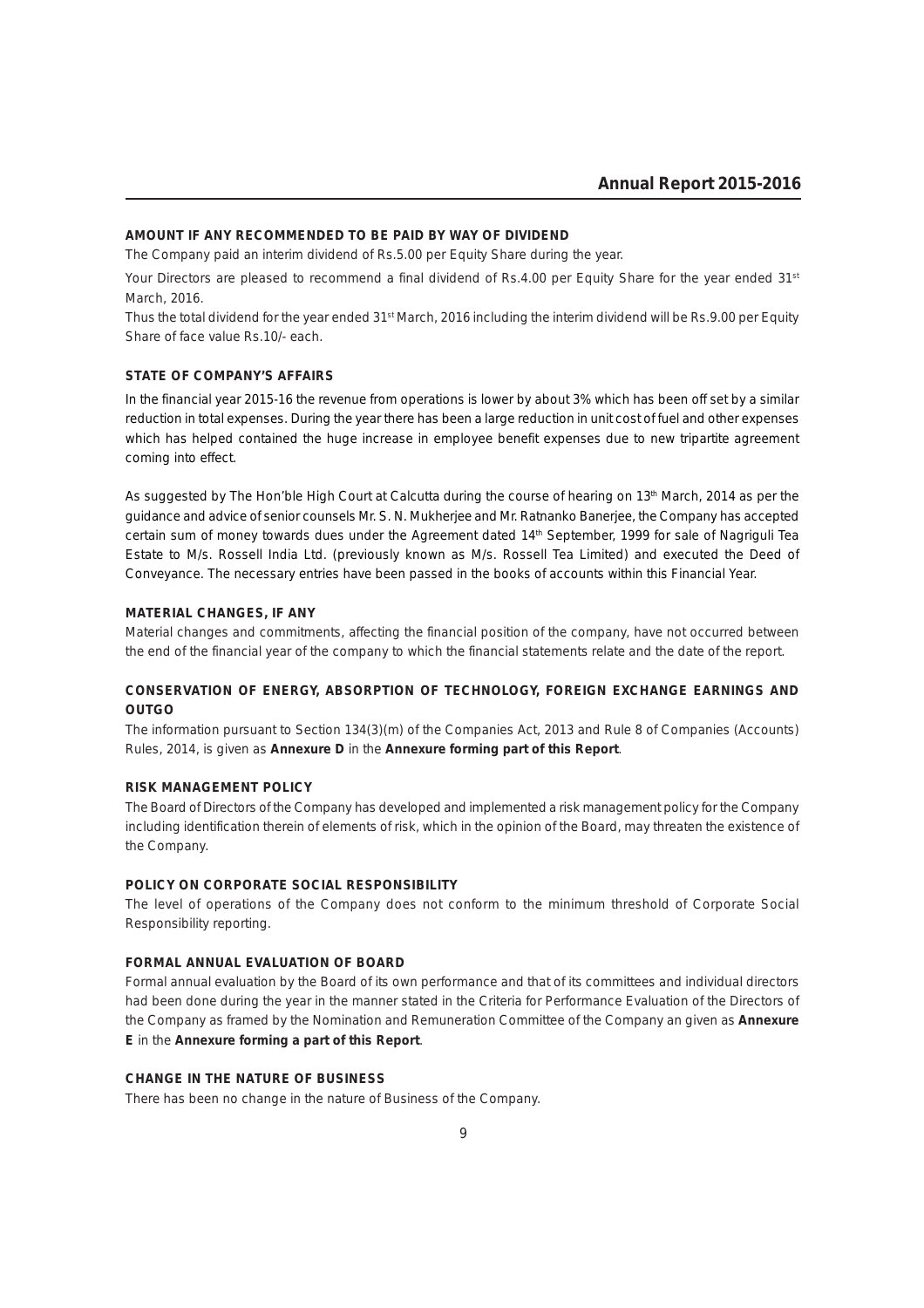#### **DETAILS OF DIRECTORS OR KEY MANAGERIAL PERSONNEL WHO WERE APPOINTED OR HAVE RESIGNED DURING THE YEAR**

No Directors were appointed or have resigned during the year.

The details of Key Managerial Personnel who were appointed or have resigned during the year are as follows:

| <b>Chief Executive Officer</b> | No Change |
|--------------------------------|-----------|
| <b>Chief Financial Officer</b> | No Change |

#### **NAMES OF COMPANIES WHICH HAVE BECOME OR CEASED TO BE ITS SUBSIDIARIES, JOINT VENTURES OR ASSOCIATE COMPANIES DURING THE YEAR** NIL

**DETAILS RELATING TO DEPOSITS COVERED UNDER OR WHICH ARE NOT IN COMPLIANCE WITH THE REQUIREMENTS OF CHAPTER V OF THE ACT** NIL

**DETAILS OF SIGNIFICANT AND MATERIAL ORDERS PASSED BY THE REGULATORS OR COURTS OR TRIBUNALS IMPACTING THE GOING CONCERN STATUS AND COMPANY'S OPERATIONS IN FUTURE** There are no significant and material orders passed by the regulators or courts or tribunals impacting the going concern status and company's operations in future.

#### **DETAILS IN RESPECT OF ADEQUACY OF INTERNAL FINANCIAL CONTROLS WITH REFERENCE TO THE FINANCIAL STATEMENTS**

Being a listed entity, the financial statements are passing through the Audit Committee and the processes of Internal and External (Tax, Cost and Statutory) Audits, before being approved at the meeting of the Board of Directors of the Company. The financial statements are regularly updated on the Company's website and available to all stakeholders.

#### **AUDIT COMMITTEE AS REQUIRED U/S.177(8) OF COMPANIES ACT, 2013**

The Audit Committee of the Board comprises of 3 (three) Directors viz: Mr. A.V.Bagree (Independent Director) Mr. R.K.Murarka (Independent Director) and Ms. Esha Chakraborty (Non-Executive Director). Mr. A.V.Bagree, Chairman of the Committee, has expert knowledge of finance and accounting.

Further, during the year there was no recommendation of the Audit Committee which had not been accepted by the Board.

#### **VIGIL MECHANISM/WHISTLE BLOWER POLICY**

In Pursuance to the provisions of section 177(9) & (10) of the Companies Act, 2013, a Vigil Mechanism for Directors and employees of the Company, to report genuine concerns has been established. The Vigil Mechanism/ Whistle Blower Policy has been uploaded on the Company's website at **www.tonganitea.com/pdf/ vigil\_mechanism\_tongani\_2014.pdf**

#### **PARTICULARS OF DIRECTORS' REMUNERATION U/S.197 (12) OF THE COMPANIES ACT, 2013 READ WITH RULE 5(1) OF COMPANIES (APPOINTMENT AND REMUNERATION OF MANAGERIAL PERSONNEL) RULES, 2014**

| S.No. | Name             | Designation     | % increase in<br>remuneration | Ratio of the remuneration<br>of each director: median<br>remuneration of the employees |
|-------|------------------|-----------------|-------------------------------|----------------------------------------------------------------------------------------|
|       | M. K. Daga       | <b>Director</b> | NIL                           | 0.21:1                                                                                 |
|       | A. V. Bagree     | <b>Director</b> | <b>NIL</b>                    | 0.26:1                                                                                 |
|       | R. K. Murarka    | <b>Director</b> | <b>NIL</b>                    | 0.06:1                                                                                 |
|       | Esha Chakraborty | <b>Director</b> | <b>NIL</b>                    | 0.17:1                                                                                 |
| 5     | Sukh Pal Singh   | CEO             | <b>NIL</b>                    |                                                                                        |
|       | A. K. Agarwala   | CFO             | 14.42                         |                                                                                        |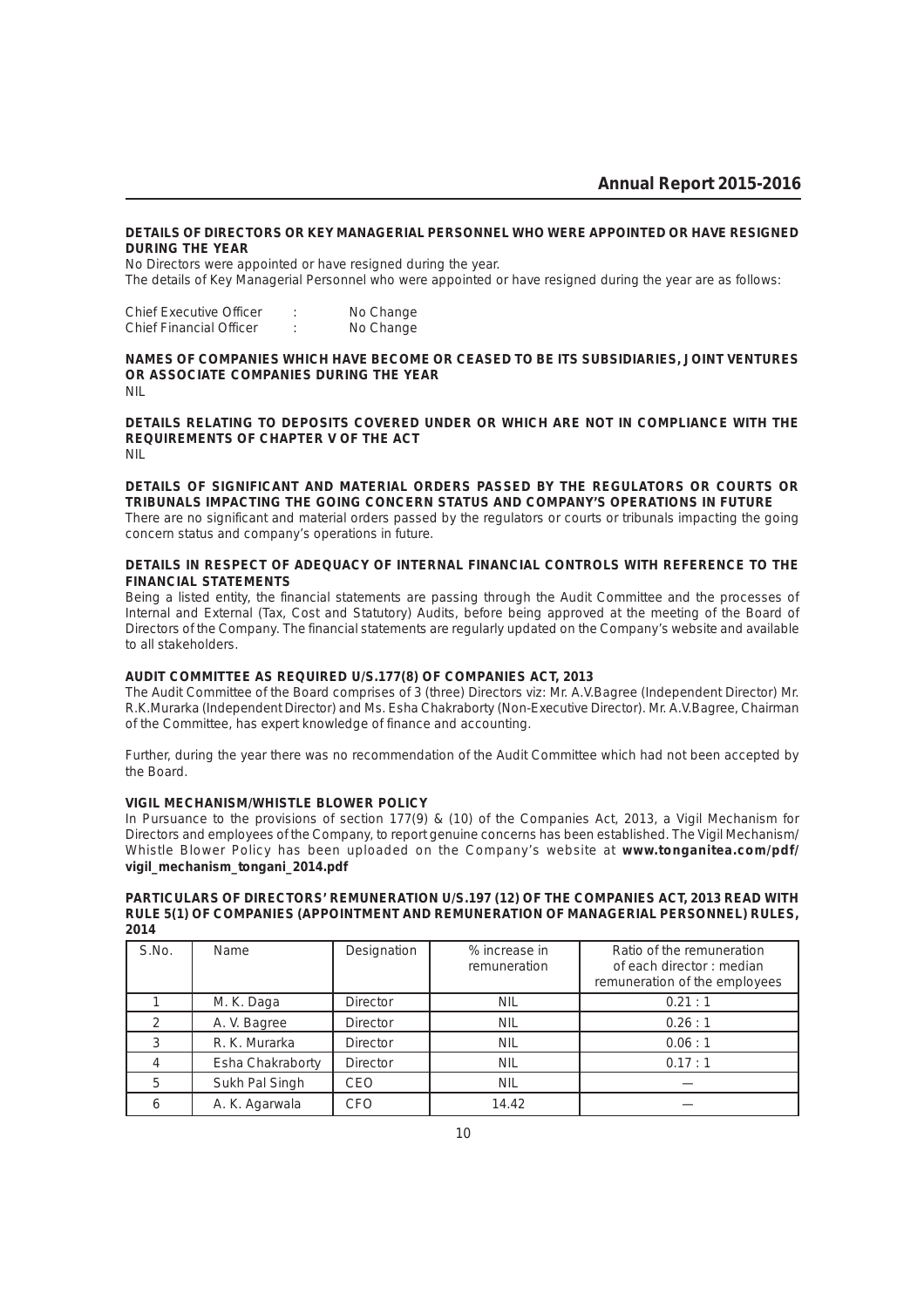The Company has 282 employees as on 31<sup>st</sup> March, 2016.

Percentage increase in the median remuneration of employees in the financial year : 17.81%

Average percentile increase in the salaries of employees compared with percentile increase in managerial remuneration is 1.24 : 1.

Wages of the Tea Garden employees are decided through a Tripartite Agreement between Workers Associations, State Government and Representatives of the Tea Industry. Remuneration paid to other Employees are fixed. No variable remuneration is paid. Remuneration paid is as per the Remuneration Policy of the Company.

#### **PARTICULARS OF EMPLOYEES**

As on March 31, 2016 the Company did not have any employee in the category specified in Rule 5(2) of Companies (Appointment and Remuneration of Managerial Personnel) Rules, 2014.

#### **LISTING OF SHARES**

The Company's shares are listed with The Calcutta Stock Exchange Ltd. and the listing fees for the year 2016-2017 have been paid.

#### **APPRECIATION**

The Directors wish to place on record their appreciation for the support received from the Local Gram Panchayat, Government Departments, Banks and all others.

> By Order of the Board For **TONGANI TEA COMPANY LIMITED**

Regd.Office : 15B, Hemanta Basu Sarani, 3rd Floor **M. K. DAGA** Kolkata – 700 001 *Chairman*

DIN 00123386

Date: 18<sup>th</sup> July, 2016.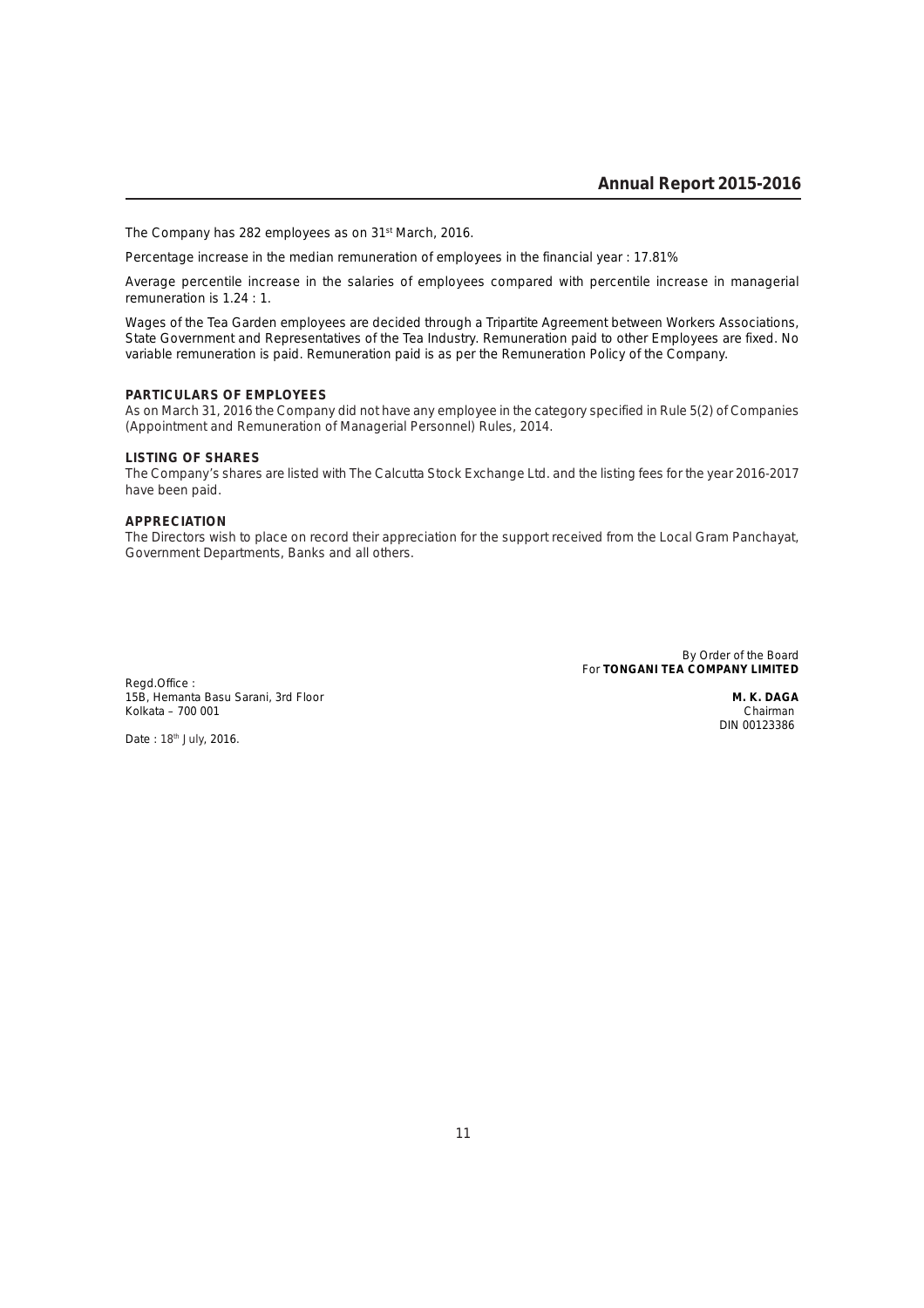#### **ANNEXURE TO REPORT BY BOARD OF DIRECTORS**

#### **1) ANNEXURE A:**

#### **EXTRACT OF THE ANNUAL RETURN**

**MGT - 9**

EXTRACT OF ANNUAL RETURN as on the financial year ended on 31st March 2016 [pursuant to section 92(3) of the Companies Act, 2013 and Rule 12(1) of the Companies (Management and Administration) Rules, 2014]

#### **I. REGISTRATION AND OTHER DETAILS**

| (i) | CIN                                          |      | L01132WB1893PLC000742                                                    |
|-----|----------------------------------------------|------|--------------------------------------------------------------------------|
|     | (ii)<br><b>Registration Date</b>             |      | 04-02-1893                                                               |
|     | Name of the Company<br>(iii)                 |      | TONGANI TEA COMPANY LIMITED                                              |
|     | Category/Sub-Category of the Company<br>(iv) | di s | PUBLIC LIMITED COMPANY                                                   |
|     | Address of the Registered office<br>(v)      |      |                                                                          |
|     | and contact details                          |      | 15B HEMANTA BASU SARANI. 3rd Floor. KOLKATA - 700 001. TEL. NO. 22487685 |
|     | Whether listed Company<br>(vi)               |      | <b>YFS</b>                                                               |
|     | Name, Address and Contact<br>(vii)           |      |                                                                          |
|     | details of Registrar and Transfer            |      |                                                                          |
|     | Agent, if any.                               |      | NICHE TECHNOLOGIES PRIVATE LIMITED, D-511, BAGREE MARKET, 5TH FLOOR      |
|     |                                              |      | 71, B.R.B. BASU ROAD, KOLKATA - 700 001, TEL. NO. 22357270/7271          |
|     |                                              |      |                                                                          |

#### **II. PRINCIPAL BUSINESS ACTIVITIES OF THE COMPANY**

All the business activities contributing 10% or more of the total turnover of the Company shall be stated:-

| S.No | Name and Description of main | NIC Code of the   | % to total turnover of the |
|------|------------------------------|-------------------|----------------------------|
|      | products/services            | Product / service | Companv                    |
|      | Теа                          | 1104              |                            |

**III. PARTICULARS OF HOLDING,SUBSIDIARY AND ASSOCIATE COMPANIES -**

All the business activities conributing 10% or more of the total turnover of the Company shall be stated:-

| S.No | Name and<br>Address of the<br>Companv | CIN/GLN | Holding/Subsidiary/Associate | % of shares held | Applicable<br>Section |
|------|---------------------------------------|---------|------------------------------|------------------|-----------------------|
|      | <b>NIL</b>                            |         |                              |                  |                       |

#### **IV. SHARE HOLDING PATTERN (Equity Share Capital Breakup as percentage of Total Equity)**

(i) Category-wise share Holding

|     | Category of                     | <b>Shareholders</b> | No.of Shares held at the beginning of the year |          |                                  | No.of Shares held at the end of the year |          |             |                                  | % Change<br>during<br>the year |
|-----|---------------------------------|---------------------|------------------------------------------------|----------|----------------------------------|------------------------------------------|----------|-------------|----------------------------------|--------------------------------|
|     |                                 | Demat               | Physical                                       | Total    | $%$ of<br>Total<br><b>Shares</b> | Demat                                    | Physical | Total       | $%$ of<br>Total<br><b>Shares</b> |                                |
| Α.  | <b>Promoters</b>                |                     |                                                |          |                                  |                                          |          |             |                                  |                                |
| 1.  | Indian                          |                     |                                                |          |                                  |                                          |          |             |                                  |                                |
| (g) | Individual/ HUF                 | 183550              | $\mathbf 0$                                    | 183550   | 74.682                           | 183550                                   | $\Omega$ | 183550      | 74.682                           | 0                              |
| (h) | Central Government              | $\Omega$            | $\Omega$                                       | $\Omega$ | $\Omega$                         | $\Omega$                                 | $\Omega$ | $\Omega$    | $\Omega$                         | $\Omega$                       |
| (i) | State Government(s)             | 0                   | $\Omega$                                       | 0        | $\mathbf 0$                      | $\Omega$                                 | $\Omega$ | 0           | $\Omega$                         | $\Omega$                       |
| (j) | <b>Bodies Corporate</b>         | 0                   | $\Omega$                                       | 0        | 0                                | 650                                      | $\Omega$ | 650         | 0.265                            | 0.265                          |
| (k) | Banks/Financial<br>Institutions | 0                   | $\Omega$                                       | 0        | $\mathbf 0$                      | $\Omega$                                 | $\Omega$ | $\Omega$    | $\Omega$                         | $\Omega$                       |
| (1) | Any Other (specify)             |                     |                                                |          |                                  |                                          |          |             |                                  |                                |
|     | Sub-Total(A)(1)                 | 183550              | $\mathbf 0$                                    | 183550   | 74.682                           | 184200                                   | 0        | 184200      | 74.947                           | 0.265                          |
| 2.  | Foreign                         |                     |                                                |          |                                  |                                          |          |             |                                  |                                |
| (a) | NRIs - Individuals              | $\Omega$            | $\Omega$                                       | $\Omega$ | $\Omega$                         | $\Omega$                                 | $\Omega$ | $\Omega$    | $\Omega$                         | $\Omega$                       |
| (b) | Other - Individuals             | 0                   | $\Omega$                                       | 0        | $\mathbf 0$                      | $\Omega$                                 | $\Omega$ | 0           | $\mathbf 0$                      | 0                              |
| (c) | <b>Bodies Corporate</b>         | 0                   | $\Omega$                                       | 0        | 0                                | $\Omega$                                 | $\Omega$ | $\mathbf 0$ | $\Omega$                         | 0                              |
| (d) | Banks/Financial<br>Institutions | 0                   | $\mathbf{0}$                                   | 0        | 0                                | 0                                        | 0        | 0           | $\mathbf 0$                      | 0                              |
| (e) | Any Other (specify)             | 0                   | $\Omega$                                       | $\Omega$ | 0                                | $\Omega$                                 | $\Omega$ | 0           | $\mathbf 0$                      | $\Omega$                       |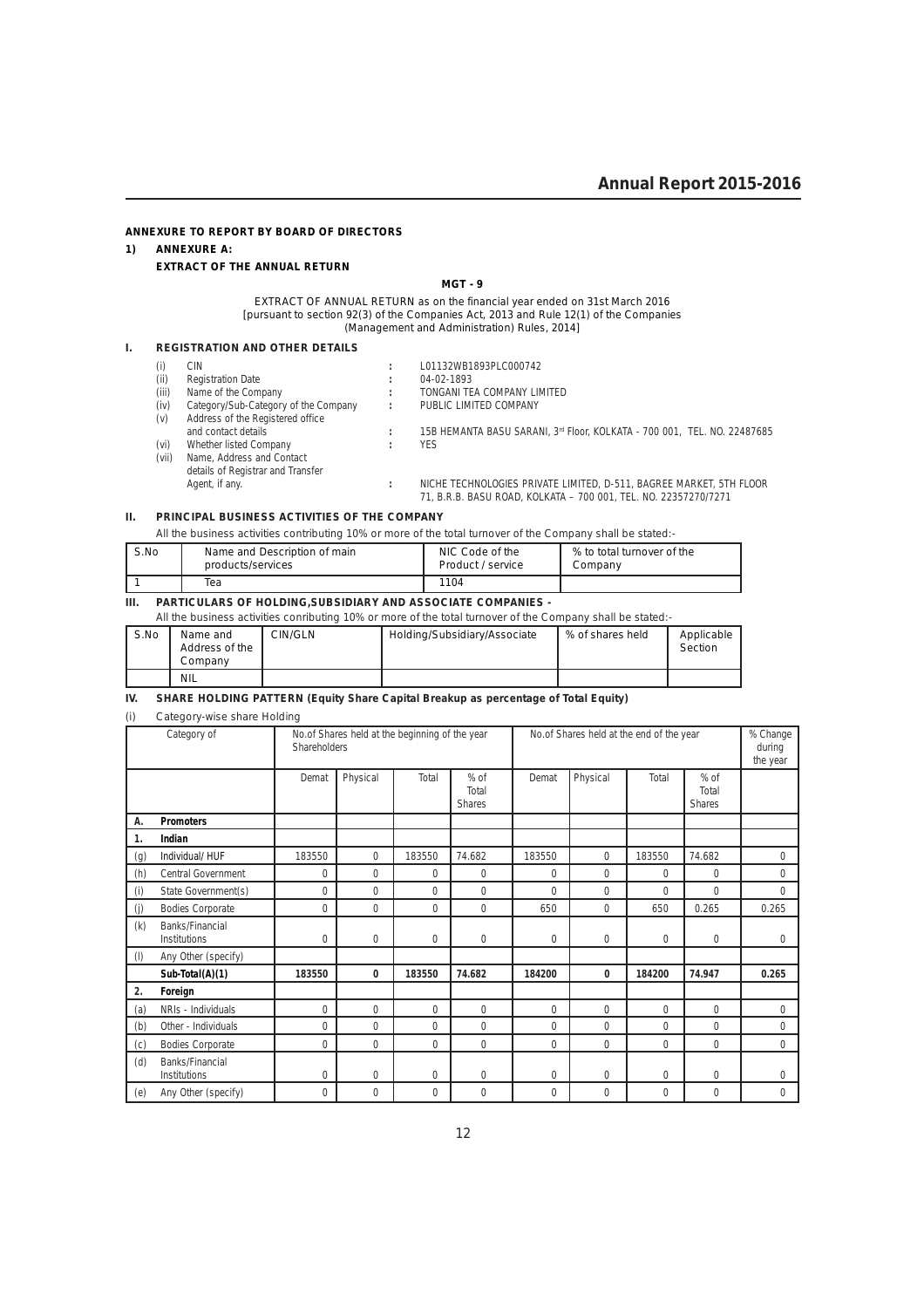|     | Sub-Total(A)(2)                                                                              | $\bf{0}$         | 0           | 0                | $\bf{0}$            | $\mathbf{0}$ | 0                | 0                | $\bf{0}$         | 0              |
|-----|----------------------------------------------------------------------------------------------|------------------|-------------|------------------|---------------------|--------------|------------------|------------------|------------------|----------------|
|     | Total<br>Shareholding of<br>Promoter and<br><b>Promoter Group</b><br>$(A) = (A)(1) + (A)(2)$ | 183550           | 0           | 183550           | 74.682              | 184200       | $\mathbf{0}$     | 184200           | 74.947           | 0.265          |
| В.  | <b>Public Shareholding</b>                                                                   |                  |             |                  |                     |              |                  |                  |                  |                |
| (1) | <b>Institutions</b>                                                                          |                  |             |                  |                     |              |                  |                  |                  |                |
| (a) | Mutual funds                                                                                 | $\mathbf 0$      | 0           | 0                | $\mathbf{0}$        | $\mathbf{0}$ | 0                | 0                | $\mathbf{0}$     | 0              |
| (b) | Banks/FI                                                                                     | $\Omega$         | $\mathbf 0$ | $\overline{0}$   | $\mathbf 0$         | $\mathbf 0$  | $\Omega$         | $\overline{0}$   | $\Omega$         | $\overline{0}$ |
| (c) | Central Govt                                                                                 | $\boldsymbol{0}$ | 0           | 0                | $\mathbf 0$         | $\mathbf{0}$ | 0                | 0                | $\mathbf{0}$     | 0              |
| (d) | State Govt(s)                                                                                | $\boldsymbol{0}$ | 0           | 0                | $\mathsf{O}\xspace$ | $\mathbf{0}$ | 0                | 0                | $\boldsymbol{0}$ | 0              |
| (e) | Venture Capital Funds                                                                        | $\boldsymbol{0}$ | 0           | $\boldsymbol{0}$ | $\mathbf 0$         | $\bf 0$      | $\boldsymbol{0}$ | $\boldsymbol{0}$ | $\mathbf 0$      | 0              |
| (f) | Insurance Companies                                                                          | $\mathbf 0$      | $\mathbf 0$ | $\overline{0}$   | $\mathbf 0$         | $\mathbf 0$  | $\mathbf 0$      | $\overline{0}$   | $\mathbf{0}$     | 0              |
| (q) | FIIs                                                                                         | $\mathbf 0$      | 0           | 0                | $\mathbf 0$         | $\mathbf 0$  | $\mathbf 0$      | 0                | $\mathbf 0$      | $\overline{0}$ |
| (h) | Foreign Venture<br>Capital Funds                                                             | $\mathbf 0$      | $\mathbf 0$ | $\boldsymbol{0}$ | $\mathbf{0}$        | $\mathbf{0}$ | $\mathbf 0$      | 0                | $\mathbf{0}$     | 0              |
| (i) | Others (specify)                                                                             |                  |             |                  |                     |              |                  |                  |                  |                |
|     | Sub-Total (B)(1)                                                                             | 0                | 0           | 0                | 0                   | $\pmb{0}$    | 0                | 0                | 0                | 0              |
| (2) | <b>Non-Institutions</b>                                                                      |                  |             |                  |                     |              |                  |                  |                  |                |
| (a) | <b>Bodies Corp</b>                                                                           |                  |             |                  |                     |              |                  |                  |                  |                |
|     | (i) Indian                                                                                   | 23400            | 1500        | 24900            | 10.131              | 21900        | 1500             | 23400            | 9.521            | $-0.610$       |
|     | (ii) Overseas                                                                                | $\mathbf 0$      | 0           | 0                | $\mathbf{0}$        | $\mathbf 0$  | $\Omega$         | 0                | $\Omega$         | $\Omega$       |
| (b) | Individuals                                                                                  |                  |             |                  |                     |              |                  |                  |                  |                |
|     | (i) Individual<br>shareholders holding<br>nominal share capital<br>upto Rs.1 lakh            | 6325             | 18588       | 24913            | 10.137              | 19212        | 18588            | 37800            | 15.380           | 5.243          |
|     | (ii) Individual<br>shareholders holding<br>nominal share capital<br>in excess of Rs.1 lakh   | 12037            | $\Omega$    | 12037            | 4.898               | $\mathbf{0}$ | $\mathbf 0$      | $\mathbf 0$      | $\mathbf{0}$     | $-4.898$       |
| (c) | Others (specify)                                                                             |                  |             |                  |                     |              |                  |                  |                  |                |
|     | Trust                                                                                        | $\mathbf{0}$     | 375         | 375              | 0.15                | $\Omega$     | 375              | 375              | 0.15             | $\mathbf 0$    |
|     | Sub-Total (B)(2)                                                                             | 41762            | 20463       | 62225            | 25.318              | 41112        | 20463            | 61575            | 25.053           | $-0.265$       |
|     | <b>Total</b><br><b>Public Shareholding</b><br>$(B) = (B)(1) + (B)(2)$                        | 41762            | 20463       | 62225            | 25.318              | 41112        | 20463            | 61575            | 25.053           | $-0.265$       |
|     | TOTAL $(A) + (B)$                                                                            | 225312           | 20463       | 245775           | 100.00              | 225312       | 20463            | 245775           | 100.00           | 0              |
| C.  | Shares held by<br><b>Custodians for</b><br><b>GDRs &amp; ADRs</b>                            | 0                | 0           | 0                | 0                   | 0            | 0                | 0                | 0                | 0              |
|     | Sub-Total (C)<br><b>GRAND TOTAL</b><br>$(A) + (B) + (C)$                                     | 225312           | 20463       | 245775           | 100                 | 225312       | 20463            | 245775           | 100.00           | 0              |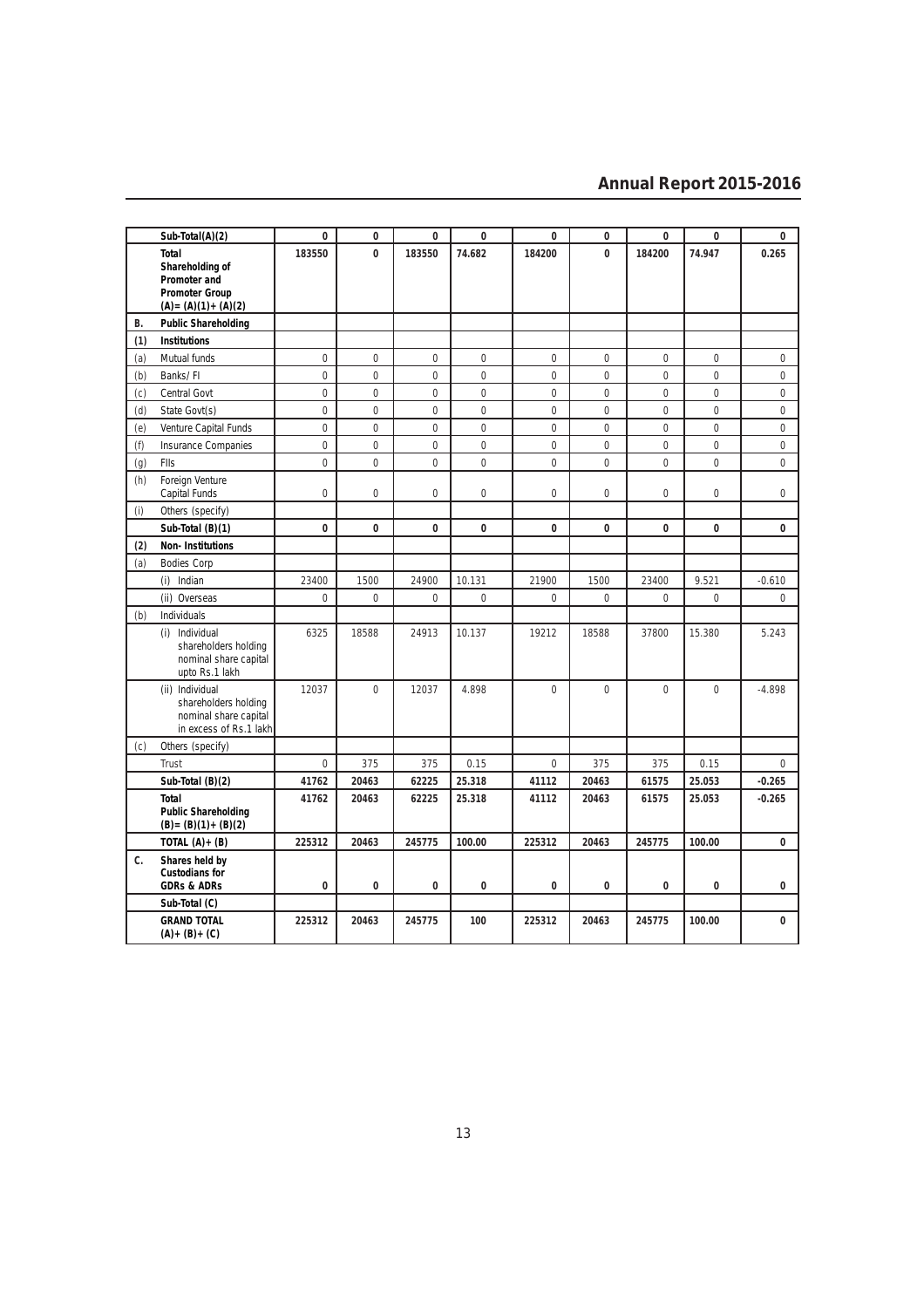| (ii)         |                              | Shareholding of Promoters                                                                                                                                             |                                     |                                                  |                                           |                                                             |  |                                              |                                     |                                                  |  |                                                             |                                                           |
|--------------|------------------------------|-----------------------------------------------------------------------------------------------------------------------------------------------------------------------|-------------------------------------|--------------------------------------------------|-------------------------------------------|-------------------------------------------------------------|--|----------------------------------------------|-------------------------------------|--------------------------------------------------|--|-------------------------------------------------------------|-----------------------------------------------------------|
| SI.<br>No.   | Shareholders Name            |                                                                                                                                                                       |                                     |                                                  | Shareholding at the beginning of the year |                                                             |  |                                              | Shareholding at the end of the year |                                                  |  |                                                             |                                                           |
|              |                              |                                                                                                                                                                       | No of<br><b>Shares</b>              | % of total<br><b>Shares</b><br>of the<br>company |                                           | % of Shares<br>pledged /<br>encumbered<br>to toal<br>shares |  | No of<br><b>Shares</b>                       |                                     | % of total<br><b>Shares</b><br>of the<br>company |  | % of Shares<br>pledged /<br>encumbered<br>to toal<br>shares | % Change<br>in<br>share<br>-holding<br>during<br>the year |
| 1.           | Manoj Kumar Daga             |                                                                                                                                                                       | 52250                               | 21.259                                           |                                           | $\boldsymbol{0}$                                            |  | 55250                                        |                                     | 22.480                                           |  | $\mathbf 0$                                                 | 1.221                                                     |
| 2.           | Shanti Devi Daga             |                                                                                                                                                                       | 56600                               | 23.029                                           |                                           | 0                                                           |  | 56600                                        |                                     | 23.029                                           |  | $\boldsymbol{0}$                                            | 0                                                         |
| 3.           | Jyoti Devi Daga              |                                                                                                                                                                       | 54825                               | 22.307                                           |                                           | 0                                                           |  | 59825                                        |                                     | 24.341                                           |  | $\boldsymbol{0}$                                            | 2.034                                                     |
| 4.           | Anjum Khaitan                |                                                                                                                                                                       | 8000                                | 3.255                                            |                                           | 0                                                           |  | 0                                            |                                     | 0                                                |  | $\mathbf 0$                                                 | $-3.255$                                                  |
| 5.           | Aparna Daga                  |                                                                                                                                                                       | 4500                                | 1.831                                            |                                           | 0                                                           |  | 4500                                         |                                     | 1.831                                            |  | $\mathbf 0$                                                 | 0                                                         |
| 6.           | Pallavi Daga                 |                                                                                                                                                                       | 4500                                | 1.831                                            |                                           | 0                                                           |  | 4500                                         |                                     | 1.831                                            |  | $\boldsymbol{0}$                                            | 0                                                         |
| 7.           |                              | Manoj Kumar Daga (Huf)                                                                                                                                                | 2875                                | 1.170                                            |                                           | 0                                                           |  | 2875                                         |                                     | 1.170                                            |  | $\mathbf 0$                                                 | 0                                                         |
| 8.           | Total                        | Anjum Investments Pvt.Ltd.                                                                                                                                            | 0<br>183550                         | 0<br>74.682                                      |                                           | 0                                                           |  | 650<br>184200                                |                                     | 0.265<br>74.947                                  |  | 0                                                           | 0.265<br>0.265                                            |
| (iii)        |                              | Change in Promoters' Shareholding (Please specify, if there is no change)                                                                                             |                                     |                                                  |                                           |                                                             |  |                                              |                                     |                                                  |  |                                                             |                                                           |
| S.No         |                              |                                                                                                                                                                       | Particulars                         |                                                  |                                           |                                                             |  |                                              |                                     | Shareholding at the                              |  |                                                             | <b>Cumulative Shareholding</b>                            |
|              |                              |                                                                                                                                                                       |                                     |                                                  |                                           |                                                             |  | No. of                                       |                                     | beginning of the year<br>% of total              |  | No. of                                                      | during the year<br>% of total                             |
|              |                              |                                                                                                                                                                       |                                     |                                                  |                                           |                                                             |  | <b>Shares</b>                                |                                     | Shares of                                        |  | Shares                                                      | Shares of                                                 |
|              |                              |                                                                                                                                                                       |                                     |                                                  |                                           |                                                             |  |                                              |                                     | the                                              |  |                                                             | the                                                       |
|              |                              |                                                                                                                                                                       |                                     |                                                  |                                           | 01-04-2015                                                  |  | 183550                                       |                                     | Company<br>74.682                                |  |                                                             | Company                                                   |
|              | At the beginning of the year |                                                                                                                                                                       | Date wise Increase/Decrease in      |                                                  |                                           | 26-02-2016                                                  |  | 1500                                         | 0.610                               |                                                  |  | 185050                                                      | 75.292                                                    |
|              |                              |                                                                                                                                                                       | Promoters Share holding during the  |                                                  |                                           | 26-02-2016                                                  |  | $-8000$                                      | $-3.255$                            |                                                  |  | 177050                                                      | 72.037                                                    |
|              |                              |                                                                                                                                                                       | year specifying the reasons for     |                                                  |                                           | 04-03-2016                                                  |  | $-850$                                       |                                     | $-0.346$                                         |  | 176200                                                      | 71.692                                                    |
|              |                              | increase/decrease                                                                                                                                                     |                                     |                                                  |                                           | 31-03-2016                                                  |  | 5000                                         | 2.034                               |                                                  |  | 181200                                                      | 73.726                                                    |
|              |                              |                                                                                                                                                                       | (e.g.allotment/transfer/bonus/      |                                                  |                                           | 31-03-2016                                                  |  | 3000                                         |                                     | 1.221                                            |  | 184200                                                      | 74.947                                                    |
|              |                              | sweat equity etc.): transfer                                                                                                                                          |                                     |                                                  |                                           |                                                             |  |                                              |                                     |                                                  |  |                                                             |                                                           |
|              |                              | At the End of the year                                                                                                                                                |                                     |                                                  |                                           |                                                             |  | 184200                                       |                                     | 74.947                                           |  |                                                             |                                                           |
| (iv)         |                              | Shareholding Pattern of top ten Shareholders (other than Directors, Promoters and Holders of GDRs and ADRs) :                                                         |                                     |                                                  |                                           |                                                             |  |                                              |                                     |                                                  |  |                                                             |                                                           |
| S.No         |                              |                                                                                                                                                                       | For Each of the Top 10 Shareholders |                                                  |                                           | Date                                                        |  | Shareholding at the<br>beginning of the year |                                     |                                                  |  | <b>Cumulative Shareholding</b><br>during the year           |                                                           |
|              |                              |                                                                                                                                                                       |                                     |                                                  |                                           |                                                             |  | No. of<br><b>Shares</b>                      |                                     | % of total<br>Shares of<br>the<br>Company        |  | No. of<br><b>Shares</b>                                     | % of total<br>Shares of<br>the<br>Company                 |
| $\mathbf{1}$ |                              | Visioncraft Industries India Pvt Ltd                                                                                                                                  |                                     |                                                  |                                           |                                                             |  |                                              |                                     |                                                  |  |                                                             |                                                           |
|              |                              | At the beginning of the year                                                                                                                                          |                                     |                                                  |                                           |                                                             |  | 20400                                        |                                     | 8.300                                            |  | $\mathbf 0$                                                 | 0                                                         |
|              |                              | Date wise Increase/Decrease in Share holding during<br>the year specifying the reasons for increase /decrease<br>(e.g. allotment/ transfer/bonus / sweat equity etc.) |                                     |                                                  |                                           |                                                             |  |                                              |                                     |                                                  |  |                                                             |                                                           |
|              |                              | At the End of the year (or on the date of separation,<br>if separated during the year)                                                                                |                                     |                                                  |                                           |                                                             |  | 20400                                        |                                     | 8.300                                            |  | 0                                                           | 0                                                         |
| 2.           |                              | Pushpa Bihani                                                                                                                                                         |                                     |                                                  |                                           |                                                             |  |                                              |                                     |                                                  |  |                                                             |                                                           |
|              |                              | At the beginning of the year                                                                                                                                          |                                     |                                                  |                                           |                                                             |  | 12037                                        |                                     | 4.898                                            |  | 0                                                           | 0                                                         |
|              |                              | Date wise Increase/Decrease in Share holding during<br>the year specifying the reasons for increase /decrease<br>(e.g. allotment/ transfer/bonus /sweat equity etc.)  |                                     |                                                  |                                           |                                                             |  |                                              |                                     |                                                  |  |                                                             |                                                           |
|              |                              | At the End of the year (or on the date of separation,<br>if separated during the year)                                                                                |                                     |                                                  |                                           |                                                             |  | 12037                                        |                                     | 4.898                                            |  | 0                                                           | $\overline{0}$                                            |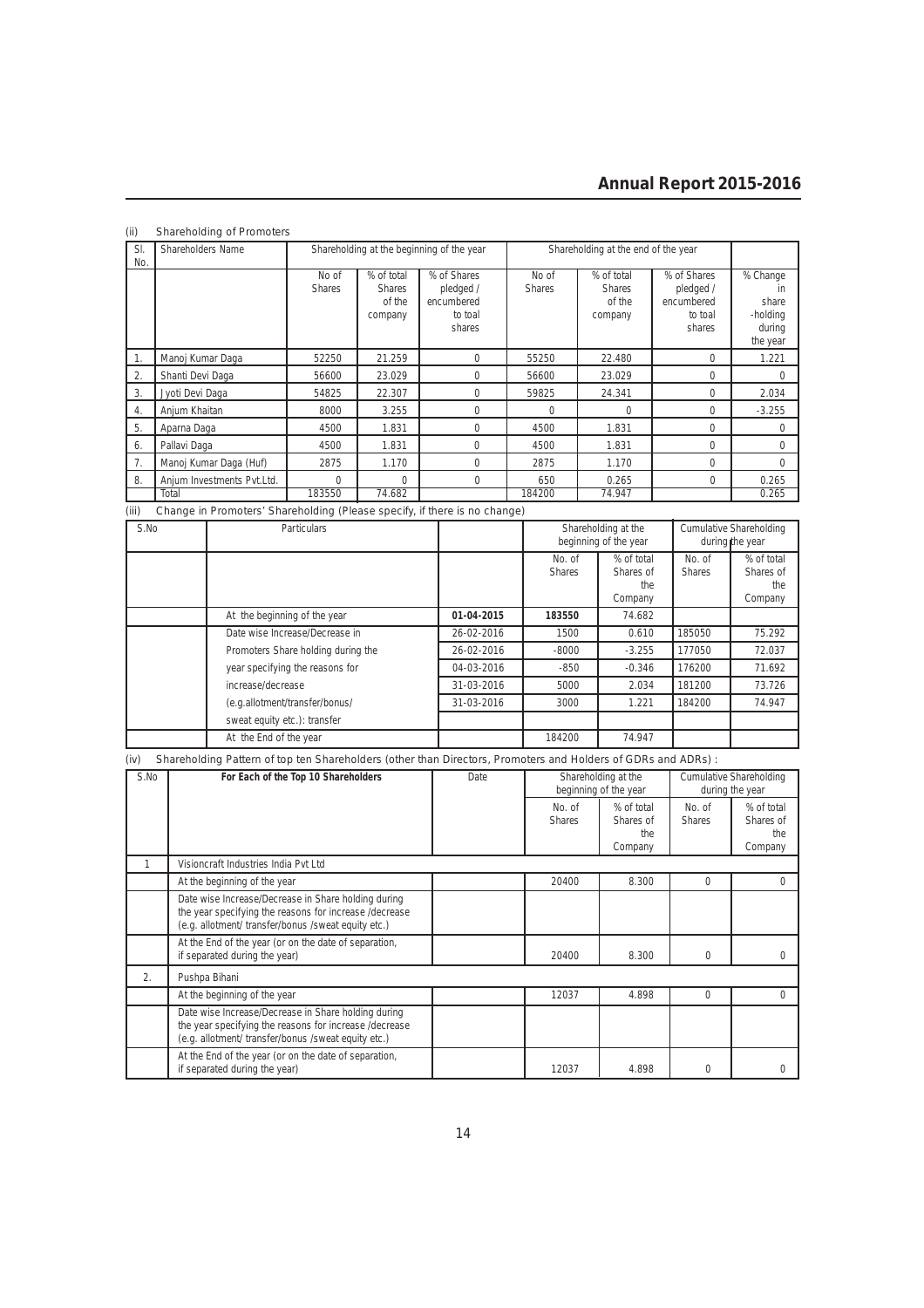| 3.             | Asha Agarwal                                                                                                  |            |      |       |      |       |
|----------------|---------------------------------------------------------------------------------------------------------------|------------|------|-------|------|-------|
|                | At the beginning of the year                                                                                  | 01-04-2015 | 5538 | 2.253 |      |       |
| a              | Date wise Increase/Decrease during the year                                                                   | 30-06-2015 | 37   | 0.015 | 5575 | 2.268 |
| b              | specifying the reasons for increase/decrease                                                                  | 27-07-2015 | 50   | 0.020 | 5625 | 2.289 |
|                | (e.g.allotment/transfer/bonus/sweat equity etc.):                                                             | 04-03-2016 | 850  | 0.346 | 6475 | 2.635 |
| C              | Transfer                                                                                                      |            |      |       |      |       |
|                | At the End of the year                                                                                        |            | 6475 | 2.635 |      |       |
| $\overline{4}$ | Manorama Kalyani                                                                                              |            |      |       |      |       |
|                | At the beginning of the year<br>Date wise Increase/Decrease in Share holding during                           |            | 3750 | 1.526 |      |       |
|                | the year specifying the reasons for increase /decrease                                                        |            |      |       |      |       |
|                | (e.g. allotment/ transfer/bonus /sweat equity etc.)                                                           |            |      |       |      |       |
|                | At the End of the year (or on the date of separation,                                                         |            |      |       |      |       |
|                | if separated during the year)                                                                                 |            | 3750 | 1.526 |      |       |
| 5              | Sharda Devi Lakhotia                                                                                          |            |      |       |      |       |
|                | At the beginning of the year                                                                                  |            | 3150 | 1.282 |      |       |
|                | Date wise Increase/Decrease in Share holding during                                                           |            |      |       |      |       |
|                | the year specifying the reasons for increase /decrease                                                        |            |      |       |      |       |
|                | (e.g. allotment/ transfer/bonus /sweat equity etc.)                                                           |            |      |       |      |       |
|                | At the End of the year (or on the date of separation,                                                         |            |      |       |      |       |
|                | if separated during the year)                                                                                 |            | 3150 | 1.282 |      |       |
| 6              | Sukna Tea & Industries Ltd                                                                                    |            |      |       |      |       |
|                | At the beginning of the year                                                                                  |            | 1500 | 0.610 |      |       |
|                | Date wise Increase/Decrease in Share holding during<br>the year specifying the reasons for increase /decrease |            |      |       |      |       |
|                | (e.g. allotment/ transfer/bonus /sweat equity etc.)                                                           |            |      |       |      |       |
|                | At the End of the year (or on the date of separation,                                                         |            |      |       |      |       |
|                | if separated during the year)                                                                                 |            | 1500 | 0.610 |      |       |
| $\overline{7}$ | The Kohinoor Tea Co. Ltd                                                                                      |            |      |       |      |       |
|                | At the beginning of the year                                                                                  |            | 1500 | 0.610 |      |       |
|                | Date wise Increase/Decrease in Share holding during                                                           |            |      |       |      |       |
|                | the year specifying the reasons for increase /decrease                                                        |            |      |       |      |       |
|                | (e.g. allotment/ transfer/bonus /sweat equity etc.)                                                           |            |      |       |      |       |
|                | At the End of the year (or on the date of separation,                                                         |            |      |       |      |       |
|                | if separated during the year)                                                                                 |            | 1500 | 0.610 |      |       |
| 8              | Sanju Jain                                                                                                    |            |      |       |      |       |
|                | At the beginning of the year<br>Date wise Increase/Decrease in Share holding during                           |            | 650  | 0.264 |      |       |
|                | the year specifying the reasons for increase /decrease                                                        |            |      |       |      |       |
|                | (e.g. allotment/ transfer/bonus /sweat equity etc.)                                                           |            |      |       |      |       |
|                | At the End of the year (or on the date of separation,                                                         |            |      |       |      |       |
|                | if separated during the year)                                                                                 |            | 650  | 0.264 |      |       |
| 9              | Sheela Basu                                                                                                   |            |      |       |      |       |
|                | At the beginning of the year                                                                                  |            | 550  | 0.224 |      |       |
|                | Date wise Increase/Decrease in Share holding during                                                           |            |      |       |      |       |
|                | the year specifying the reasons for increase /decrease                                                        |            |      |       |      |       |
|                | (e.g. allotment/ transfer/bonus /sweat equity etc.)                                                           |            |      |       |      |       |
|                | At the End of the year (or on the date of separation,<br>if separated during the year)                        |            |      |       |      |       |
|                |                                                                                                               |            | 550  | 0.224 |      |       |
| 10             | Debanjana Basu<br>At the beginning of the year                                                                |            | 544  | 0.221 |      |       |
|                | Date wise Increase/Decrease in Share holding during                                                           |            |      |       |      |       |
|                | the year specifying the reasons for increase /decrease                                                        |            |      |       |      |       |
|                | (e.g. allotment/ transfer/bonus /sweat equity etc.)                                                           |            |      |       |      |       |
|                | At the End of the year (or on the date of separation,                                                         |            |      |       |      |       |
|                | if separated during the year)                                                                                 |            | 544  | 0.221 |      |       |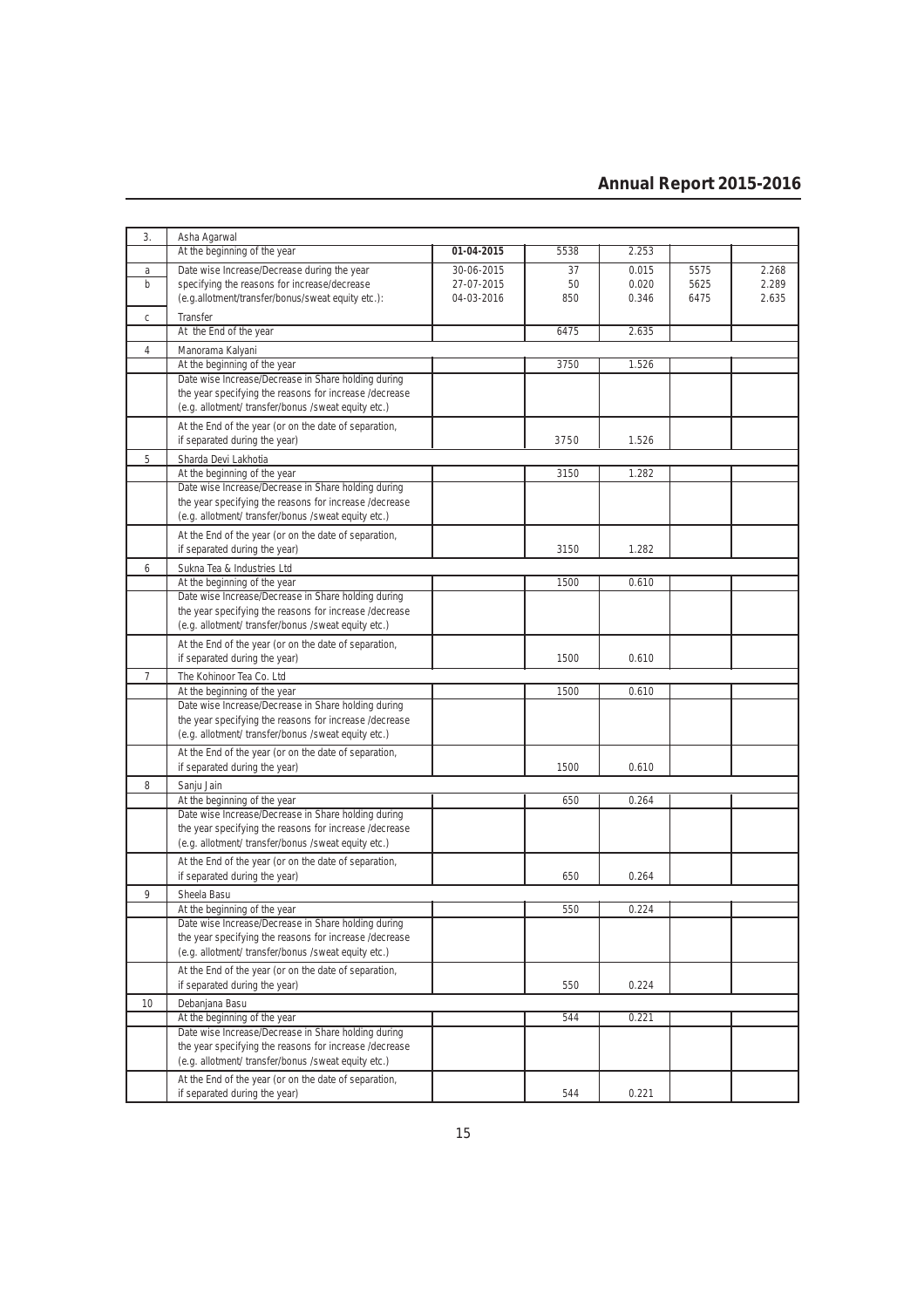| S.No           | For Each of the Directors and KMP                          |            | Shareholding at the   |            |               | <b>Cumulative Shareholding</b> |
|----------------|------------------------------------------------------------|------------|-----------------------|------------|---------------|--------------------------------|
|                |                                                            |            | beginning of the year |            |               | during the year                |
|                |                                                            |            | No. of                | % of total | No. of        | % of total                     |
|                |                                                            |            | <b>Shares</b>         | Shares of  | <b>Shares</b> | Shares of                      |
|                |                                                            |            |                       | the        |               | the                            |
|                |                                                            |            |                       | Company    |               | Company                        |
|                | Manoj Kumar Daga, Director                                 |            |                       |            |               |                                |
|                | At the beginning of the year                               | 01-04-2015 | 52250                 | 21.259     |               |                                |
|                | Date wise Increase/Decrease in Share holding during        |            |                       |            |               |                                |
|                | the year specifying the reasons for increase/decrease      |            |                       |            |               |                                |
|                | (e.g.allotment/transfer/bonus/sweat equity etc.): transfer | 31-03-2016 | 3000                  | 1.221      | 55250         | 22.480                         |
|                | At the End of the year                                     |            | 55250                 | 22.480     |               |                                |
| $\overline{2}$ | Ashok Vardhan Bagree, Director                             |            |                       |            |               |                                |
|                | At the beginning of the year                               |            | 200                   | 0.081      |               |                                |
|                | Date wise Increase/Decrease in Share holding during the    |            |                       |            |               |                                |
|                | year specifying the reasons for increase/decrease          |            |                       |            |               |                                |
|                | (e.g.allotment/transfer/bonus/sweat equity etc.):          |            |                       |            |               |                                |
|                | At the End of the year                                     |            | 200                   | 0.081      |               |                                |
| 3              | Ajay Kumar Agarwala, CFO                                   |            |                       |            |               |                                |
|                | At the beginning of the year                               |            | 25                    | 0.010      |               |                                |
|                | Date wise Increase/Decrease in Share holding during the    |            |                       |            |               |                                |
|                | year specifying the reasons for increase/decrease          |            |                       |            |               |                                |
|                | (e.g.allotment/transfer/bonus/sweat equity etc.):          |            |                       |            |               |                                |
|                | At the End of the year                                     |            | 25                    | 0.010      |               |                                |

#### (v) Shareholding of Directors and Key Managerial Personnel :

**V. INDEBTEDNESS**

Indebtedness of the Company including interest outstanding/accrued but not due for payment

|                                                     | Secured<br>Loans<br>excluding<br>deposits | Unsecured   | Deposits | Total<br>Indebtedness |
|-----------------------------------------------------|-------------------------------------------|-------------|----------|-----------------------|
| Indebtedness at the beginning of the financial year |                                           |             |          |                       |
|                                                     |                                           |             |          |                       |
|                                                     |                                           |             |          |                       |
| <b>Principal Amount</b><br>(i)                      | 27698402                                  | $\Omega$    | $\Omega$ | 27698402              |
| Interest due but not paid<br>(ii)                   | 2734508                                   | $\Omega$    | $\Omega$ | 2734508               |
| Interest accrued but not due<br>(iii)               | $\Omega$                                  | $\Omega$    | $\Omega$ | $\Omega$              |
| Total $(i + ii + iii)$                              | 30432910                                  | $\Omega$    | $\Omega$ | 30432910              |
| Change in Indebtedness during the financial year    |                                           |             |          |                       |
|                                                     |                                           |             |          |                       |
|                                                     |                                           |             |          |                       |
| * Addition                                          | 5003259                                   | $\mathbf 0$ | $\Omega$ | 5003259               |
| * Reduction                                         | 637817                                    | $\Omega$    | $\Omega$ | 637817                |
| Net Change                                          | 4365442                                   | $\Omega$    | $\Omega$ | 4365442               |
| Indebtedness at the end of the financial year       |                                           |             |          |                       |
|                                                     |                                           |             |          |                       |
|                                                     |                                           |             |          |                       |
| Principal Amount<br>(i)                             | 32063844                                  | $\Omega$    | $\Omega$ | 32063844              |
| Interest due but not paid<br>(ii)                   | 2734508                                   | $\Omega$    | $\Omega$ | 2734508               |
| Interest accrued but not due<br>(iii)               | $\Omega$                                  | $\Omega$    | $\Omega$ | $\Omega$              |
| Total $(i + ii + iii)$                              | 34798352                                  | $\Omega$    | $\Omega$ | 34798352              |

#### **VI. REMUNERATION OF DIRECTORS AND KEY MANAGERIAL PERSONNEL**

A. Remuneration to Managing Director, Whole-time directors and/or Manager :

| No.<br>SI. | Particulars of Remuneration | Name of MD/WTD/Manager | -lotal Amount |
|------------|-----------------------------|------------------------|---------------|
|            | APPLICABLE<br><b>NOT</b>    |                        |               |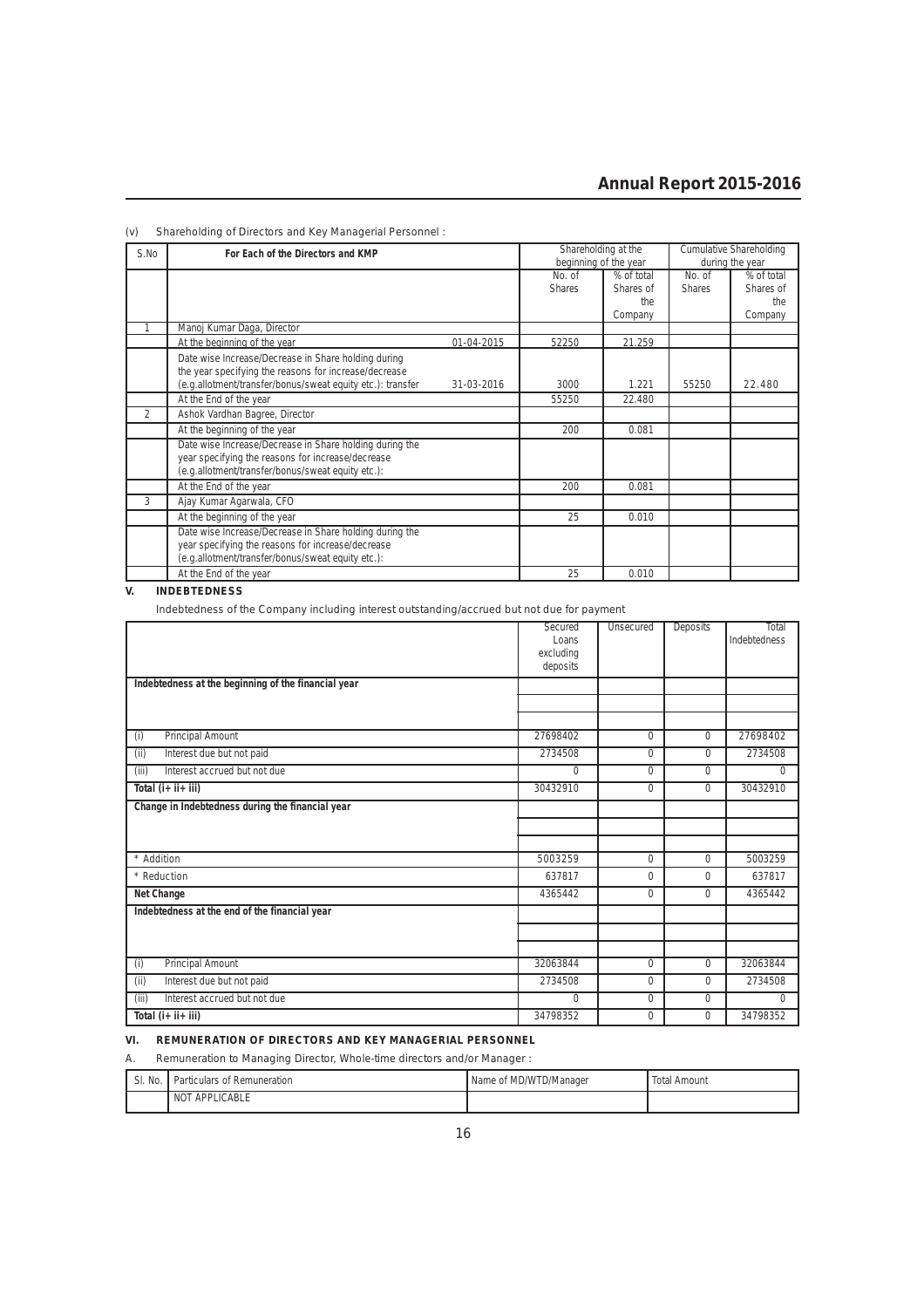| В.         |                                      | Remuneration to other Directors:                                                       |                             |                                                                      |                              |                                          |
|------------|--------------------------------------|----------------------------------------------------------------------------------------|-----------------------------|----------------------------------------------------------------------|------------------------------|------------------------------------------|
| SI. No.    | Particulars of Remuneration          |                                                                                        |                             |                                                                      | Name of Directors            |                                          |
| 3.         | Independent Directors                |                                                                                        |                             | Ashok Vardhan<br>Bagree                                              | Ravindra Kumar<br>Murarka    |                                          |
|            |                                      | Fee for attending Board/ Committee meetings                                            |                             | 25000                                                                | 6000                         | 31000                                    |
|            | Commission                           |                                                                                        |                             | $\Omega$                                                             | $\Omega$                     | $\Omega$                                 |
|            | Others (please specify)              |                                                                                        |                             | $\mathbf 0$                                                          | $\overline{0}$               | $\Omega$                                 |
|            | Total (1)                            |                                                                                        |                             | 25000                                                                | 6000                         | 31000                                    |
| 4.         | <b>Other Non-Executive Directors</b> |                                                                                        |                             | Manoj Kumar<br>Daga                                                  | Esha Chakraborty             |                                          |
|            |                                      | Fee for attending Board/ Committee meetings                                            |                             | 20000                                                                | 16000                        | 36000                                    |
|            | Commission                           |                                                                                        |                             | $\mathbf 0$                                                          | $\mathbf{0}$                 | $\mathbf 0$                              |
|            | Others (please specify)              |                                                                                        |                             | $\Omega$                                                             | $\mathbf 0$                  | $\Omega$                                 |
|            | Total (2)                            |                                                                                        |                             | 20000                                                                | 16000                        | 36000                                    |
|            | Total $(B) = (1 + 2)$                |                                                                                        |                             | 45000                                                                | 22000                        | 67000                                    |
|            | <b>Total Managerial Remuneration</b> |                                                                                        |                             |                                                                      |                              |                                          |
|            | Overall Ceiling as per the Act       |                                                                                        |                             |                                                                      |                              |                                          |
| C.         |                                      | Remuneration to Key Managerial Personnel other than MD/ Manager/ WTD:                  |                             |                                                                      |                              |                                          |
| SI. No.    | Particulars of Remuneration          |                                                                                        |                             | Key Managerial Personnel                                             |                              | <b>Total Amount</b>                      |
|            |                                      |                                                                                        |                             | Sukhpal Singh,<br><b>CEO</b>                                         | Ajay Kumar<br>Agarwala, CFO  |                                          |
| 1.         | <b>Gross Salary</b>                  |                                                                                        |                             | 540000                                                               | 331600                       | 871600                                   |
|            |                                      | (a) Salary as per provisions contained<br>in section 17(1) of the Income-tax Act, 1961 |                             |                                                                      |                              |                                          |
|            |                                      | (b) Value of perquisites u/s 17(2) Income-tax Act, 1961                                |                             | 132782                                                               | $\Omega$                     | 132782                                   |
|            | Income-tax Act, 1961                 | (c) Profits in lieu of salary under section 17(3)                                      |                             | $\mathbf 0$                                                          | 0                            | 0                                        |
| 2.         | <b>Stock Option</b>                  |                                                                                        |                             | $\Omega$                                                             | $\Omega$                     | $\Omega$                                 |
| 3.         | Sweat Equity                         |                                                                                        |                             | $\Omega$                                                             | $\Omega$                     | $\Omega$                                 |
| 4.         | Commission                           |                                                                                        |                             | $\mathbf 0$                                                          | 0                            | $\Omega$                                 |
|            | - as % of profit                     |                                                                                        |                             |                                                                      |                              |                                          |
|            | - others, specify                    |                                                                                        |                             |                                                                      |                              |                                          |
| 5.         | Others, please specify               |                                                                                        |                             | $\Omega$                                                             | $\Omega$                     | $\Omega$                                 |
|            | Total                                |                                                                                        | 672782                      | 331600                                                               | 1004382                      |                                          |
| VII.       |                                      | PENALTIES/PUNISHMENT/COMPOUNDING OF OFFENCES                                           |                             |                                                                      |                              |                                          |
|            | Type                                 | Section of<br>the Companies<br>Act                                                     | <b>Brief</b><br>Description | Details of Penalty/<br><b>Punishment Compounding</b><br>fees imposed | authority<br>[RD/NCLT/COURT] | Appeal made,<br>if any<br>(give details) |
| A. COMPANY |                                      |                                                                                        |                             |                                                                      |                              |                                          |

| Type                                | Section of<br>the Companies<br>Act | <b>Brief</b><br>Description | Details of Penalty/<br>Punishment Compounding<br>fees imposed | authority<br>[RD/NCLT/COURT] | Appeal made,<br>if any<br>(give details) |
|-------------------------------------|------------------------------------|-----------------------------|---------------------------------------------------------------|------------------------------|------------------------------------------|
| A. COMPANY                          |                                    |                             |                                                               |                              |                                          |
| Penalty                             |                                    |                             |                                                               |                              |                                          |
| Punishment                          | <b>NIL</b>                         | <b>NIL</b>                  | <b>NIL</b>                                                    | <b>NIL</b>                   | <b>NIL</b>                               |
| Compounding                         |                                    |                             |                                                               |                              |                                          |
| <b>B. DIRECTORS</b>                 |                                    |                             |                                                               |                              |                                          |
| Penalty                             |                                    |                             |                                                               |                              |                                          |
| Punishment                          | <b>NIL</b>                         | <b>NIL</b>                  | <b>NIL</b>                                                    | <b>NIL</b>                   | <b>NIL</b>                               |
| Compounding                         |                                    |                             |                                                               |                              |                                          |
| <b>C. OTHER OFFICERS IN DEFAULT</b> |                                    |                             |                                                               |                              |                                          |
| Penalty                             |                                    |                             |                                                               |                              |                                          |
| Punishment                          | <b>NIL</b>                         | <b>NIL</b>                  | <b>NIL</b>                                                    | <b>NIL</b>                   | <b>NIL</b>                               |
| Compounding                         |                                    |                             |                                                               |                              |                                          |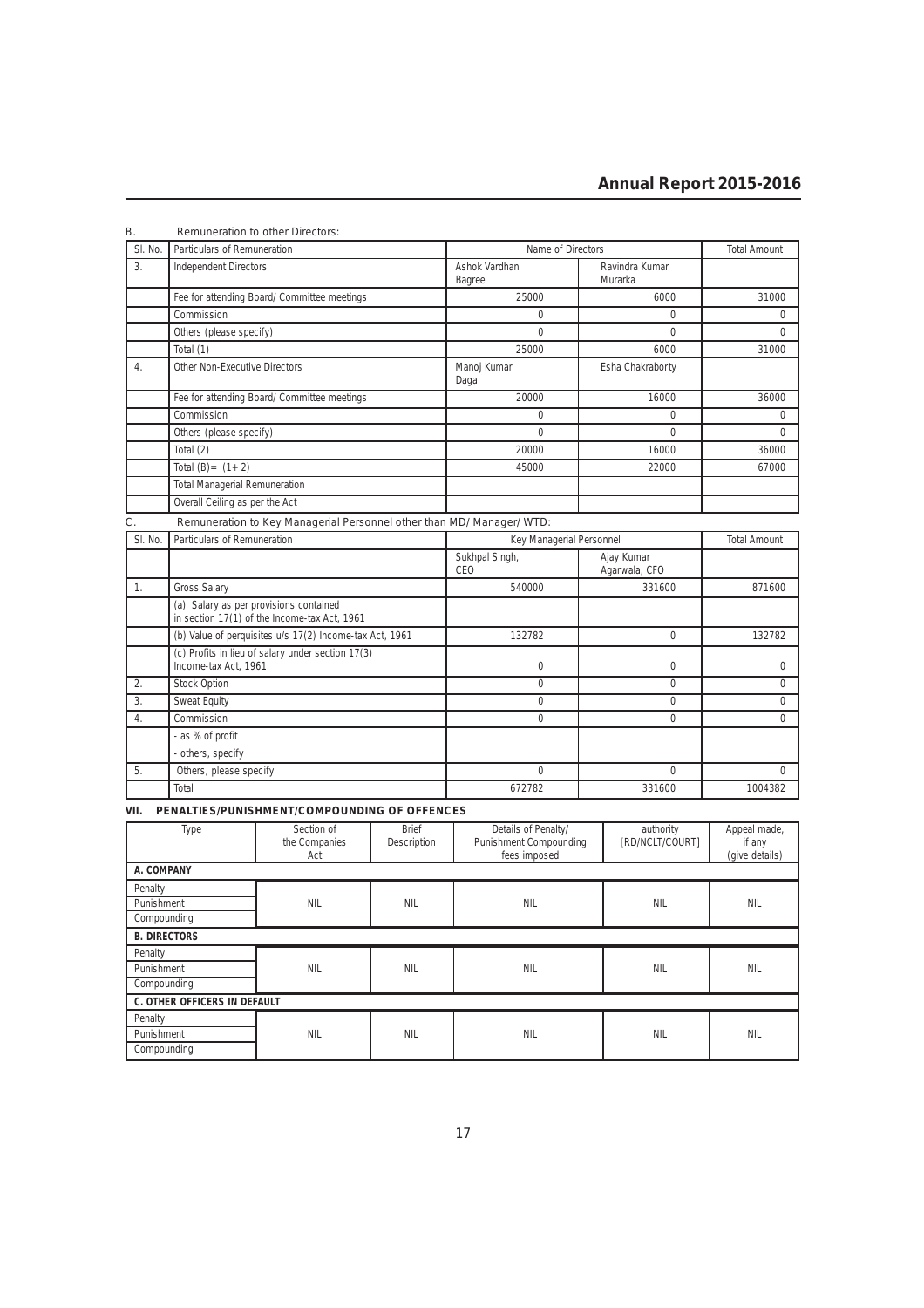#### **2) ANNEXURE B:**

#### **REMUNERATION POLICY**

#### **Introduction**

The Remuneration Policy of Tongani Tea Company Ltd. (the "Company"), is designed to attract, motivate and retain exceptional employees in a competitive market. The policy reflects the Company's objectives for good corporate governance as well as sustained long-term value creation for shareholders.

Remuneration to Directors, Key Managerial Personnel and other employees involves a balance between fixed and incentive pay reflecting short and long term performance objectives appropriate to the working of the Company and its goals.

#### **APPOINTMENT OF DIRECTORS**

Appointment of Director(s) will be done as per the applicable provisions and schedules of the Companies Act, 2013.

#### **BOARD REMUNERATION**

Efforts are made to ensure that the remuneration of the Board of Directors matches the level with comparable companies, whilst also taking into consideration board members' required competencies, effort and the scope of the board function, including the number of meetings.

Fixed remuneration

Whole Time Director(s) of the Board of Directors will receive a fixed salary, alongwith basic perquisites which is approved by the shareholders of the Company at a General Meeting.

#### Sitting Fees

The Board shall fix the sitting fees for the Directors and Members of the various Committees, taking into account the extent of responsibilities and time commitment, the results of the Company keeping in view fees paid by other peer companies, which are similar in size and complexity.

Incentive programme, bonus pay, etc.

Presently, the Company does not have any incentive programme.

Reimbursement of expenses

Expenses in connection with board and committee meetings are reimbursed as per account rendered.

Pension scheme

The Board of Directors is not covered by any pension scheme or a defined benefit pension scheme.

#### **REMUNERATION TO OTHER KEY MANAGERIAL PERSONNEL**

The Nomination & Remuneration Committee submits proposals concerning the remuneration of the other Key Managerial Personnel ensures that the remuneration is in line with the conditions in comparable companies.

Other Key Managerial Personnel are entitled to a competitive remuneration package consisting of the following components:

#### ·· Fixed salary

·· Bonus

·· Benefits, e.g. use of company car, telephone, broadband, etc.

#### Fixed salary

The fixed salary shall be based on the market level and increase therein shall be periodically reviewed based on performance appraisal.

Variable components

Presently, the Company does not have a fixed policy for any incentive based pay or any variable component in the salary structure. Personal benefits

Other Key Managerial Personnel will have access to a number of work-related benefits, including company car, free telephony, broadband at home, and work-related newspapers and magazines. The extent of individual benefits are not necessarily same for each individual member of the Executive Management.

Other Key Managerial Personnel may be covered by insurance policies:

- ·· Accident insurance
- ·· Health insurance

·· Directors and Officers Liability Insurance

Notice of termination

The employment relationship is terminable by giving a months' notice. A member of the Executive Management can terminate the employment relationship with the Company by giving a months' notice.

Redundancy pay

As per the prevailing laws of the State Government.

Retirement Benefits

rsonnel are not covered by any employer administered pension plan or a defined benefit pension scheme under provident fund is provided. Gratuity is covered as per the Act.

he Key Managerial Personnel is stated in the Annual Report.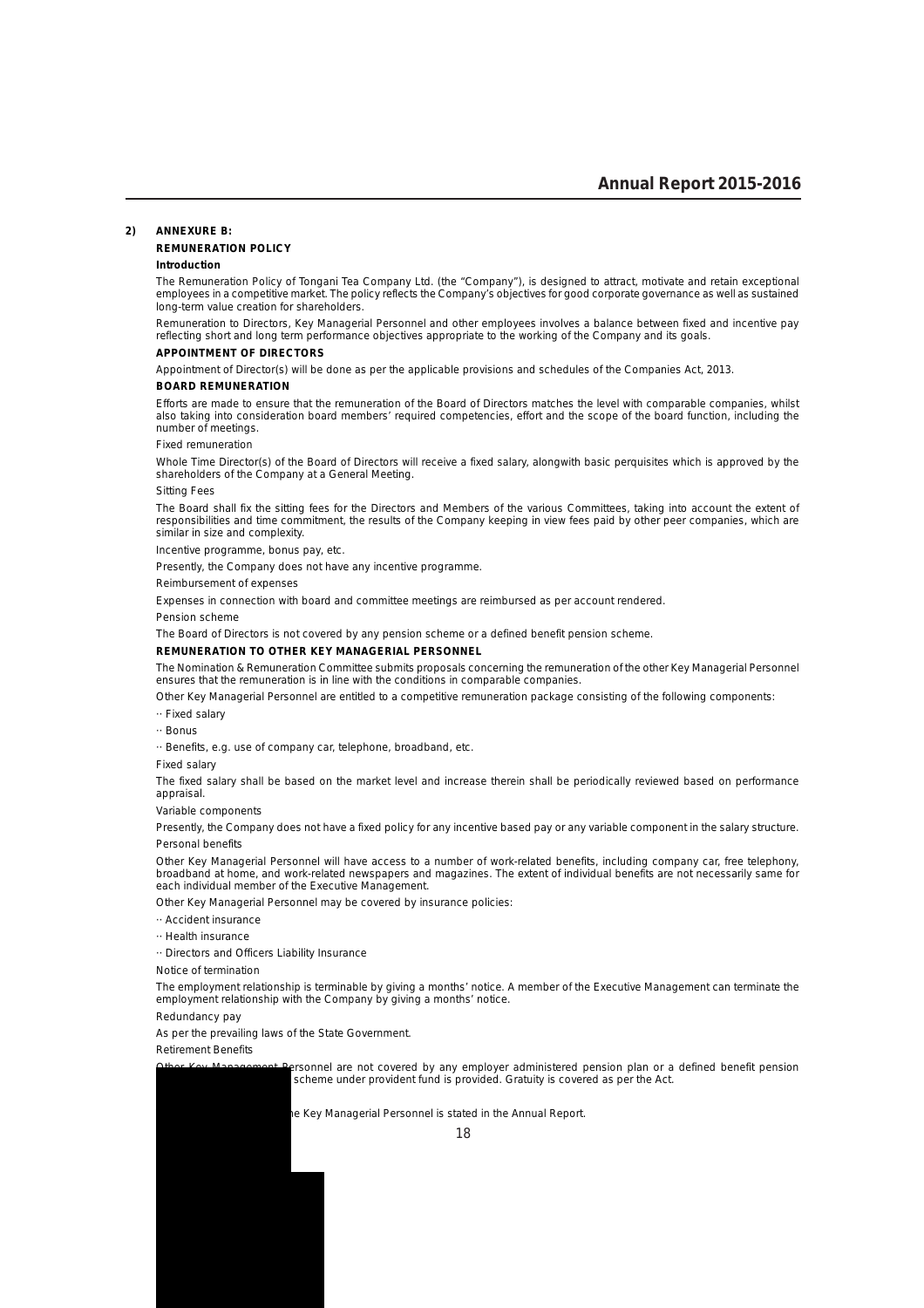#### **REMUNERATION TO OTHER EMPLOYEES**

The Nomination & Remuneration Committee submits proposals concerning the remuneration of other employees and ensures that the remuneration is in line with the conditions in comparable companies.

Other Employees entitled to a competitive remuneration package consisting of the following components:

·· Fixed salary

·· Bonus

Fixed salary

The fixed salary shall be based on the market level and increase therein shall be periodically reviewed based on performance appraisal.

Variable components

Presently, the Company does not have a fixed policy for any incentive based pay or any variable component in the salary structure. Other benefits

Housing/Housing Repair Allowance.

Notice of termination

As per the prevailing laws of the State Government.

Redundancy pay

As per the prevailing laws of the State Government.

Retirement Benefits

Other Key Management Personnel are not covered by any employer administered pension plan or a defined benefit pension scheme. However, pension scheme under provident fund is provided. Gratuity is covered as per the Act."

#### **THE CRITERIA FOR DETERMINING QUALIFICATIONS, POSITIVE ATTRIBUTES AND INDEPENDENCE OF DIRECTOR OF THE COMPANY**

#### **Criteria for determining qualifications, positive attributes and independence of director**

The Company will follow the guidelines as mentioned in Schedule IV of the Companies Act, 2013 and under Regulation 19(4) of the Listing Regulation with the Stock Exchange(s) in determining qualifications, positive attributes and independence of director.

#### **3) ANNEXURE C:**

#### **SECRETARIAL AUDIT REPORT**

for the financial year ended 31<sup>st</sup> March 2016

*[Pursuant to section 204(1) of the Companies Act, 2013 and rule No.9 of the Companies (Appointment and Remuneration of Managerial Personnel) Rules, 2014]*

To

#### The Members,

Tongani Tea Company Limited

We have conducted the secretarial audit of the compliance of applicable statutory provisions and the adherence to good corporate practices by **Tongani Tea Company Limited.** (hereinafter called "the Company").

Secretarial Audit was conducted in a manner that provided us a reasonable basis for evaluating the corporate conducts/statutory compliances and expressing our opinion thereon.

Based on our verification of the Company's books, papers, minute books, forms and returns filed and other records maintained by the Company and also the information provided by the Company, its officers, agents and authorized representatives during the conduct of secretarial audit, we hereby report that in our opinion, the Company has, during the audit period covering the financial year ended on 31st March 2016, complied with the statutory provisions listed hereunder and also that the Company has proper Board processes and compliance mechanism in place to the extent, in the manner and subject to the reporting made hereinafter:

- 1. We have examined the books, papers, minute books, forms and returns filed and other records maintained by the Company for the financial year ended on 31<sup>st</sup> March, 2016, according to the provisions of:
- (i) The Companies Act, 2013 (the Act) and the rules made thereunder;
- (ii) The Securities Contracts (Regulation) Act, 1956 ('SCRA') and the rules made thereunder;
- (iii) The Depositories Act, 1996 and the Regulations and Bye-laws framed thereunder;
- (iv) Foreign Exchange Management Act, 1999 and the rules and regulations made thereunder to the extent of Foreign Direct Investment, Overseas Direct Investment and External Commercial Borrowings;
- (v) The following Regulations and Guidelines prescribed under the Securities and Exchange Board of India Act, 1992 ('SEBI Act'):
	- a. The Securities and Exchange Board of India (Substantial Acquisition of Shares and Takeovers) Regulations, 2011; The Securities and Exchange Board of India (Prohibition of Insider Trading) Regulations, 1992 and SEBI (Prohibition of Insider Trading) Insider Trading) Regulations

of India (Registrars to an Issue and Share Transfer Agents) Regulations, 1993 regarding h client<sup>.</sup>

2. Providelines prescribed under the Securities and Exchange Board of India Act,1992 (SEBI 2008) per notable to the Company under the financial year under report: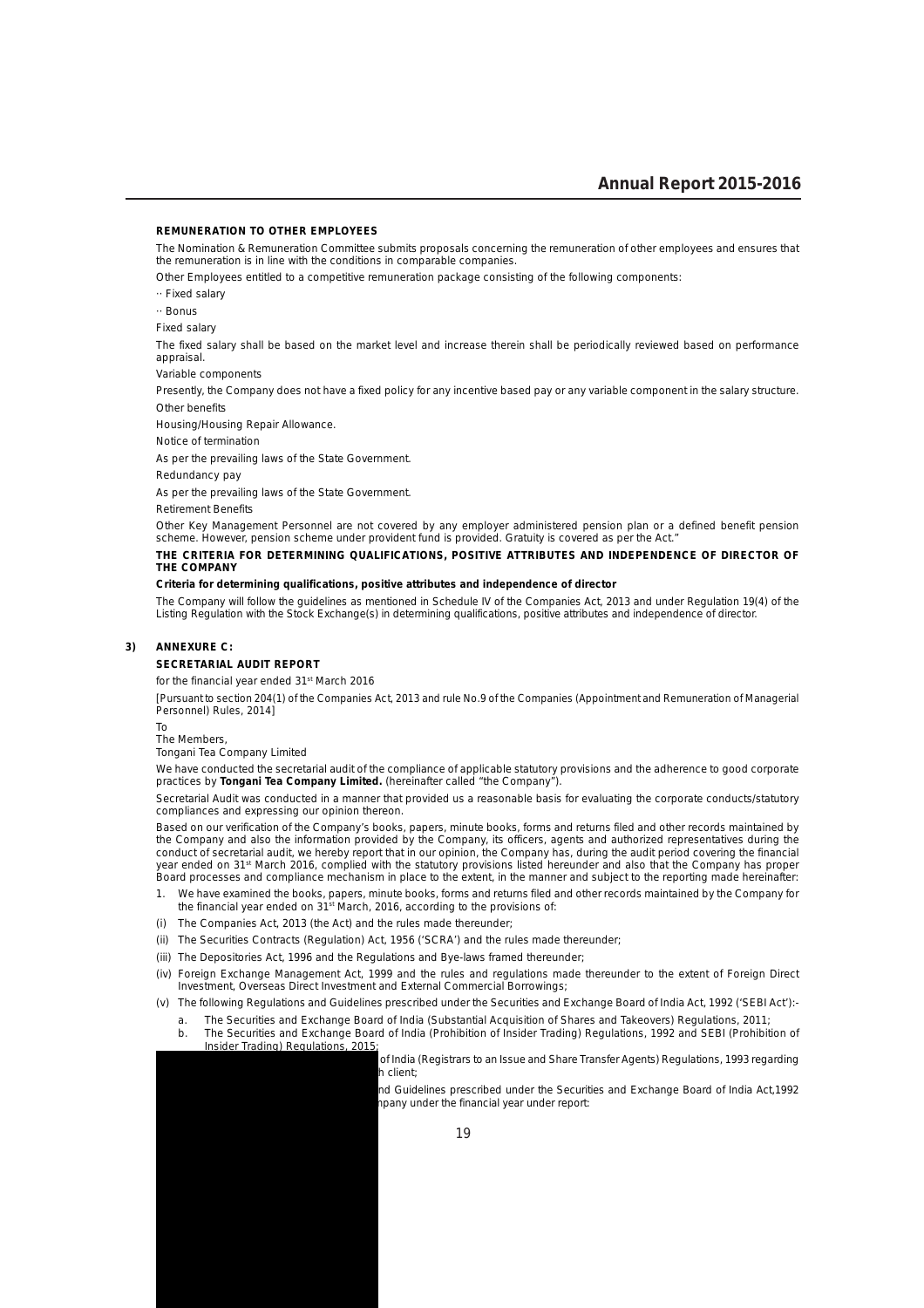- a. The Securities and Exchange Board of India (Issue of Capital and Disclosure Requirements) Regulations, 2009;
- b. The Securities and Exchange Board of India (Employee Stock Option Scheme and Employee Stock Purchase Scheme) Guidelines, 1999;
- c. The Securities and Exchange Board of India (Issue and Listing of Debt Securities) Regulations, 2008;
- d. The Securities and Exchange Board of India (Delisting of Equity Shares) Regulations, 2009; and
- e. The Securities and Exchange Board of India (Buyback of Securities) Regulations, 1998;
- 3. The Company is in the Tea business owning garden(s) and producing Tea. The following Acts, over and above other laws etc., are applicable to the Company:
	- Assam Tea Plantation Labour Act, 1951
	- Food Safety and Standards Act, 2006
	- Tea Act, 1953
	- Tea Waste Control (Order) 1959
	- Tea Marketing Control Order, 2003
- 4. We have also examined compliance with the applicable clauses of the following:
	- (i) Secretarial Standards issued by The Institute of Company Secretaries of India.
		- (ii) The Listing Agreement(s) entered into by the Company with The Calcutta Stock Exchange Limited, as applicable upto 30<sup>th</sup> November 2015. Thereafter, with the Securities and Exchange Board of India (Listing Obligations and Disclosure<br>Requirements) Regulations, 2015, w.e.f 1st December, 2015.
- 5. As per the information and explanations provided by the Company, its officers, agents and authorised representatives during the conduct of secretarial audit, we report that the provisions of the Foreign Exchange Management Act, 1999 and the Rules and Regulations made thereunder to the extent of:
	- (i) External Commercial Borrowings were not attracted to the Company under the financial year under report;
	- (ii) Foreign Direct Investment (FDI) were not attracted to the company under the financial year under report;
	- (iii) Overseas Direct Investment by Residents in Joint Venture / Wholly Owned Subsidiary abroad were not attracted to the company under the financial year under report.
- 6. During the financial year under report, the Company has complied with the provisions of the Companies Act, 2013 and the Rules, Regulations, Guidelines, Standards, etc., mentioned above subject to the following observation(s): *Observation(s)***:**

Key Managerial Personnel (KMP) as required u/s 203(1)(ii) has not been appointed by the Company.

- 7. As per the information and explanations provided by the company, its officers, agents and authorised representatives during the conduct of Secretarial Audit, we report that the Company has not made any GDRs/ADRs or any Commercial Instrument under the financial year under report.
- 8. We have relied on the information and representation made by the Company and its Officers for systems and mechanism formed by the Company for compliances under other applicable Acts, Laws, and Regulations to the Company.
- We further report that:
	- (a) The Board of Directors of the Company is duly constituted with proper balance of Executive Directors, Non-Executive Directors and Independent Directors.
- (b) Adequate notice is given to all directors to schedule the Board Meetings, agenda and detailed notes on agenda were sent at least seven days in advance, and a system exists for seeking and obtaining further information and clarifications on the agenda items before the meeting and for meaningful participation at the meeting.
- 10. We further report that there are adequate systems and processes in the company commensurate with the size and operations of the company to monitor and ensure compliance with applicable laws, rules, regulations and guidelines.
- 11. We further report that:

During the year, the Board of Directors of the Company at their meeting held on 3<sup>rd</sup> March, 2016, pending approval of the shareholders at an Extraordinary General Meeting to be held on 5<sup>th</sup> April, 2016, decided to wholly replace the Articles of Association (AoA) of the Company by a new set of AoA.

Place: Kolkata (Partner)

For P.S. & Associates Sd/- (SWATI BAJAJ) Date: 30<sup>th</sup> April, 2016 2016 2016 2016 2017 2018 2019 2020 2020 2020 2031 2040 2040 2051 2052, ACS : 13216

#### **4) ANNEXURE D:**

| IA.  | Conservation of energy                                                                                     |            |
|------|------------------------------------------------------------------------------------------------------------|------------|
| i) l | The steps taken or impact on conservation of energy;                                                       | NIL        |
|      | The steps taken by the company for utilizing alternate sources of energy;                                  | NIL        |
| iii) | The capital investment on energy conservation equipments'                                                  | NIL        |
| IB.  | Technology absorption                                                                                      |            |
|      | The efforts made towards technology absorption;                                                            | NIL        |
|      | The benefits derived like product improvement, cost reduction, product development or import substitution; | <b>NIL</b> |
|      |                                                                                                            |            |

**STATEMENT OF PARTICULARS UNDER THE COMPANIES(ACCOUNTS) RULES 2014**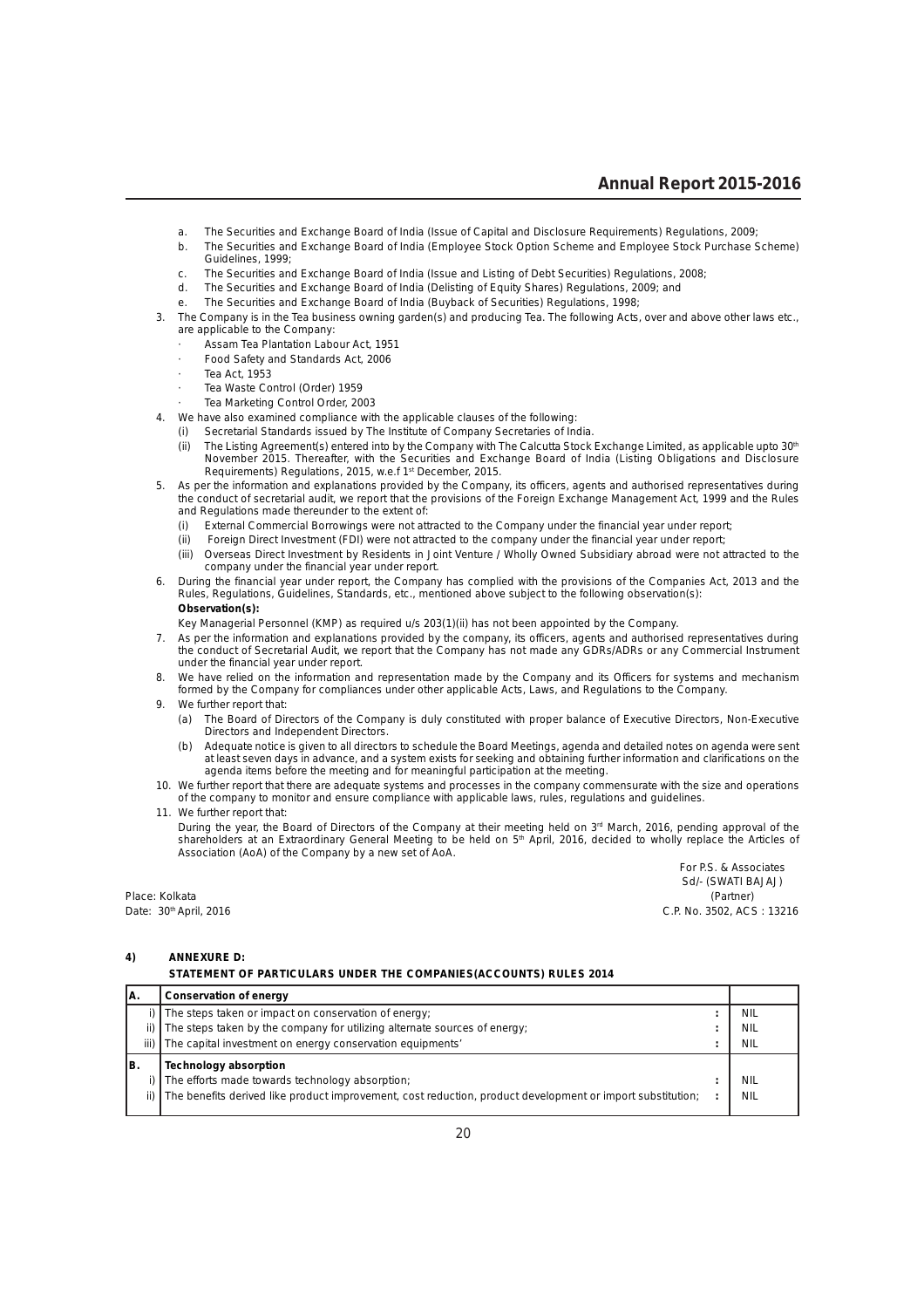| iii) | In case of imported technology (imported during the last three years reckoned from the<br>beginning of the financial year) -<br>a) The details of technology imported; | <b>NIL</b>  |
|------|------------------------------------------------------------------------------------------------------------------------------------------------------------------------|-------------|
|      | b) The year of import;                                                                                                                                                 |             |
|      | c) Whether the technology been fully absorbed;                                                                                                                         |             |
|      | d) If not fully absorbed, areas where absorption has not taken place, and the reasons thereof; and                                                                     |             |
| iv)  | The expenditure incurred on Research and Development.                                                                                                                  | NIL         |
| C.   | Foreign exchange earnings and Outgo                                                                                                                                    |             |
|      | The Foreign Exchange earned in terms of actual inflows during the year<br>٠                                                                                            | NIL         |
|      | The Foreign Exchange Outgo during the year in terms of actual outflows.                                                                                                | Rs. 18.326/ |

#### **5) ANNEXURE E:**

#### **THE CRITERIA FOR PERFORMANCE EVALUATION OF THE DIRECTORS OF THE COMPANY**

The Board will assess its performance each year. The Nomination and Remuneration Committee is responsible to create a process by which this will occur and will report annually to the Board on the results of the assessment process. The purpose of the assessment is to increase the effectiveness of the Board. The various Committees of the Board shall annually conduct a self-assessment of their performance and respective Terms of Reference.

Formal annual evaluation by the Board of its own performance and that of its Committees and Individual Directors shall also be done as outlined below:

The Company will follow a seven step system of the following processes for evaluation:

#### **METHODOLOGY**

#### **What the Company hopes to achieve?**

Clearly identified objectives will enable the Company to set specific goals for the evaluation and make decisions about the scope of the review. Such issues as the complexity of the performance problem, the size of the board, the stage of organisational life cycle and significant developments in the firm's competitive environment will determine the issues the Company wishes to evaluate.

#### **Who will be evaluated?**

With the objectives for the evaluation set, the Company needs to decide whose performance will be reviewed to meet them.

The Company needs to consider three groups: the Board as whole (including board committees), individual directors (including the roles of chairperson and/or lead independent director), and key governance personnel (generally the CFO and company secretary). **What will be evaluated?**

Having established the objectives of the evaluation and the people/groups that will be evaluated to achieve those objectives, the next stage involves the evaluation becoming specific. It is now necessary to elaborate these objectives into a number of specific topics to ensure that the evaluation (1) clarifies any potential problems, (2) identifies the root cause(s) of these problems, and (3) tests the practicality of specific governance solutions, wherever possible. This is necessary whether the board is seeking general or specific performance improvements and will suit boards seeking to improve areas as diverse as board processes, director skills, competencies and motivation, or even boardroom relationships.

#### **Who will be asked?**

Internally, Board members, the CEO, senior managers and, in some cases, other management personnel and employees may have the necessary information to provide feedback on elements of a company's governance system.

Externally, owners/members and even financial markets can provide valuable data for the review. Similarly, in some situations, government departments, major customers and suppliers may have close links with the board and be in a position to provide useful information on its performance.

#### **What techniques will be used?**

Depending on the degree of formality, the objectives of the evaluation, and the resources available, boards may choose between a range of qualitative and quantitative techniques.

#### **Who will do the evaluation?**

The next consideration in establishing evaluation framework is to decide who the most appropriate person is to conduct the evaluation. If the review is an internal one, the chairperson commonly conducts the evaluation. However, there are times when it may be more appropriate to delegate either to a non-executive or lead director, or to a board committee. In the case of external evaluations, specialist consultants or other general advisers with expertise in the areas of corporate governance and performance evaluation may lead the process.

#### **What do you do with the results?**

Since the Board as a whole is responsible for its performance, the results of the review will be released to the board in all but the most unusual of circumstances. Where the evaluation objectives are focused entirely on the board, board members will simply discuss the results among themselves.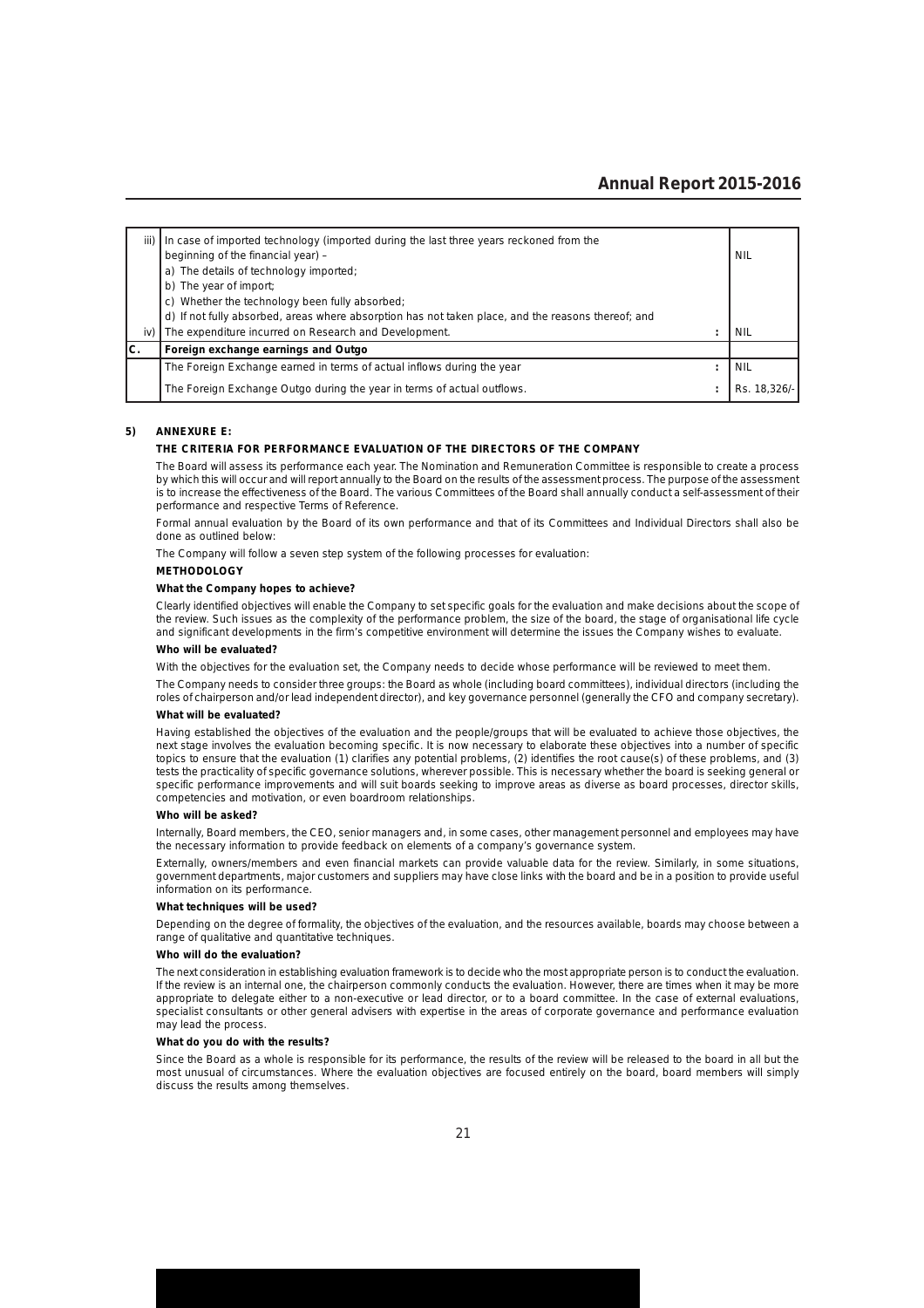# **INDEPENDENT AUDITOR'S REPORT**

To the Members of

#### **TONGANI TEA COMPANY LIMITED**

# **(CIN – L01132WB1893PLC000742)**

#### **Report on the Financial Statements**

We have audited the accompanying financial statements of *TONGANI TEA COMPANY LIMITED ("the Company")* which comprise the Balance Sheet as at March 31, 2016, the Statement of Profit and Loss, Cash Flow Statement for the year then ended, and a summary of significant accounting policies and other explanatory information.

#### **Management's Responsibility for the Financial Statements**

The Company's Board of Directors is responsible for the matters stated in Section 134(5) of the Companies Act, 2013 ("the Act") with respect to the preparation of these standalone financial statements that give a true and fair view of the financial position, financial performance and cash flows of the Company in accordance with the accounting principles generally accepted in India, including the Accounting Standards specified under Section 133 of the Act, read with Rule 7 of the Companies (Accounts) Rules, 2014. This responsibility also includes maintenance of adequate accounting records in accordance with the provisions of the Act for safeguarding the assets of the Company and for preventing and detecting frauds and other irregularities; selection and application of appropriate accounting policies; making judgments and estimates that are reasonable and prudent; and design, implementation and maintenance of adequate internal financial controls, that were operating effectively for ensuring the accuracy and completeness of the accounting records, relevant to the preparation and presentation of the financial statements that give a true and fair view and are free from material misstatement, whether due to fraud or error.

#### **Auditor's Responsibility**

Our responsibility is to express an opinion on these financial statements based on our audit. We have taken into account the provisions of the Act, the accounting and auditing standards and matters which are required to be included in the audit report under the provisions of the Act and the Rules made there under.

We conducted our audit in accordance with the Standards on Auditing specified under Section 143(10) of the Act. Those Standards require that we comply with ethical requirements and plan and perform the audit to obtain reasonable assurance about whether the financial statements are free from material misstatement.

An audit involves performing procedures to obtain audit evidence about the amounts and the disclosures in the financial statements. The procedures selected depend on the auditor's judgment, including the assessment of the risks of material misstatement of the financial statements, whether due to fraud or error. In making those risk assessments, the auditor considers internal financial control relevant to the Company's preparation of the financial statements that give a true and fair view in order to design audit procedures that are appropriate in the circumstances, but not for the purpose of expressing an opinion on whether the Company has in place an adequate internal financial controls system over financial reporting and the operating effectiveness of such controls. An audit also includes evaluating the appropriateness of the accounting policies used and the reasonableness of the accounting estimates made by the Company's Directors, as well as evaluating the overall presentation of the financial statements.

We believe that the audit evidence we have obtained is sufficient and appropriate to provide a basis for our audit opinion on the financial statements.

#### **Opinion**

In our opinion and to the best of our information and according to the explanations given to us, the aforesaid financial statements give the information required by the Act in the manner so required and give a true and fair view in conformity with the accounting principles generally accepted in India, of the state of affairs of the Company as at March 31st, 2016, and its profit and its cash flows for the year ended on that date.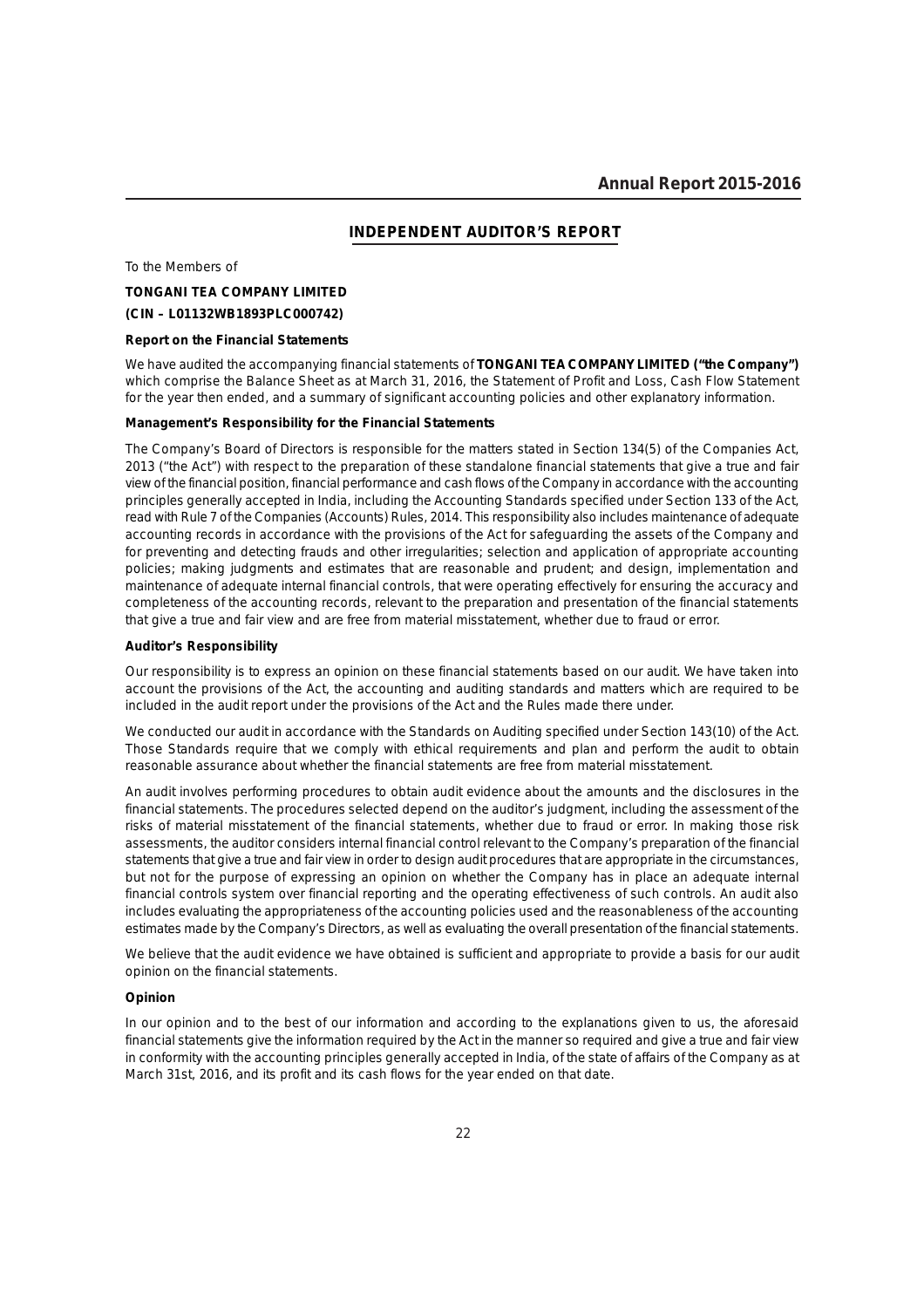#### **Emphasis of Matters**

We draw attention to Note No. 12 to the financial statements, that in respect of long term non-current quoted investments no provision has been made for shortfall in value of the said investments as compared to their market value amounting to Rs. 36,92,634/-, as the same is temporary in nature as per management comment. Our opinion is not modified in respect of these matters.

#### **Report on Other Legal and Regulatory Requirements**

- 1. As required by the Companies (Auditor's Report) Order, 2016 ("the Order"), as amended, issued by the Central Government of India in terms of sub-section (11) of section 143 of the Act, we give in the "*Annexure* **A"** a statement on the matters specified in paragraphs 3 and 4 of the Order.
- 2. As required by section 143 (3) of the Act, we report that:
	- a) we have sought and obtained all the information and explanations which to the best of our knowledge and belief were necessary for the purpose of our audit;
	- b) in our opinion proper books of account as required by law have been kept by the Company so far as it appears from our examination of those books;
	- c) the Balance Sheet, the Statement of Profit and Loss and the Cash Flow Statement dealt with by this Report are in agreement with the books of account
	- d) in our opinion, the aforesaid (Standalone) financial statements comply with the Accounting Standards specified under section 133 of the Act, read with Rule 7 of the Companies (Accounts) Rules, 2014.
	- e) On the basis of written representations received from the directors as on March 31, 2016 taken on record by the Board of Directors, none of the directors is disqualified as on March 31, 2016 from being appointed as a director in terms of Section 164 (2) of the Act.
	- f) With respect to the adequacy of the internal financial contraols over financial reporting of the Company and the operating effectiveness of such controls, refer to our separate Report in **"Annexure B"**.
	- g) With respect to the other matters to be included in the Auditor's Report in accordance with Rule 11 of the Companies (Audit and Auditors) Rules, 2014, in our opinion and to the best of our information and according to the explanations given to us:
		- i. the Company does not have any pending litigations which would impact its financial position.
		- ii. the Company did not have any long-term contracts including derivative contracts for which there were any material foreseeable losses.
		- iii. There has been no delay in transferring amounts, required to be transferred, to the Investor Education and Protection Fund by the Company.

For **L. K. BOHANIA & CO.** *Chartered Accountants* Firm Registration No.317136E

**VIKASH MOHATA** Membership No.304011

Place : Kolkata

Date : 18th May, 2016 *Partner*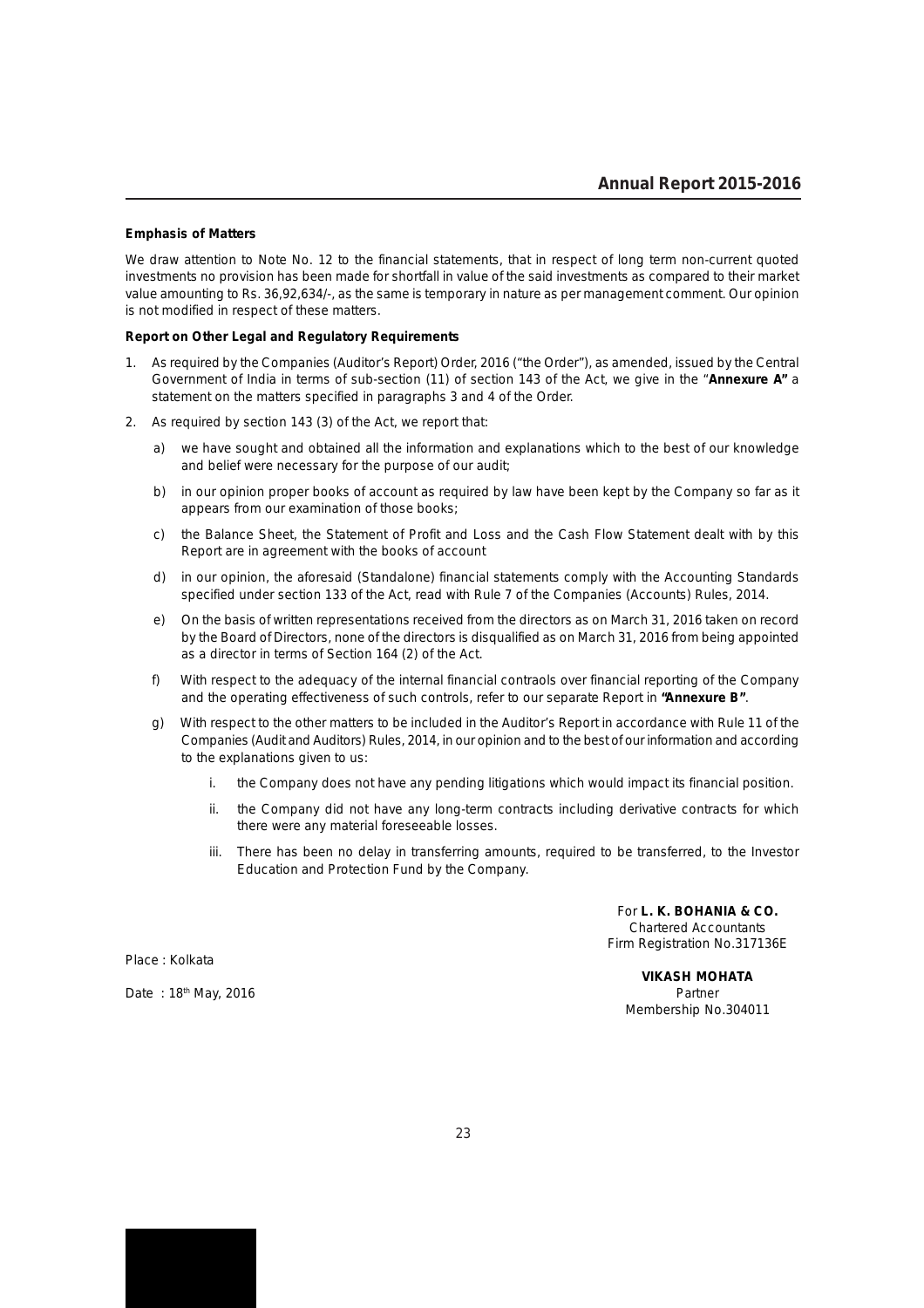#### **"Annexure A" to the Independent Auditors' Report**

Referred to in paragraph 1 under the heading 'Report on Other Legal & Regulatory Requirement' of our report of even date to the financial statements of the Company for the year ended March 31, 2016:

- 1) (a) The Company has maintained proper records showing full particulars, including quantitative details and situation of fixed assets;
	- (b) The Fixed Assets have been physically verified by the management in a phased manner, designed to cover all the items over a period of three years, which in our opinion, is reasonable having regard to the size of the company and nature of its business. Pursuant to the program, a portion of the fixed asset has been physically verified by the management during the year and no material discrepancies between the books records and the physical fixed assets have been noticed.
	- (c) The title deeds of immovable properties are held in the name of the company.
- 2) a) The management has conducted the physical verification of inventory at reasonable intervals.
	- b) The discrepancies noticed on physical verification of the inventory as compared to books records which has been properly dealt with in the books of account were not material.
- 3) The Company has not granted any loans, secured or unsecured to companies, firms, Limited Liability partnerships or other parties covered in the Register maintained under section 189 of the Act. Accordingly, the provisions of clause 3 (iii) (a) to (C) of the Order are not applicable to the Company and hence not commented upon.
- 4) In our opinion and according to the information and explanations given to us, the company has complied with the provisions of section 185 and I86 of the Companies Act, 2013 In respect of loans, investments, guarantees, and security.
- 5) The Company has not accepted any deposits from the public and hence the directives issued by the Reserve Bank of India and the provisions of Sections 73 to 76 or any other relevant provisions of the Act and the Companies (Acceptance of Deposit) Rules, 2015 with regard to the deposits accepted from the public are not applicable.
- 6) As informed to us, the maintenance of Cost Records has not been specified by the Central Government under sub-section (1) of Section 148 of the Act, in respect of the activities carried on by the company.
- 7) a) According to information and explanations given to us and on the basis of our examination of the books of account, and records, the Company has been generally regular in depositing undisputed statutory dues including Provident Fund, Employees State Insurance, Income-Tax, Sales tax, Service Tax, Duty of Customs, Duty of Excise, Value added Tax, Cess and any other statutory dues with the appropriate authorities. According to the information and explanations given to us, no undisputed amounts payable in respect of the above were in arrears as at March 31, 2016 for a period of more than six months from the date on when they become payable.
	- b) According to the information and explanation given to us, there are no dues of income tax, sales tax, service tax, duty of customs, duty of excise, value added tax outstanding on account of any dispute.
- 8) In our opinion and according to the information and explanations given to us, the Company has not defaulted in the repayment of dues to banks. The Company has not taken any loan either from financial institutions or from the government and has not issued any debentures.
- 9) Based upon the audit procedures performed and the information and explanations given by the management, the company has not raised moneys by way of initial public offer or further public offer including debt instruments and term Loans. Accordingly, the provisions of clause 3 (ix) of the Order are not applicable to the Company and hence not commented upon.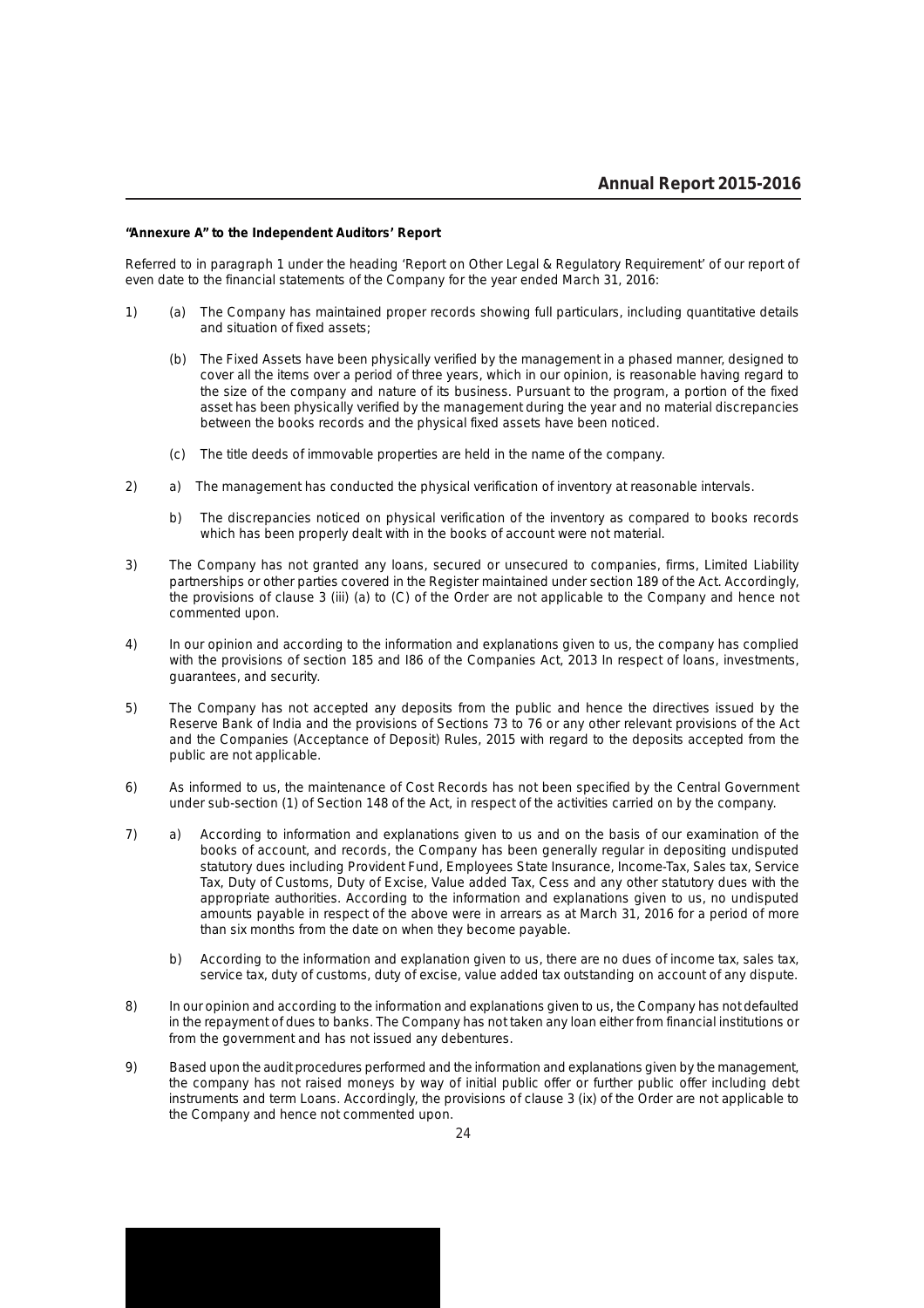- 10) Based upon the audit procedures performed and the information and explanations given by the management, we report that no fraud by the Company or on the company by its officers or employees has been noticed or reported during the year.
- 11) Based upon the audit procedures performed and the information and explanations given by the management, the managerial remuneration has been paid or provided in accordance with the requisite approvals mandated by the provisions of section 197 read with Schedule V to the Companies Act;
- 12) In our opinion, the Company is not a Nidhi Company. Therefore, the provisions of clause 4 (xii) of the Order are not applicable to the Company.
- 13) In our opinion, all transactions with the related parties are in compliance with section 177 and 188 of Companies Act, 2013 and the details have been disclosed in the Financial Statements as required by the applicable accounting standards.
- 14) Based upon the audit procedures performed and the information and explanations given by the management, the company has not made any preferential allotment or private placement of shares or fully or partly convertible debentures during the year under review. Accordingly, the provisions of clause 3 (xiv) of the Order are not applicable to the Company and hence not commented upon.
- 15) Based upon the audit procedures performed and the information and explanations given by the management, the company has not entered into any non-cash transactions with directors or persons connected with him. Accordingly, the provisions of clause 3 (xv) of the Order are not applicable to the Company and hence not commented upon.
- 16) In our opinion, the company is not required to be registered under section 45 IA of the Reserve Bank of India Act, 1934 and accordingly, the provisions of clause 3 (xvi) of the Order are not applicable to the Company and hence not commented upon.

For **L. K. BOHANIA & CO.** *Chartered Accountants* Firm Registration No.317136E

Place : Kolkata *Partner*

**VIKASH MOHATA** Membership No.304011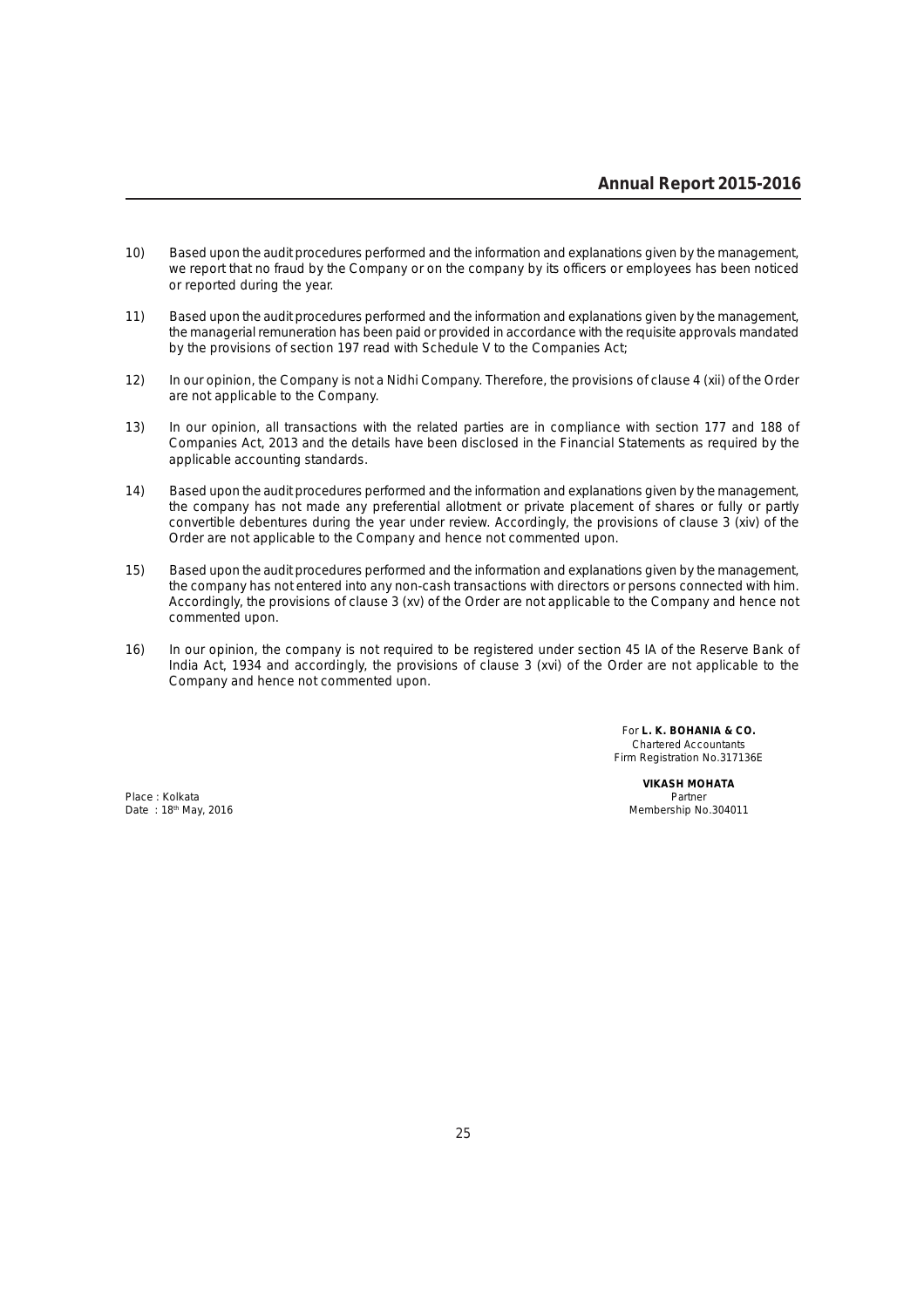#### **"Annexure B" to the Independent Auditor's Report of even date on the Financial Statements of Tongani Tea Company Limited**

#### **Report on the Internal Financial Controls under Clause (i) of Sub-section 3 of Section 143 of the Companies Act, 2013 ("the Act")**

We have audited the internal financial controls over financial reporting of Tongani Tea Company Limited ("the Company") as of March 31, 2016 in conjunction with our audit of the financial statements of the Company for the year ended on that date.

#### **Management's Responsibility for Internal Financial Controls**

The Company's management is responsible for establishing and maintaining internal financial controls based on the internal control over financial reporting criteria established by the Company considering the essential components of internal control stated in the Guidance Note on Audit of Internal Financial Controls Over Financial Reporting issued by the Institute of Chartered Accountants of India (ICAI). These responsibilities include the design, implementation and maintenance of adequate internal financial controls that were operating effectively for ensuring the orderly and efficient conduct of its business, including adherence to company's policies, the safeguarding of its assets, the prevention and detection of frauds and errors, the accuracy and completeness of the accounting records, and the timely preparation of reliable financial information, as required under the Companies Act, 2013.

#### **Auditors' Responsibility**

Our responsibility is to express an opinion on the Company's internal financial controls over financial reporting based on our audit. We conducted our audit in accordance with the Guidance

Note on Audit of Internal Financial Controls Over Financial Reporting (the "Guidance Note") and the Standards on Auditing, issued by ICAI and deemed to be prescribed under section 143(10) of the Companies Act, 2013, to the extent applicable to an audit of internal financial controls, both applicable to an audit of Internal Financial Controls and, both issued by the Institute of Chartered Accountants of India. Those Standards and the Guidance Note require that we comply with ethical requirements and plan and perform the audit to obtain reasonable assurance about whether adequate internal financial controls over financial reporting was established and maintained and if such controls operated effectively in all material respects.

Our audit involves performing procedures to obtain audit evidence about the adequacy of the internal financial controls system over financial reporting and their operating effectiveness. Our audit of internal financial controls over financial reporting included obtaining an understanding of internal financial controls over financial reporting, assessing the risk that a material weakness exists, and testing and evaluating the design and operating effectiveness of internal control based on the assessed risk. The procedures selected depend on the auditor's judgement, including the assessment of the risks of material misstatement of the financial statements, whether due to fraud or error.

We believe that the audit evidence we have obtained is sufficient and appropriate to provide a basis for our audit opinion on the Company's internal financial controls system over financial reporting.

#### **Meaning of Internal Financial Controls Over Financial Reporting**

A company's internal financial control over financial reporting is a process designed to provide reasonable assurance regarding the reliability of financial reporting and the preparation of financial statements for external purposes in accordance with generally accepted accounting principles. A company's internal financial control over financial reporting includes those policies and procedures that (1) pertain to the maintenance of records that, in reasonable detail, accurately and fairly reflect the transactions and dispositions of the assets of the company; (2) provide reasonable assurance that transactions are recorded as necessary to permit preparation of financial statements in accordance with generally accepted accounting principles, and that receipts and expenditures of the company are being made only in accordance with authorisations of management and directors of the company; and (3) provide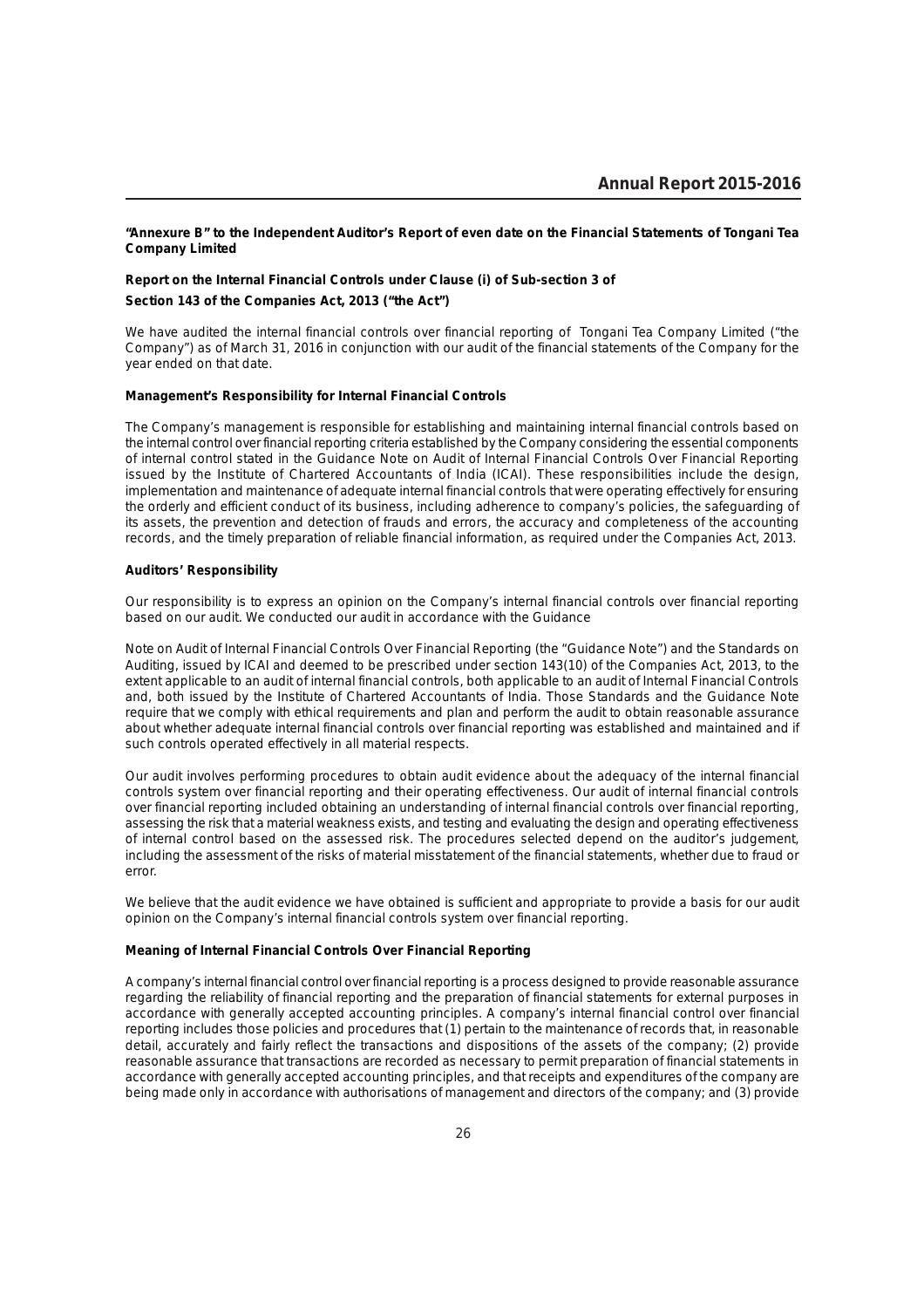reasonable assurance regarding prevention or timely detection of unauthorised acquisition, use, or disposition of the company's assets that could have a material effect on the financial statements.

#### **Inherent Limitations of Internal Financial Controls Over Financial Reporting**

Because of the inherent limitations of internal financial controls over financial reporting, including the possibility of collusion or improper management override of controls, material misstatements due to error or fraud may occur and not be detected. Also, projections of any evaluation of the internal financial controls over financial reporting to future periods are subject to the risk that the internal financial control over financial reporting may become inadequate because of changes in conditions, or that the degree of compliance with the policies or procedures may deteriorate.

#### **Opinion**

In our opinion, the Company has, in all material respects, an adequate internal financial controls system over financial reporting and such internal financial controls over financial reporting were operating effectively as at March 31, 2016, based on the internal control over financial reporting criteria established by the Company considering the essential components of internal control stated in the Guidance Note on Audit of Internal Financial Controls Over Financial Reporting issued by the Institute of Chartered Accountants of India.

> For **L. K. BOHANIA & CO.** *Chartered Accountants* Firm Registration No.317136E

Place : Kolkata *Partner*

**VIKASH MOHATA** Membership No.304011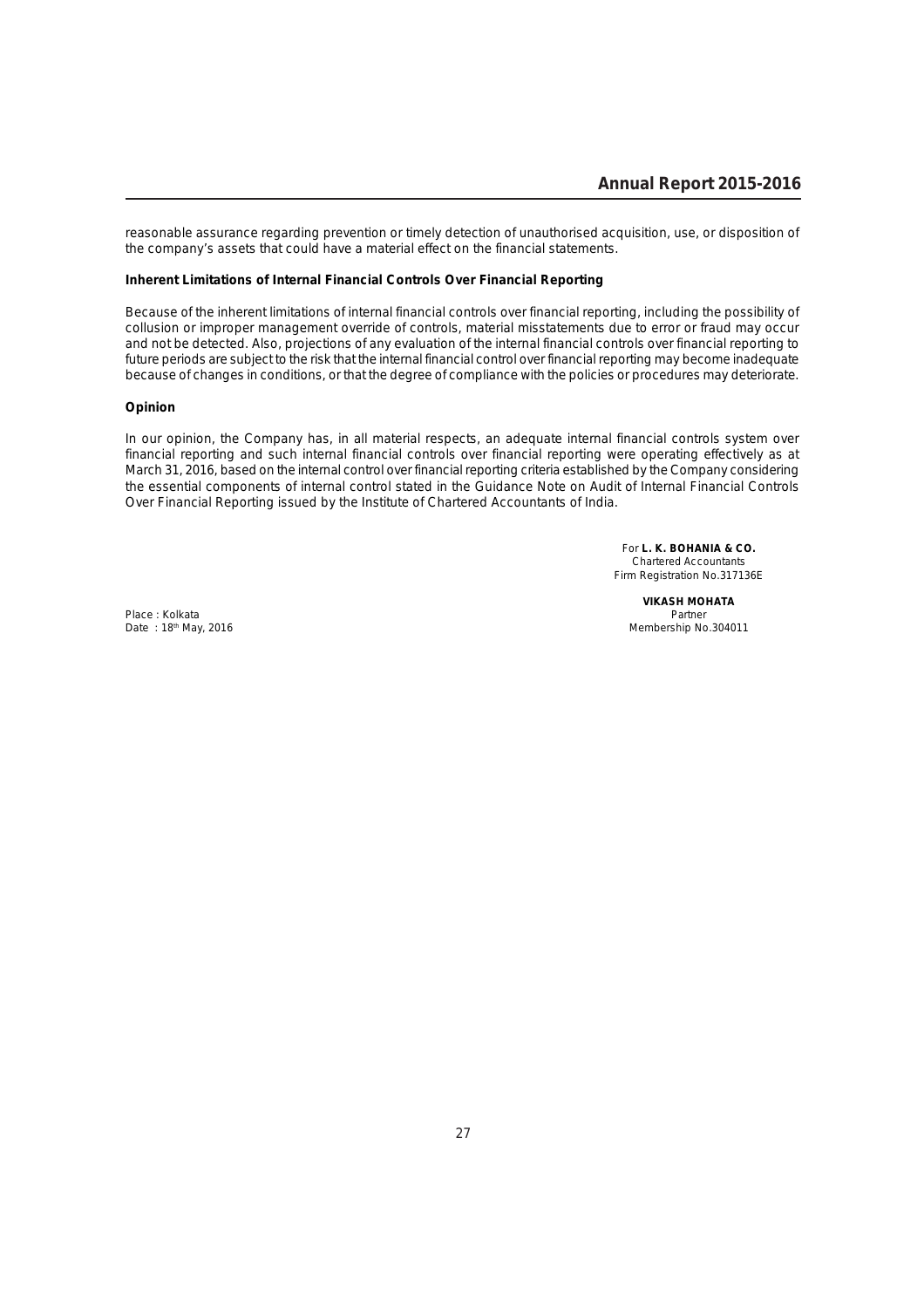# **BALANCE SHEET AS AT 31ST MARCH, 2016**

|                                                                   |                | (Rs. in '000) |            |  |
|-------------------------------------------------------------------|----------------|---------------|------------|--|
|                                                                   | <b>Note</b>    | As at         | As at      |  |
|                                                                   | No.            | 31.03.2016    | 31.03.2015 |  |
| <b>EQUITY AND LIABILITIES</b>                                     |                |               |            |  |
| <b>Shareholders' Funds</b>                                        |                |               |            |  |
| <b>Share Capital</b>                                              | $\overline{2}$ | 2,458         | 2,458      |  |
| <b>Reserves and Surplus</b>                                       | 3              | 132,336       | 128,466    |  |
| <b>Non-Current Liabilities</b>                                    |                |               |            |  |
| Long Term Borrowings                                              | 4              | 4,674         | 5,229      |  |
| Deferred Tax Liabilities (Net)                                    | 5              | 3,420         | 5,256      |  |
| Long Term Provisions                                              | 6              | 9,301         | 7,962      |  |
| <b>Current Liabilities</b>                                        |                |               |            |  |
| <b>Short Term Borrowings</b>                                      | $\overline{7}$ | 32,079        | 24,576     |  |
| <b>Trade Payable</b>                                              | 8              |               |            |  |
| Total outstanding dues of Micro Enterprises and Small Enterprises |                |               |            |  |
| Total outstanding dues of Creditors other than Micro              |                |               |            |  |
| <b>Enterprises and Small Enterprises</b>                          |                | 1,748         | 1,717      |  |
| <b>Other Current Liabilities</b>                                  | 9              | 1,877         | 1,313      |  |
| <b>Short Term Provisions</b>                                      | 10             | 2,656         | 1,994      |  |
|                                                                   |                |               |            |  |
| <b>TOTAL</b>                                                      |                | 190,549       | 178,971    |  |
| <b>ASSETS</b>                                                     |                |               |            |  |
| <b>Non-Current Assets</b>                                         |                |               |            |  |
| <b>Fixed Assets</b>                                               |                |               |            |  |
| - Tangible Assets                                                 | 11             | 77,070        | 76,552     |  |
| Non Current Investments                                           | 12             | 21,779        | 21,780     |  |
| Long Term Loans and Advances                                      | 13             | 20,879        | 14,532     |  |
| <b>Current assets</b>                                             |                |               |            |  |
| Investments                                                       | 14             | 21,320        | 21,320     |  |
| Inventories                                                       | 15             | 7,555         | 5,784      |  |
| <b>Trade Receivables</b>                                          | 16             | 454           | 1,088      |  |
| Cash and Bank Balance                                             | 17             | 1,156         | 2,817      |  |
| Short Term Loans and Advances                                     | 18             | 40,335        | 35,096     |  |
| <b>Other Current Assets</b>                                       | 19             | 1             | 2          |  |
| <b>TOTAL</b>                                                      |                | 190,549       | 178,971    |  |
| Significant Accounting Policies and                               |                |               |            |  |
| Notes to the Financial Statements                                 | 1 to 35        |               |            |  |
| See accompanying notes to the financial statements                |                |               |            |  |

As per our Report of even date

# For **L. K. BOHANIA & CO.** M. K. DAGA

*Chartered Accountants Chairman* Firm Registration No.317136E

# **VIKASH MOHATA A.V.BAGREE**

Membership No.304011 DIN - 00421623

Place : Kolkata **A K AGARWALA**<br>
Date : 18th May, 2016 **A K AGARWALA**<br>
Chief Financial Officer Date: 18th May, 2016

# **Partner Independent Director**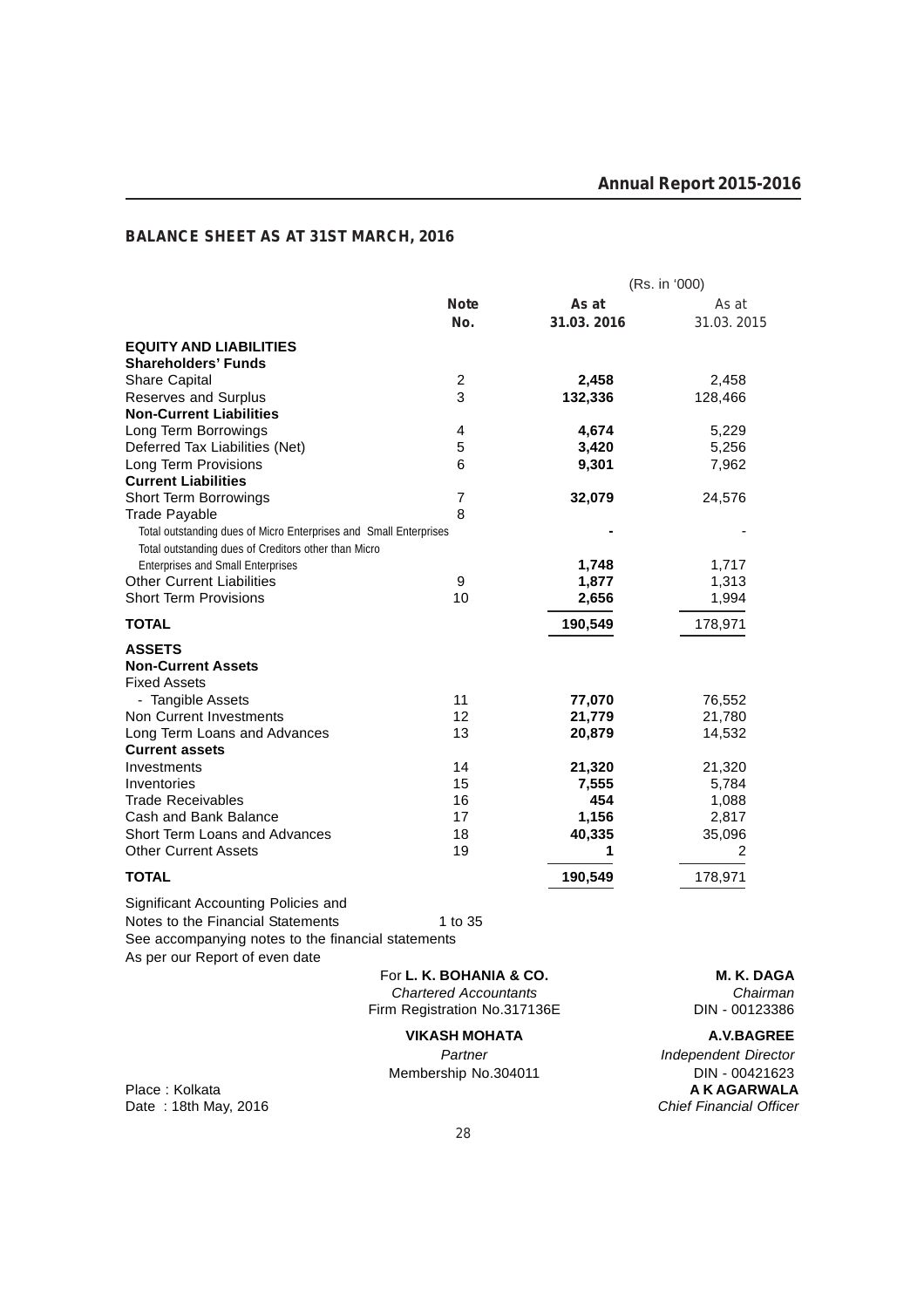# **STATEMENT OF PROFIT AND LOSS FOR THE YEAR ENDED 31ST MARCH, 2016**

|                                                                                      |                                                  | (Rs. in '000) |                               |  |
|--------------------------------------------------------------------------------------|--------------------------------------------------|---------------|-------------------------------|--|
|                                                                                      | <b>Note</b>                                      | For the       | For the                       |  |
|                                                                                      | No.                                              | Year ended    | Year ended                    |  |
|                                                                                      |                                                  | 31.03.2016    | 31.03.2015                    |  |
| <b>INCOME</b>                                                                        |                                                  |               |                               |  |
| Revenue from operations<br>Less: Excise/Cess on Tea                                  | 20                                               | 77582         | 79898                         |  |
|                                                                                      |                                                  | 219           | 227                           |  |
|                                                                                      |                                                  | 77363         | 79671                         |  |
| Other Income                                                                         | 21                                               | 1241          | 949                           |  |
| <b>Total Revenue</b>                                                                 |                                                  | 78604         | 80620                         |  |
| <b>EXPENSES</b>                                                                      |                                                  |               |                               |  |
| Cost of Materials Consumed                                                           | 22                                               |               |                               |  |
| Changes in inventories of Finished Goods                                             | 23                                               | (340)         | 131                           |  |
| Employee Benefit Expense                                                             | 24                                               | 34382         | 30608                         |  |
| <b>Finance Costs</b>                                                                 | 25                                               | 3110          | 3436                          |  |
| Depreciation and Amortization Expense                                                | 26                                               | 1809          | 2222                          |  |
| <b>Other Expenses</b>                                                                | 27                                               | 34496         | 39103                         |  |
| <b>Total Expenses</b>                                                                |                                                  | 73457         | 75500                         |  |
| <b>PROFIT BEFORE TAX</b>                                                             |                                                  | 5147          | 5120                          |  |
| <b>TAX EXPENSES</b>                                                                  |                                                  |               |                               |  |
| <b>Current Tax</b>                                                                   |                                                  | 1108          | 1096                          |  |
| <b>MAT Credit</b>                                                                    |                                                  | (386)         | (362)                         |  |
| Deferred Tax                                                                         |                                                  | (1835)        | 230                           |  |
| Tax for earlier years                                                                |                                                  |               | 1150                          |  |
| PROFIT FOR THE YEAR                                                                  |                                                  | 6260          | 3006                          |  |
| Earning per equity share: (Basic / Diluted)                                          | 28                                               | 25.47         | 12.23                         |  |
| Significant Accounting Policies and                                                  |                                                  |               |                               |  |
| Notes to the Financial Statements                                                    | 1 to 35                                          |               |                               |  |
| See accompanying notes to the financial statements<br>As per our Report of even date |                                                  |               |                               |  |
|                                                                                      | For L. K. BOHANIA & CO.<br>Chartered Accountants |               | <b>M. K. DAGA</b><br>Chairman |  |

*Chartered Accountants*<br>m Registration No.317136E **Chairman**<br>DIN - 00123386 Firm Registration No.317136E

# **VIKASH MOHATA A.V.BAGREE**

Membership No.304011 DIN - 00421623

Place : Kolkata **A K AGARWALA**<br>
Date : 18th May, 2016 **A K AGARWALA**<br>
Chief Financial Officer Date: 18th May, 2016

# Partner **Independent Director**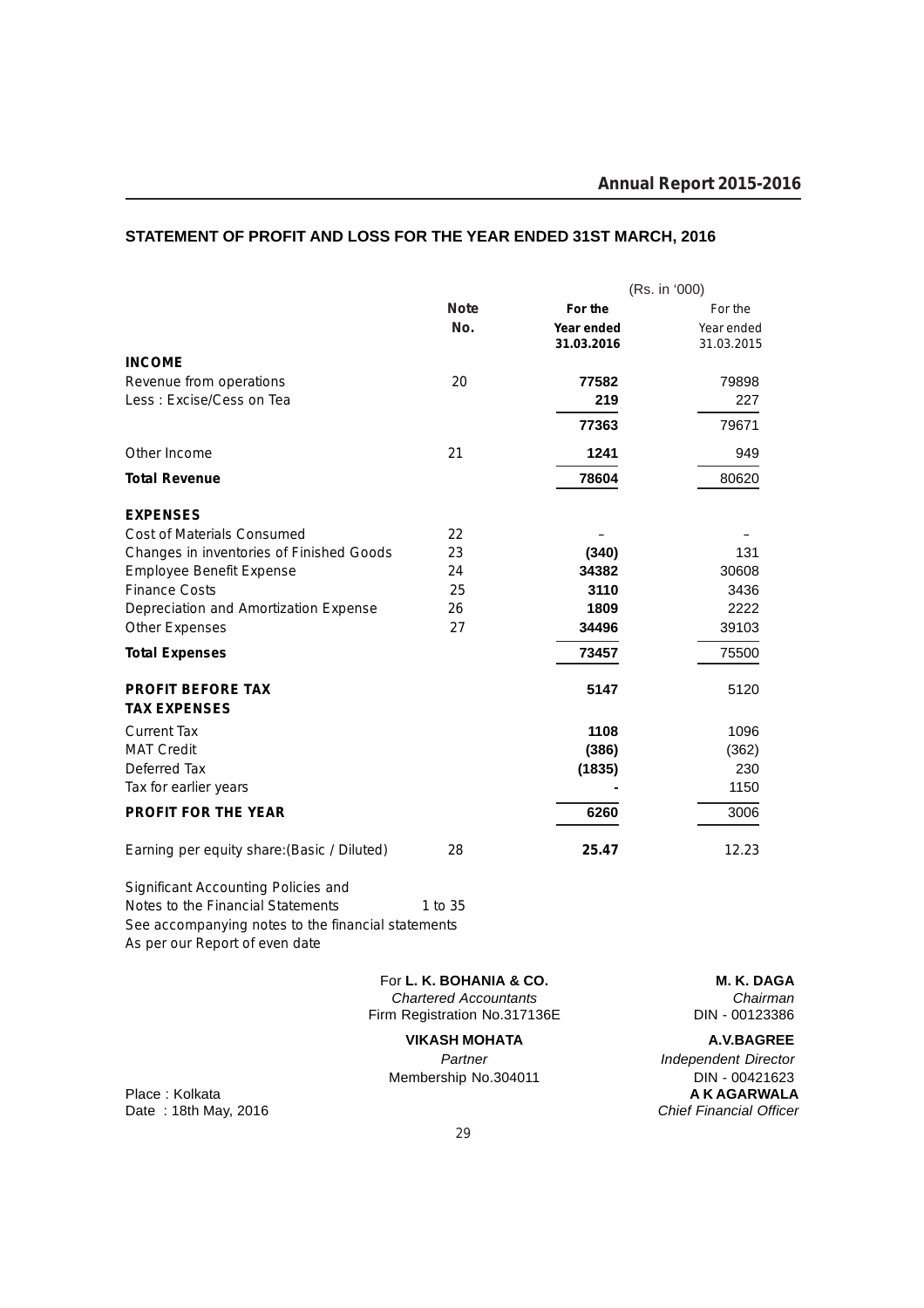|                |                                                                                                                                                                                                                   | (Rs. in '000) |                                                        |                                                |
|----------------|-------------------------------------------------------------------------------------------------------------------------------------------------------------------------------------------------------------------|---------------|--------------------------------------------------------|------------------------------------------------|
|                |                                                                                                                                                                                                                   |               | For the<br>Year ended<br>31.03.2016                    | For the<br>Year ended<br>31.03.2015            |
| Α.             | <b>CASH FLOW FROM OPERATING ACTIVITIES:</b><br>Net Profit/(Loss) before tax<br>Adjustments for:                                                                                                                   |               | 5,147                                                  | 5,120                                          |
|                | Depreciation<br>Interest Expenses (Net)<br>(Profit)/Loss on Sale of Fixed Assets<br>(Profit)/Loss on Sale of Investments                                                                                          |               | 1,809<br>1,870<br>92                                   | 2,222<br>2,768<br>(42)<br>(300)                |
|                | Operating Profit before Working Capital Changes<br>Adjustments for:                                                                                                                                               |               | 8,918                                                  | 9,768                                          |
|                | (Increase)/Decrease in Trade and Other Receivables<br>(Increase)/Decrease in Inventories<br>Increase/(Decrease) in Trade and Other Payables<br>Income Tax Paid/Refund during the year (Net)                       |               | (10, 568)<br>(1, 771)<br>2,599<br>(1,020)              | (6,623)<br>1,660<br>1,623<br>(1,980)           |
|                | Net Cash generated from Operating Activities                                                                                                                                                                      | (A)           | (1, 842)                                               | 4,448                                          |
| <b>B.</b>      | <b>CASH FLOW FROM INVESTING ACTIVITIES:</b><br>Purchase of Fixed Assets<br>Sale of Investments<br>Sale of Fixed Assets                                                                                            |               | (2, 477)<br>60                                         | (1, 137)<br>600<br>70                          |
|                | Net Cash used in Investing Activities                                                                                                                                                                             | (B)           | (2, 417)                                               | (467)                                          |
| $\mathsf{C}$ . | <b>CASH FLOW FROM FINANCING ACTIVITIES:</b><br>Proceeds from cash credit<br>Auto Loan for purchase of vehicles<br>Proceeds from unsecured loans<br>Dividend Paid<br>Corporate Dividend Tax paid<br>Interest (Net) |               | 5,003<br>(638)<br>2,500<br>2,220)<br>(177)<br>(1, 870) | 1,514<br>(698)<br>(2, 199)<br>(145)<br>(2,768) |
|                | Net Cash used in Financing Activities                                                                                                                                                                             | (C)           | 2,598                                                  | (4, 296)                                       |
|                | Net increase/(Decrease) in cash and cash equivalents $(A + B + C)$<br>Cash and Cash Equivalents as at 31-03-2015<br>Cash and Cash Equivalents as at 31-03-2016                                                    |               | (1,661)<br>2,817<br>1,156                              | (315)<br>3,132<br>2,817                        |

## **CASH FLOW STATEMENT FOR THE YEAR ENDED 31ST MARCH, 2016**

**Note :**

1 The above Cash Flow Statement has been prepared under the "Indirect Method" as set out in the Accounting Standard-3 on Cash flow Statement issued by the Institute of Chartered Accountants of India.

2 Cash and Cash Equivalents :

| 157   | 434   |
|-------|-------|
| -     | 600   |
| 890   | 1.665 |
| 109   | 118   |
| 1.156 | 2.817 |
|       |       |

**\*** Rs.109 (2014-15 Rs.118) on Dividend accounts which are not available for use by the company. This is the Cash Flow Statement referred to in our report of even date.

| M. K. DAGA     | For L. K. BOHANIA & CO.      |
|----------------|------------------------------|
| Chairman       | <b>Chartered Accountants</b> |
| DIN - 00123386 | Firm Registration No.317136E |
| A.V.BAGREE     | <b>VIKASH MOHATA</b>         |

Place : Kolkata **A K AGARWALA**<br>
Date : 18th May, 2016 **A K AGARWALA**<br>
Date : 18th May, 2016 Date: 18th May, 2016

Partner **Independent Director** Membership No.304011 DIN - 00421623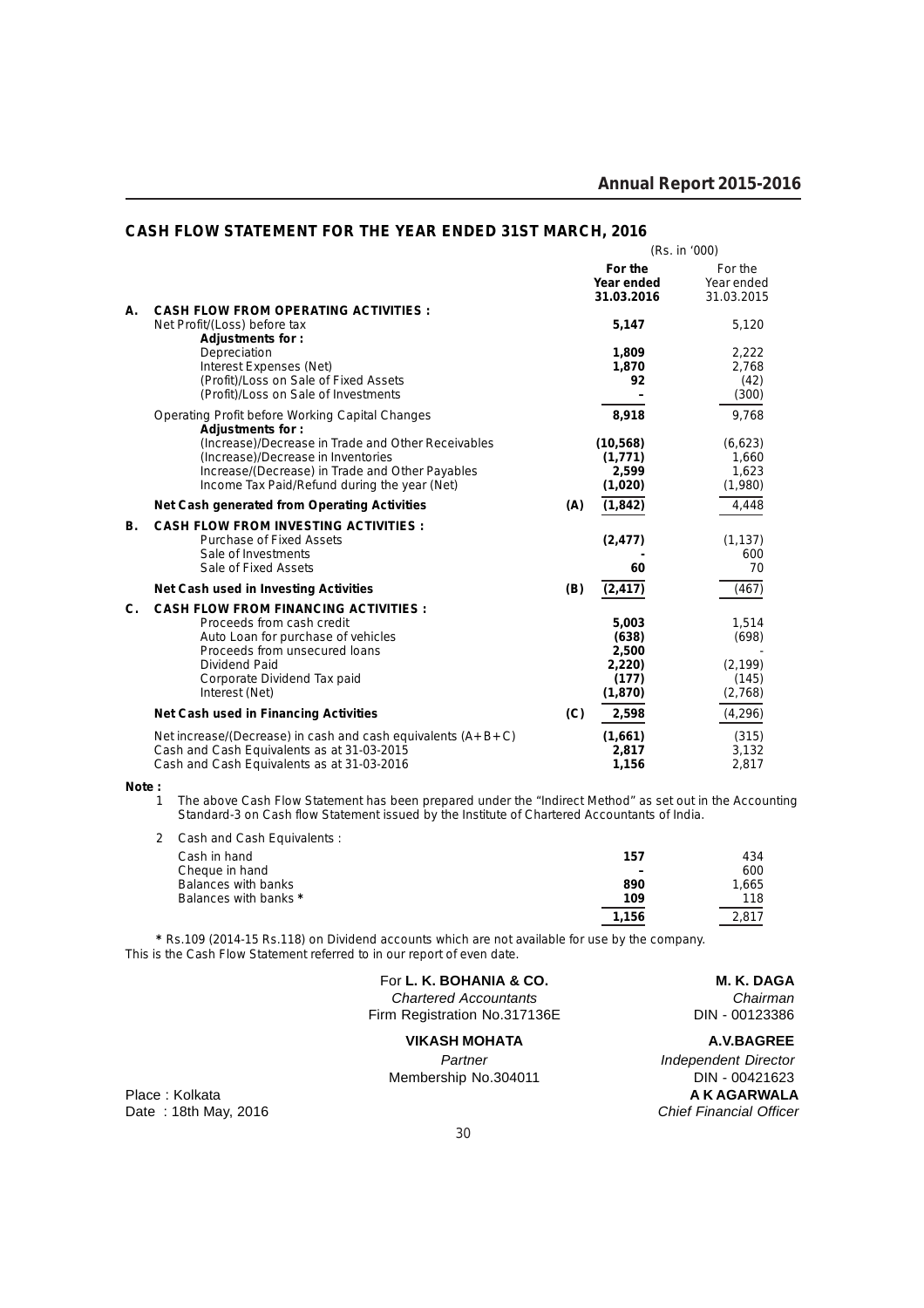#### **NOTES TO FINANCIAL STATEMENTS**

#### **Note No.**

#### **01 SIGNIFICANT ACCOUNTING POLICIES**

#### **1.1 Basis of Preparation**

These financial statements have been prepared in accordance with the generally accepted accounting principles in India under the historical cost convention on accrual and prudent basis, except for certain tangible assets which are being carried at revalued amounts.

These financial statements have been prepared to comply, in all material aspects, with the applicable accounting standards notified under Section 133 of the Companies Act, 2013 read with Rule 7 of Companies (Accounts) Rules 2014, as amended and the other relevant provisions of the Companies Act, 2013.

#### **1.2 Use of estimates**

The preparation of financial statements in conformity with Indian GAAP requires the management to make judgments, estimates and assumptions that affect the reported amounts of revenues, expenses, assets and liabilities and the disclosure of contingent liabilities, at the end of the reporting period. Although these estimates are based on the management's best knowledge of current events and actions, uncertainty about these assumptions and estimates could result in the outcomes requiring a material adjustment to the carrying amounts of assets or liabilities in future periods.

#### **1.3 Tangible Assets**

Fixed Assets are stated at cost. Subsequent acquisition of assets are stated at cost of acquisition including appropriate incidental expenses.

Assets acquired on hire purchase for which ownership will vest at a future date, are capitalised at cash cost.

Profit or Loss on disposal of fixed assets is recognised in Statement of Profit & Loss and calculated as the difference between the realised and the book value.

#### **1.4 Depreciation and Amortisation**

Depreciation on tangible assets is provided on written down value method on assets acquired upto 31-03-1981 and on Straight Line Method on assets acquired after 31-03-1981 except land. Depreciation on tangible assets are provided over the useful lives of assets estimated by the management. Depreciation for assets purchased / sold during the period is proportionately changed. Intangible assets are amortised over their respective individual estimated useful lives on a Straight Line basis commencing from the date assets is available to the Company for its use. The management estimates the useful lives for the fixed assets are as follows :

| Sr.No. | Name of the Assets                                                        | Useful Life (years) |
|--------|---------------------------------------------------------------------------|---------------------|
|        | Non-Factory Building and Bridges*                                         | 60                  |
|        | Machinery*, Electric & Installation* and Factory Building                 | 30                  |
|        | Furniture & Fittings*, Laboratory & Other Equipment* and Ring & Tubewell* | 20                  |
|        | Motor Vehicles*                                                           | 15                  |
|        | Computer*                                                                 |                     |

\* For these class of assets, based on internal assessment and independent technical evaluation carried out by external valuers the management believes that the useful lives as given above best represent the period over which management expects to use these assets.

Hence the useful lives for the assets is different from the useful lives as prescribed under Part C of Schedule 11 of the Companies Act, 2013. Freehold and Leasehold land are not depreciated.

#### **1.5 Revaluation Reserve**

During the year the Company has assessed the useful lives of assets. Accordingly the Accounting policy of the Company with respect to revaluation reserve has changed and this revaluation amount has been removed from the value of the assets and revaluation reserve. This is in line with Companies Act, 2013.

#### **1.6 Leases**

Where the company is lessee : Leasehold land, which effectively transfer to the company substantially all the risks and benefits incidental to ownership of the leased item, are capitalized at the inception of the lease term at the lower of the fair value of the leased property and present value of minimum lease payments.

#### **1.7 Borrowing Cost**

Interest and other costs on borrowed funds including term loan used to finance the acquisition of fixed assets, upto the date the assets are ready for use are estimated and capitalised under respective fixed assets.

Other interest and costs incurred on borrowed funds are recognised as expense in the year in which they are incurred.

#### **1.8 Impairment of tangible assets**

At each Balance Sheet date, the Company reviews the carrying amount of its Fixed Assets to determine whether there is any indication that those assets suffered any impairment loss. If any such indication exists, the recoverable amount of the assets is estimated in order to determine the extent of impairment loss. Recoverable amount is the higher of an assets net selling price and value in use. In assessing value in use, the estimated future cash flows expected from the continuing use of the assets and from its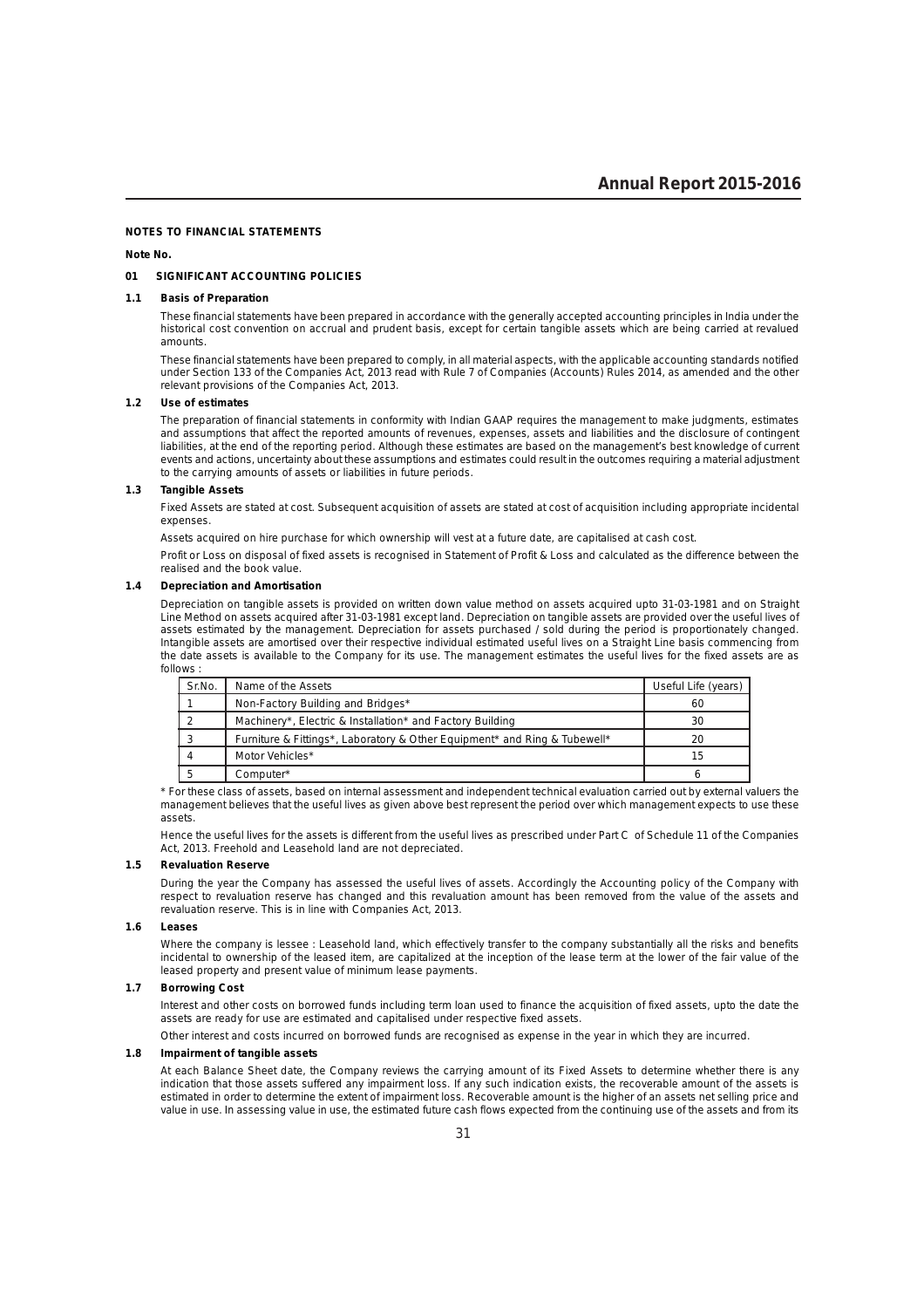#### **Note No.**

disposal are discounted to their present value using a Predetermined rate that reflects the current market assessments of time value of money and the risks specific to the asset Reversal of impairment loss is recognised immediately as income in the Statement of Profit & Loss.

#### **1.9 Investments**

Investments, which are readily realizable and intended to be held for not more than one year from the date on which such investments are made, are classified as current investments. All other investments are classified as Non Current Investments.

On initial recognition, all investments are measured at cost. The cost comprises purchase price and directly attributable acquisition charges such as brokerage, fees and duties. If an investment is acquired, or partly acquired, by the issue of shares or other securities, the acquisition cost is the fair value of the securities issued. If an investment is acquired in exchanged for another asset, the acquisition is determined by reference to the fair value of the asset given up or by reference to the fair value of the investment acquire, whichever is more clearly evident.

Current investments are carried in the financial statements at lower of cost and fair value determined on an individual investment basis. Long Term Investments are stated at cost. Provision is made for diminution, other than temporary, in the value of investments, wherever applicable.

On disposal of an investment, the difference between its carrying amount and net disposal proceeds is charged or credited to the statement of profit and loss.

#### **1.10 Inventories**

Inventories are valued as under :

Raw materials – At weighted average cost.

Stock of Tea – at cost or net realisable value whichever is lower.

Stock of stores & spare parts – At cost (net of modvat credit) or net realizable value whichever is lower.

Other Stocks – At cost or net realisable value whichever is lower.

Obsolete, slow-moving and defective stocks are identified at the time of physical verification of stocks and where necessary provision is made for such stocks.

#### **1.11 Revenue recognition**

Revenue is recognized to the extent that it is probable that the economic benefits will flow to the company and the revenue can be reliably measured. The following specific recognition criteria must also be met before revenue is recognized :

#### **Sale of goods**

Sales represents invoiced value of goods sold including excise duty but excluding sales tax.

#### **Income from Investment**

Income from Investment other than investment in shares of companies is included, together with related tax deducted at source in the Statement of Profit & Loss on an accrual basis. Income from investment in shares of companies is recognized on actual realisation.

#### **Income from Rent**

Rent income is recognized taking into account the amount outstanding.

#### **Dividends**

Dividend income is recognized when the company's right to receive dividend is established by the reporting date.

#### **1.12 Retirement and other employee benefits**

The Company has created in earlier year an approved gratuity fund and made initial contribution. The gratuity liability at the year end is determined on the basis of actuarial valuation which is provided for in the accounts. However gratuity paid to retired employees is accounted for on cash basis. The Company's contributions to Provident Fund during the year is charged to Statement of Profit & Loss.

#### **1.13 Income taxes**

Tax expense comprises current and deferred tax. Current income-tax is measured at the amount expected to be paid to the tax authorities in accordance with the Income-tax Act, 1961 enacted in India and tax laws prevailing in the respective tax jurisdictions where the company operates. The tax rates and tax laws used to compute the amount are those that are enacted or substantively enacted, at the reporting date. Current income tax relating to items recognized directly in equity is recognized in equity and not in the statement of profit and loss.

Provision for deferred taxation is made using the liability method, at the enacted rates of taxation, on all timing differences to the extent that it is probable that a liability or asset will crystalise. When there is unabsorbed depreciation or carry forward loss, deferred tax assets are recognised only, if there is virtual certainity of realisation of such assets. Deferred tax assets/liabilities are reviewed at each Balance Sheet date based on development during the year to reassess realisation/liabilities.

#### **1.14 Segment reporting**

The Company is engaged in cultivation, manufacture and sale of tea having only one tea estate and only in domestic market. Hence, the Company's operation comprises of only one segment as defined in Accounting Standard 17 on "Segment Reporting" issued by the Institute of Chartered Accountants of India.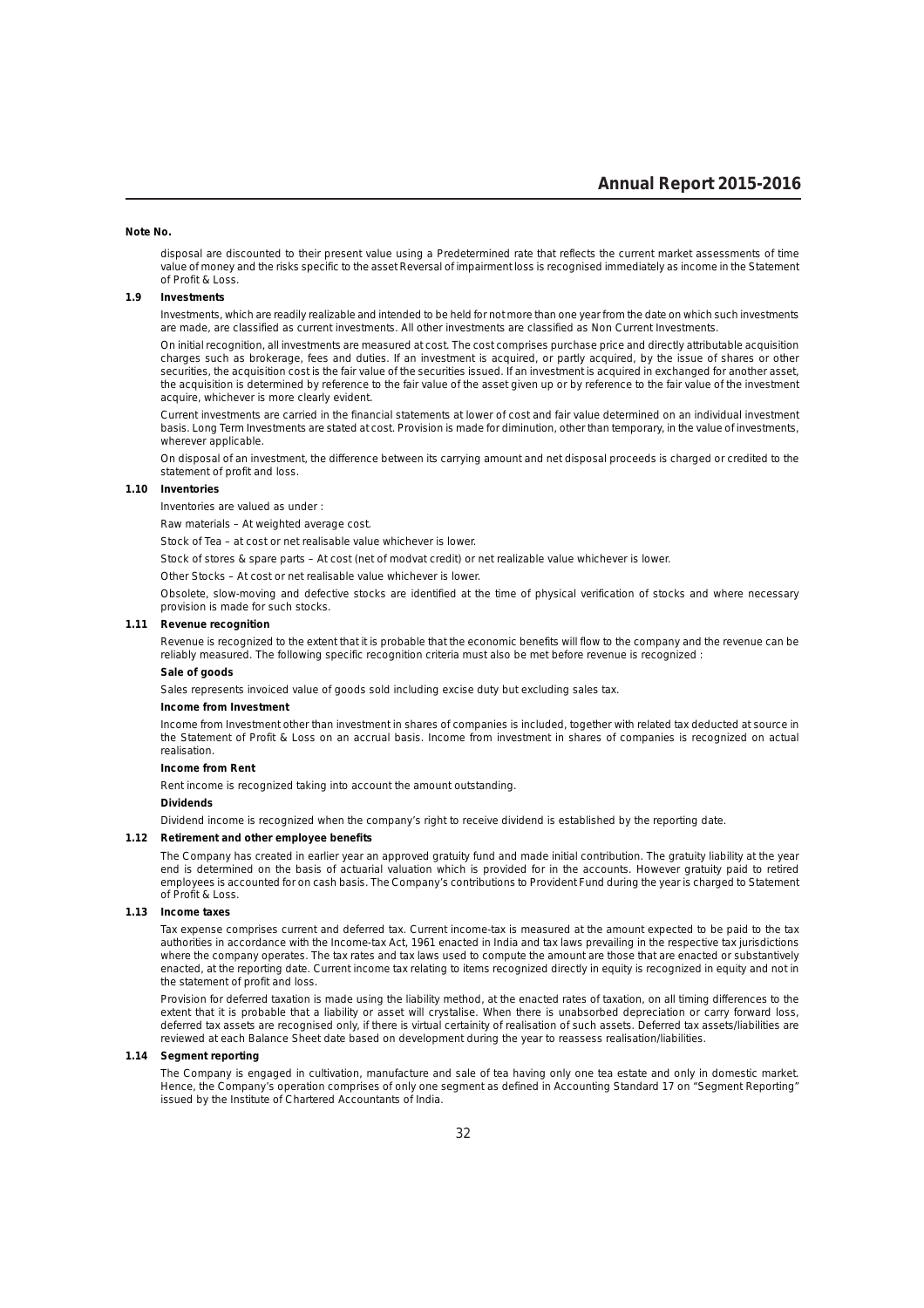#### **Note No.**

#### **1.15 Earnings Per Share**

Basic earnings per share are calculated by dividing the net profit or loss for the period attributable to equity shareholders (after deducting preference dividends and attributable taxes) by the weighted average number of equity shares outstanding during the period. Partly paid equity shares are treated as a fraction of an equity share to the extent that they are entitled to participate in dividends relative to a fully paid equity share during the reporting period. The weighted average number of equity shares outstanding during the period is adjusted for events such as bonus issue, bonus element in a rights issue, share split, and reverse share split (consolidation of shares) that have changed the number of equity shares outstanding, without a corresponding change in resources. For the purpose of calculating diluted earnings per share, the net profit or loss for the period attributable to equity shareholders and the weighted average number of shares outstanding during the period are adjusted for the effects of all dilutive potential equity shares.

#### **1.16 Provisions**

A provision is recognized when the company has a present obligation as a result of past event, it is probable that an outflow of resources embodying economic benefits will be required to settle the obligation and a reliable estimate can be made of the amount of the obligation. Provisions are not discounted to their present value and are determined based on the best estimate required to settle the obligation at the reporting date. These estimates are reviewed at each reporting date and adjusted to reflect the current best estimates.

Where the company expects some or all of a provision to be reimbursed, for example under an insurance contract, the reimbursement is recognized as a separate asset but only when the reimbursement is virtually certain. The expense relating to any provision is presented in the statement of profit and loss net of any reimbursement.

#### **1.17 Cash and cash equivalents**

Cash and cash equivalents includes Cash on Hand, Cash at Bank, Cheque in Hand and other short-term highly liquid investments with an original maturity of three months or less.

|    |                                                                       | (Rs. in '000) |                     |        |                     |
|----|-----------------------------------------------------------------------|---------------|---------------------|--------|---------------------|
|    |                                                                       |               | As at<br>31.03.2016 |        | As at<br>31.03.2015 |
| 02 | <b>SHARE CAPITAL</b>                                                  | <b>Number</b> | Rs.('000)           | Number | Rs.('000)           |
|    | Authorised                                                            |               |                     |        |                     |
|    | Equity Shares of Rs.10/- each<br>13% Redeemable Cumulative Preference | 800000        | 8000                | 800000 | 8000                |
|    | Shares of Rs.100/- each                                               | 20000         | 2000                | 20000  | 2000                |
|    |                                                                       |               | 10000               |        | 10000               |
|    | Issued, Subscribed & fully paid up                                    |               |                     |        |                     |
|    | Equity Shares of Rs.10/- each fully paid                              | 245775        | 2458                | 245775 | 2458                |
|    |                                                                       |               | 2458                |        | 2458                |

Of the above shares 1,09,500 Equity Shares of Rs.10/- each fully paid up were allotted for a consideration otherwise than in cash pursuant to a contract and 81,925 Equity Shares of Rs.10/- each were allotted as fully paid up bonus shares by capitalisation of General Reserve.

The Company has issued only one class of shares reffered as Equity Shares having a par value of Rs.10/- each holder of Equity Shares is entitled to one vote per share.

In the event of liquidation of the company, the holders of equity shares will be entitled to receive any of the remaining assets of the company, after distribution of all preferential amounts. However, no such preferential amounts exist currently. The distribution will be in proportion to the number of equity shares held by the shareholders.

#### **Reconciliation of the number of shares outstanding**

| Equity Shares at the beginning of the year<br>Shares issued during the year<br>Shares bought back during the year | 245775 | 245775 |
|-------------------------------------------------------------------------------------------------------------------|--------|--------|
| Shares outstanding at the end of the year                                                                         | 245775 | 245775 |

#### **Details of Shareholders holding more than 5% shares**

| Name of the shareholder                  | No.of shares | % held | No.of shares | % held |
|------------------------------------------|--------------|--------|--------------|--------|
| Manoj Kumar Daga                         | 55250        | 22.48  | 52250        | 21.26  |
| Shanti Devi Daga                         | 56600        | 23.03  | 56600        | 23.03  |
| Jyoti Devi Daga                          | 59825        | 24.34  | 54825        | 22.31  |
| Visioncraft Industries (India) Pvt. Ltd. | 20400        | 8.30   | 20400        | 8.30   |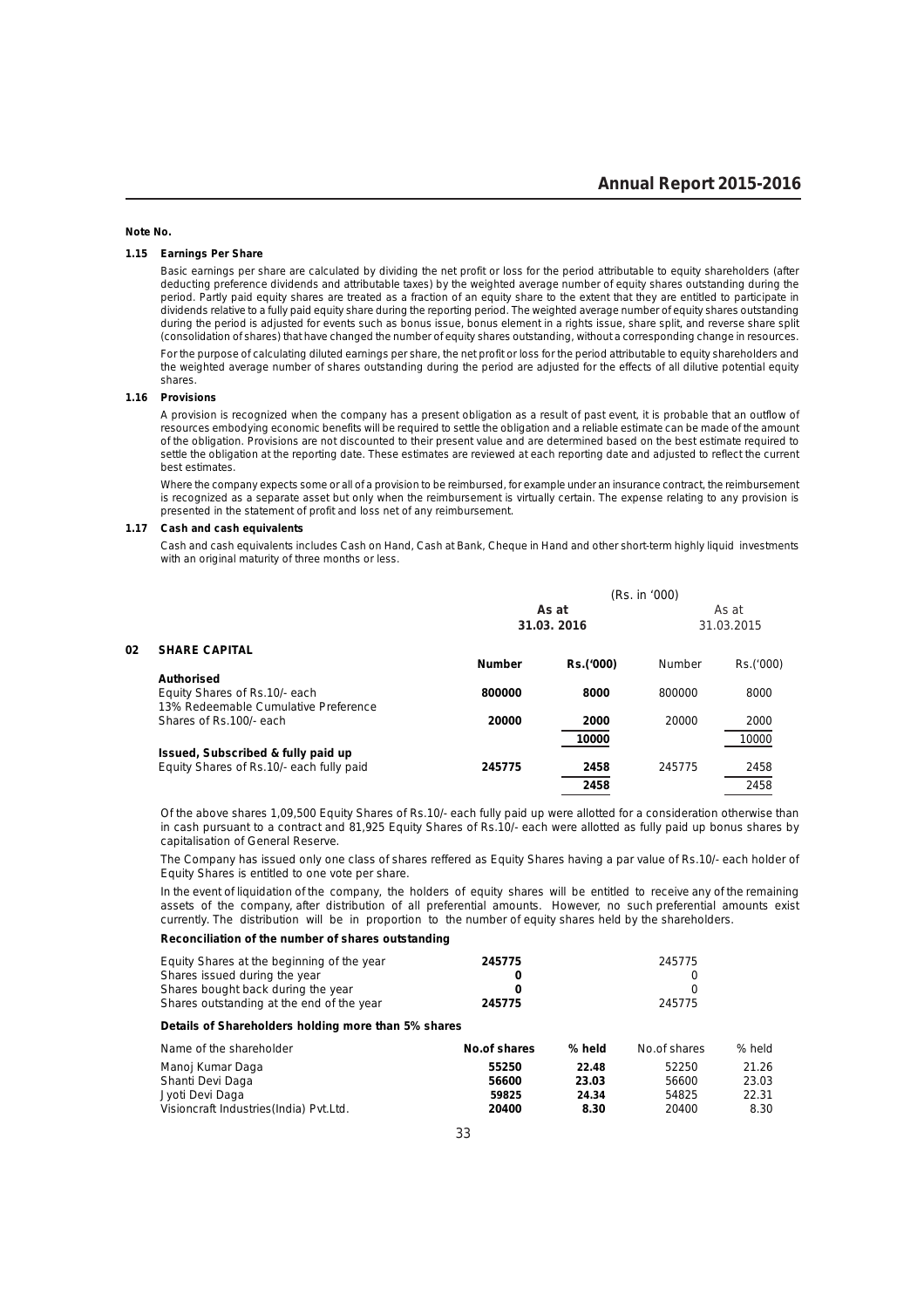|    |                                                                                                                                                                                                        | (Rs. in '000)                     |                     |                                    |                     |
|----|--------------------------------------------------------------------------------------------------------------------------------------------------------------------------------------------------------|-----------------------------------|---------------------|------------------------------------|---------------------|
|    | Note No.                                                                                                                                                                                               |                                   | As at<br>31.03.2016 |                                    | As at<br>31.03.2015 |
| 03 | <b>RESERVES AND SURPLUS</b>                                                                                                                                                                            |                                   |                     |                                    |                     |
|    | <b>Capital Reserve</b><br><b>Securities Premium Reserve</b><br><b>Revaluation Reserve:</b><br>On account of Revaluation of Assets in earlier years                                                     |                                   | 60<br>56            |                                    | 60<br>56            |
|    | Balance as per last Balance Sheet<br>Less: Withdrawal during the year<br>on account of depreciation/adjustment                                                                                         |                                   |                     | 24,939<br>24,939                   |                     |
|    | <b>Agriculture Development Reserve</b>                                                                                                                                                                 |                                   | 52,301              |                                    | 52,301              |
|    | (Created out of realisation of agricultural assets in earlier year)                                                                                                                                    |                                   |                     |                                    |                     |
|    | <b>General Reserve:</b>                                                                                                                                                                                |                                   |                     |                                    |                     |
|    | As per last Balance Sheet                                                                                                                                                                              | 70,750                            |                     | 68,723                             |                     |
|    | Add: Adjustment for carrying amount of Fixed Assets                                                                                                                                                    |                                   |                     | 27                                 |                     |
|    | Add: Transferred from Statement of Profit & Loss                                                                                                                                                       | 3,000                             | 73,750              | 2,000                              | 70,750              |
|    | Surplus in Statement of Profit & Loss                                                                                                                                                                  |                                   |                     |                                    |                     |
|    | Opening Balance<br>Add: Profit for the year                                                                                                                                                            | 5,299<br>6,260                    |                     | 6,694<br>3,006                     |                     |
|    | Less: Appropriations                                                                                                                                                                                   | 11,559                            |                     | 9,700                              |                     |
|    | Transfer to General Reserve<br>Interim Dividend on Equity Shares<br>Corporate Tax on Interim Dividend<br>Proposed Final Dividend on Equity Shares<br>Corporate Tax on Proposed Final Dividend          | 3,000<br>1,229<br>99<br>983<br>79 | 6,169<br>132,336    | 2,000<br>1,229<br>110<br>983<br>79 | 5,299<br>128,466    |
| 04 | <b>LONG-TERM BORROWINGS</b><br>Deferred Payment Liabilities (Secured)<br>Vehicles under Auto Loan Scheme of Banks/Institution<br>(Hire Purchase loan are secured against hypothecation<br>of vehicles) |                                   |                     |                                    | 555                 |
|    | Other Loans & Advances (Secured)                                                                                                                                                                       |                                   |                     |                                    |                     |
|    | Hire Purchase Loan<br>Machinery under Tea Board Hire Purchase Scheme<br>(Secured by Hypothecation of the related assets acquired)                                                                      |                                   | 4674                |                                    | 4674                |
|    | (The loan consist of Interest amounting to Rs.2734508/- and<br>the balance is Principal. The entire amount is overdue)                                                                                 |                                   | 4674                |                                    | 5229                |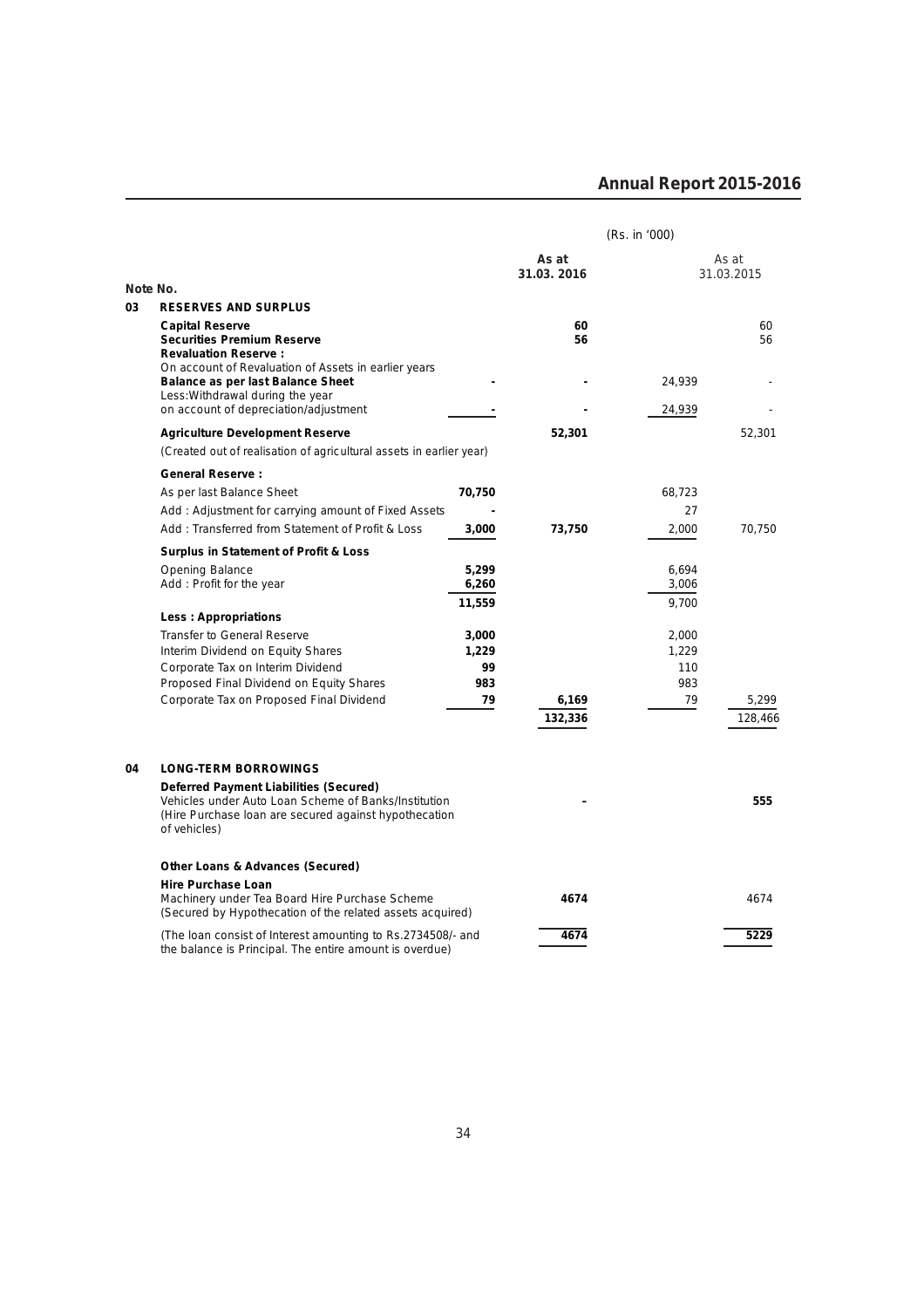|    |                                                                                                                                                                                                    | (Rs. in '000)       |                     |
|----|----------------------------------------------------------------------------------------------------------------------------------------------------------------------------------------------------|---------------------|---------------------|
|    | Note No.                                                                                                                                                                                           | As at<br>31.03.2016 | As at<br>31.03.2015 |
| 05 | DEFERRED TAX LIABILITIES (NET)<br><b>Deferred Tax Liability</b><br>Difference between net block value of depreciable<br>Capital Assets as per books vis a vis written down<br>value as per Tax Law | 6412                | 6267                |
|    | <b>Deferred Tax Assets</b><br>Disallowance under Section 43B of the<br>Income Tax Act, 1961                                                                                                        | (2992)              | (1011)              |
| 06 | <b>LONG-TERM PROVISIONS</b><br>Provision for employee benefits                                                                                                                                     | 3420<br>9301        | 5256<br>7962        |
| 07 | <b>SHORT TERM BORROWINGS</b>                                                                                                                                                                       | 9301<br>29579       | 7962<br>24576       |
|    | Loans repayable on demand from Banks (Secured)                                                                                                                                                     |                     |                     |

#### **Nature of Security**

Secured by way of hypothecation of Company's entire stock of tea crops, green leaves, stores, spares, book debts, other current assets, unencumbered moveable machinery & other Fixed Assets, both present and future pertaining to Company's Garden. Equitable mortagage over Tea Estate measuring about 235.67 hectares and personal guarantee of the Director.

The aggregate amount of loan guaranteed by Director is Rs.300 lacs

|    | From Others (Unsecured)                                                                                                               | 2.500  |        |
|----|---------------------------------------------------------------------------------------------------------------------------------------|--------|--------|
|    |                                                                                                                                       | 32.079 | 24.576 |
| 08 | TRADE PAYABLE                                                                                                                         |        |        |
|    | Total outstanding dues of Micro Enterprises and Small Enterprises<br>Total outstanding dues of Creditors other than Micro Enterprises |        |        |
|    | and Small Enterprises                                                                                                                 | 1.748  | 1.717  |
|    |                                                                                                                                       | 1.748  | 1.717  |

There are no Micro, Small and Medium Enterprises, to whom the company owes dues, which are outstanding for more than 45 days as at 31st March, 2016. This information as required to be disclosed under the Micro, Small and Medium Enterprises Development Act, 2006 has been determined to the extent such parties have been identified on the basis of information available with the Company.

| 09 | <b>OTHER CURRENT LIABILITIES</b>                                                             |     |       |     |       |
|----|----------------------------------------------------------------------------------------------|-----|-------|-----|-------|
|    | Current Maturity of long term debt<br>Vehicles under Auto Loan Scheme of Banks / Institution |     | 545   |     | 628   |
|    | <b>Others</b>                                                                                |     |       |     |       |
|    | Unpaid dividends                                                                             | 119 |       | 128 |       |
|    | Advances from Customers                                                                      | 500 |       |     |       |
|    | Salaries / Wages Payable                                                                     | 391 |       | 328 |       |
|    | <b>Statutory Dues</b>                                                                        | 305 |       | 229 |       |
|    | Interest Payable                                                                             | 17  | 1,332 |     | 685   |
|    |                                                                                              |     | 1,877 |     | 1.313 |
| 10 | SHORT TERM PROVISIONS                                                                        |     |       |     |       |
|    | Provision for employee benefits                                                              |     | 1.454 |     | 880   |
|    | <b>Others</b>                                                                                |     |       |     |       |
|    | Provision for Income Tax (Net of Advances & TDS)                                             | 140 |       | 52  |       |
|    | Proposed Final Dividend                                                                      | 983 |       | 983 |       |
|    | Provision for Tax on Proposed Final Dividend                                                 | 79  | 1,202 | 79  | 1,114 |
|    |                                                                                              |     | 2,656 |     | 1.994 |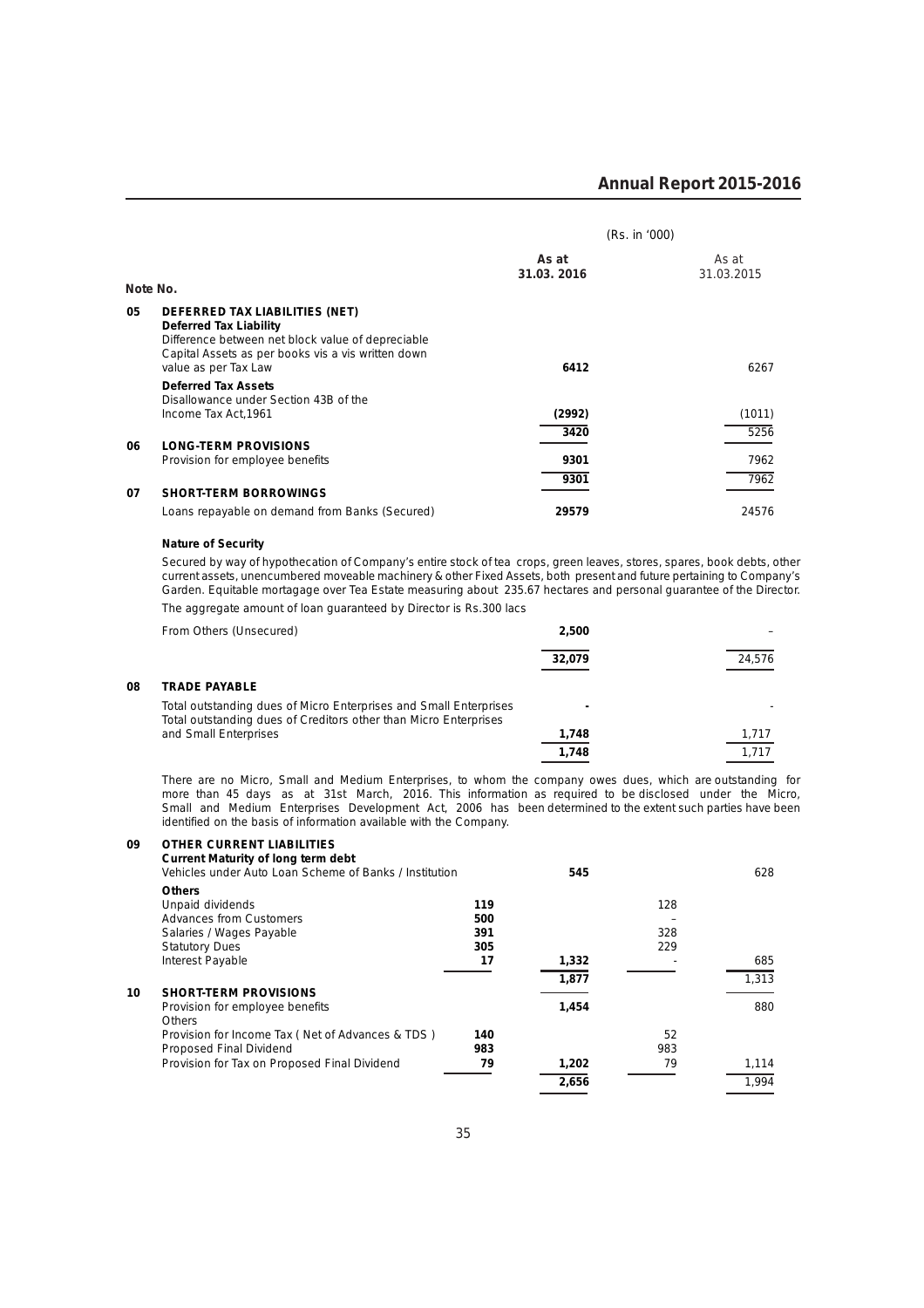| <b>NOTE NO. 11</b><br>(Rupees in '000)<br><b>FIXED ASSETS - TANGIBLE ASSETS</b> |                     |                                                 |                                  |                                |                     |                 |                                                             |                    |        |                                |
|---------------------------------------------------------------------------------|---------------------|-------------------------------------------------|----------------------------------|--------------------------------|---------------------|-----------------|-------------------------------------------------------------|--------------------|--------|--------------------------------|
|                                                                                 |                     | <b>GROSS BLOCK AT COST / VALUATION</b>          |                                  |                                | <b>DEPRECIATION</b> |                 |                                                             |                    |        | <b>NET BLOCK</b>               |
| <b>PARTICULARS</b>                                                              | As at<br>31-03-2015 | Additions /<br>Adjustment<br>During the<br>Year | Disposal /<br>During the<br>Year | As at<br>Adjustment 31.03.2016 | Upto<br>31-03-2015  | For the<br>Year | Deduction /<br>Adjustment<br>on account of<br>disposal etc. | Upto<br>31.03.2016 | As at  | As at<br>31-03-2016 31-03-2015 |
| LAND                                                                            |                     |                                                 |                                  |                                |                     |                 |                                                             |                    |        |                                |
| Land-Freehold                                                                   | 141                 |                                                 |                                  | 141                            |                     |                 |                                                             |                    | 141    | 141                            |
| Land-Leasehold                                                                  | 232                 |                                                 |                                  | 232                            |                     |                 |                                                             |                    | 232    | 232                            |
| Land Development<br>Expenditure                                                 | 35.999              |                                                 |                                  | 35,999                         |                     |                 |                                                             |                    | 35,999 | 35,999                         |
| <b>BUILDING</b>                                                                 |                     |                                                 |                                  |                                |                     |                 |                                                             |                    |        |                                |
| <b>Buildings</b>                                                                | 27,409              | 130                                             |                                  | 27,539                         | 13,218              | 632             |                                                             | 13,850             | 13,689 | 14,191                         |
| <b>Bridges</b>                                                                  | 15,615              |                                                 |                                  | 15,615                         | 4,220               | 237             |                                                             | 4,457              | 11,158 | 11,395                         |
| PLANTS & EQUIPMENTS                                                             |                     |                                                 |                                  |                                |                     |                 |                                                             |                    |        |                                |
| Ring & Tubewell                                                                 | 423                 |                                                 |                                  | 423                            | 377                 | 3               |                                                             | 380                | 43     | 46                             |
| Machinery                                                                       | 18,977              | 1,761                                           |                                  | 20,738                         | 9,976               | 514             |                                                             | 10,490             | 10,248 | 9,001                          |
| Electrical & Installation                                                       | 1,127               |                                                 |                                  | 1,127                          | 1,027               | 3               |                                                             | 1,030              | 97     | 100                            |
| Laboratory & Other<br>Equipments                                                | 746                 |                                                 |                                  | 746                            | 606                 | 9               |                                                             | 615                | 131    | 140                            |
| Furniture & Fittings                                                            | 1,935               |                                                 |                                  | 1,935                          | 1,808               | 122             | 192                                                         | 1,738              | 197    | 127                            |
| Motor Vehicles                                                                  | 8,981               | 587                                             | 352                              | 9,216                          | 3,967               | 437             | 201                                                         | 4,203              | 5,013  | 5,014                          |
| OFFICE EQUIPMENTS                                                               |                     |                                                 |                                  |                                |                     |                 |                                                             |                    |        |                                |
| Computer                                                                        | 648                 |                                                 |                                  | 648                            | 482                 | 44              |                                                             | 526                | 122    | 166                            |
| Total as at 31-03-16                                                            | 112,233             | 2,478                                           | 352                              | 114,359                        | 35,681              | 2,001           | 393                                                         | 37,289             | 77,070 | 76,552                         |
| Total as at 31-03-15                                                            | 153,129             | 1,164                                           | 42,060                           | 112,233                        | 50,550              | 2,222           | 17,091                                                      | 35,681             | 76,552 |                                |

# **NOTES ON FIXED ASSETS :**

1. Machinery includes the sum of Rs.36,29,798/- acquired under Hire Purchase Agreement.

2. Vehicles includes Rs.29,05,460/- acquired under Auto Loan Scheme.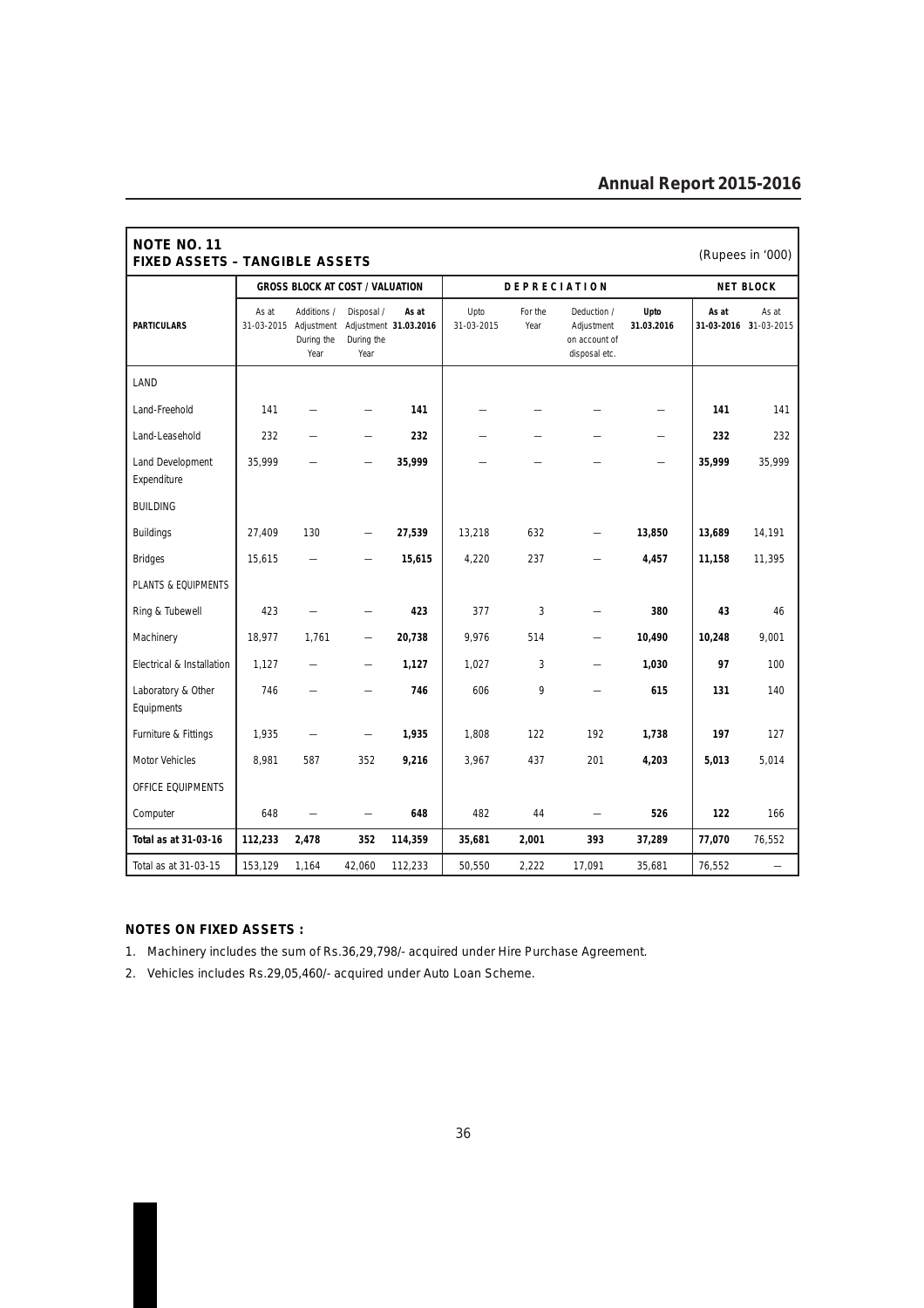|          |                                                                                                                                                                                                       | (Rs. in '000)       |                     |  |
|----------|-------------------------------------------------------------------------------------------------------------------------------------------------------------------------------------------------------|---------------------|---------------------|--|
| Note No. |                                                                                                                                                                                                       | As at<br>31.03.2016 | As at<br>31.03.2015 |  |
|          |                                                                                                                                                                                                       |                     |                     |  |
| 12       | <b>NON-CURRENT INVESTMENTS</b><br>Investments in Equity Instruments<br>(Valued at Cost)<br>Other than Trade<br>Quoted Investment (Fully paid up)<br>22,60,650 (22,60,650) Equity Shares of Norben Tea |                     |                     |  |
|          | & Exports Ltd. of Rs.10/- each                                                                                                                                                                        | 21778               | 21778               |  |
|          | Other non-current investments<br>National Defence Certificates                                                                                                                                        | 1                   | 2                   |  |
|          |                                                                                                                                                                                                       | 21779               | 21780               |  |
|          | Market Value of Quoted Investments                                                                                                                                                                    | 18,085              | 16,955              |  |
| 13       | LONG-TERM LOANS AND ADVANCES                                                                                                                                                                          |                     |                     |  |
|          | Unsecured - Considered good<br><b>Security Deposits</b><br>Other Loans and Advances                                                                                                                   | 10,125              | 4,164               |  |
|          | Advances recoverable in cash or in kind or for value<br>to be received<br>MAT credit entitlement                                                                                                      | 7800<br>2,275       | 7800<br>1,889       |  |
|          | Corporate Dividend Tax for earlier Years receivable (Excess paid)                                                                                                                                     | 679<br>20,879       | 679<br>14,532       |  |
| 14       | <b>CURRENT INVESTMENTS</b><br>Investments in Equity Instruments<br>(Valued at Cost)<br>Other than Trade<br>Unquoted Investment (Fully paid up)                                                        |                     |                     |  |
|          | 80,000 (80000) Equity Shares of Trupati Balaji Constructions<br>(P) Ltd. of Rs.10/- each                                                                                                              | 800                 | 800                 |  |
|          | 1,00,000 (100000) Equity Shares of Calcutta Gears<br>(P) Ltd. of Rs.10/- each                                                                                                                         | 5000                | 5000                |  |
|          | 50,000 (50000) Equity Shares of Newar Securities Pvt. Ltd.<br>of Rs.10/- each                                                                                                                         | 2500                | 2500                |  |
|          | 12,000 (12000) Equity Shares of Sudipta Traders Pvt. Ltd.<br>of Rs.10/- each                                                                                                                          | 2520                | 2520                |  |
|          | 50,000 (50000) Equity Shares of Kanpur Agra Transport<br>Pvt. Ltd. of Rs.10/- each                                                                                                                    | 500                 | 500                 |  |
|          | 30,000 (30000) Equity Shares of Satyam Ores Pvt. Ltd.<br>of Rs.10/- each                                                                                                                              | 6000                | 6000                |  |
|          | 20,000 (20000) Equity Shares of Auckland Trading Pvt.Ltd.<br>of Rs.10/- each                                                                                                                          | 1000                | 1000                |  |
|          | 3,00,000 (300000) Equity Shares of Rhea Tradecom Pvt.Ltd.<br>of Rs.10/- each                                                                                                                          | 3000                | 3000                |  |
|          |                                                                                                                                                                                                       | 21320               | 21320               |  |
| 15       | <b>INVENTORIES</b><br>Finished goods                                                                                                                                                                  | 2,778               | 2,439               |  |
|          | Stores and spares                                                                                                                                                                                     | 4,777               | 3,345               |  |
|          |                                                                                                                                                                                                       | 7,555               | 5,784               |  |
|          | Method of Valuation<br>Stock of Finished Goods - at cost or net realisable value whichever is lower.<br>1                                                                                             |                     |                     |  |

2 Stock of stores & spare parts– At cost (net of modvat credit) or net realisable value whichever is lower.

# 16 **TRADE RECEIVABLES** Unsecured and considered good

| <u>UITSECULED AND CONSIDERED QUOD.</u>              |     |       |
|-----------------------------------------------------|-----|-------|
| Debts outstanding for a period exceeding six months |     | 139   |
| Other debts                                         | 379 | 949   |
|                                                     | 454 | 1.088 |
|                                                     |     |       |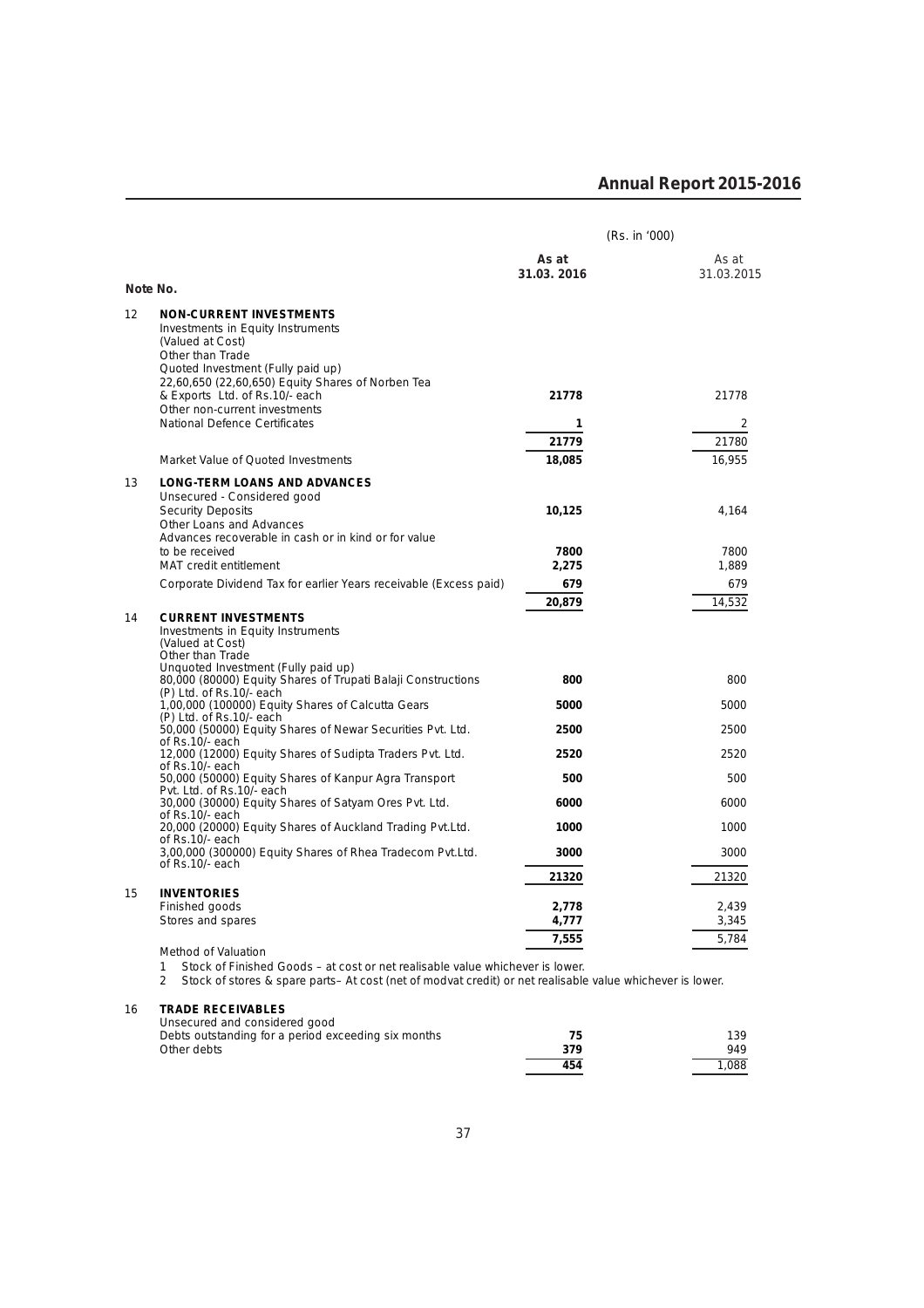|    |                                                                                               | (Rs. in '000) |                 |       |                |
|----|-----------------------------------------------------------------------------------------------|---------------|-----------------|-------|----------------|
|    |                                                                                               |               | As at           |       | As at          |
|    |                                                                                               |               | 31.03.2016      |       | 31.03.2015     |
|    | Note No.                                                                                      |               |                 |       |                |
| 17 | <b>CASH AND BANK BALANCE</b>                                                                  |               |                 |       |                |
|    | Cash and Cash Equivalent<br>Balance with banks in Current Accounts                            | 890           |                 | 1,665 |                |
|    | Cheque in hand                                                                                |               |                 | 600   |                |
|    | Cash in hand                                                                                  | 157           | 1,047           | 434   | 2,699          |
|    | <b>Others - Unclaimed Dividend Accounts</b>                                                   |               | 109<br>1,156    |       | 118<br>2,817   |
| 18 | SHORT-TERM LOANS AND ADVANCES                                                                 |               |                 |       |                |
|    | Unsecured and considered good<br>Other Loans and advances                                     |               |                 |       |                |
|    | Loans to others                                                                               |               | 21,795          |       | 3,145          |
|    | Interest Receivable                                                                           |               | 124             |       | 124            |
|    | Advances recoverable in cash or in kind or for                                                |               |                 |       |                |
|    | value to be received<br><b>Prepaid Expenses</b>                                               |               | 18,208<br>196   |       | 31,599<br>222  |
|    | <b>Balance with Excise Authorities</b>                                                        |               | $-12$<br>40,335 |       | 6<br>35,096    |
|    | Above Advances are treated as short term as certified by the management.                      |               |                 |       |                |
| 19 | <b>OTHER CURRENT ASSETS</b>                                                                   |               |                 |       |                |
|    | Interest Accrued on Investments                                                               |               | 1               |       | 2              |
|    |                                                                                               |               | 1               |       | $\overline{2}$ |
|    |                                                                                               |               | For the         |       | For the        |
|    |                                                                                               |               | year ended      |       | year ended     |
| 20 | <b>REVENUE FROM OPERATIONS</b>                                                                |               | 31.03.2016      |       | 31.03.2015     |
|    | Sale of Products                                                                              |               |                 |       |                |
|    | - Manufactured Goods - Tea<br>Other operating revenues                                        |               | 77,498          |       | 79,710         |
|    | - Tea Claims                                                                                  |               | 84              |       | 188            |
|    |                                                                                               |               | 77,582          |       | 79,898         |
| 21 | <b>OTHER INCOME</b>                                                                           |               |                 |       |                |
|    | Interest (Gross)                                                                              |               | 1,157           |       | 524            |
|    | Rent<br>Profit from Sale of Fixed Asset (Net)                                                 |               | 84              |       | 84<br>41       |
|    | Profit from Sale of Investment                                                                |               |                 |       | 300            |
|    |                                                                                               |               | 1,241           |       | 949            |
| 22 | <b>COST OF MATERIALS CONSUMED</b>                                                             |               |                 |       |                |
|    | Value of Consumtion of Raw materials represents only Green Leaf purchased from third parties. |               |                 |       |                |
| 23 | CHANGES IN INVENTORIES OF FINISHED GOODS                                                      |               |                 |       |                |
|    | Opening Stock of Tea                                                                          |               | 2,438           |       | 2,570          |
|    | Less: Closing Stock of Tea                                                                    |               | 2,778           |       | 2,439          |
|    | (Increase) / Decrease                                                                         |               | (340)           |       | 131            |
| 24 | <b>EMPLOYEE BENEFIT EXPENSE</b>                                                               |               |                 |       |                |
|    | Salaries, Wages and Bonus                                                                     |               | 21,666          |       | 20,497         |
|    | Contribution to Provident and Allied Funds                                                    |               | 2,002           |       | 1,701          |
|    | Labour & Staff Welfare<br>Gratuity                                                            |               | 9,375<br>1,339  |       | 6,585<br>1,825 |
|    |                                                                                               |               | 34,382          |       | 30,608         |
|    |                                                                                               |               |                 |       |                |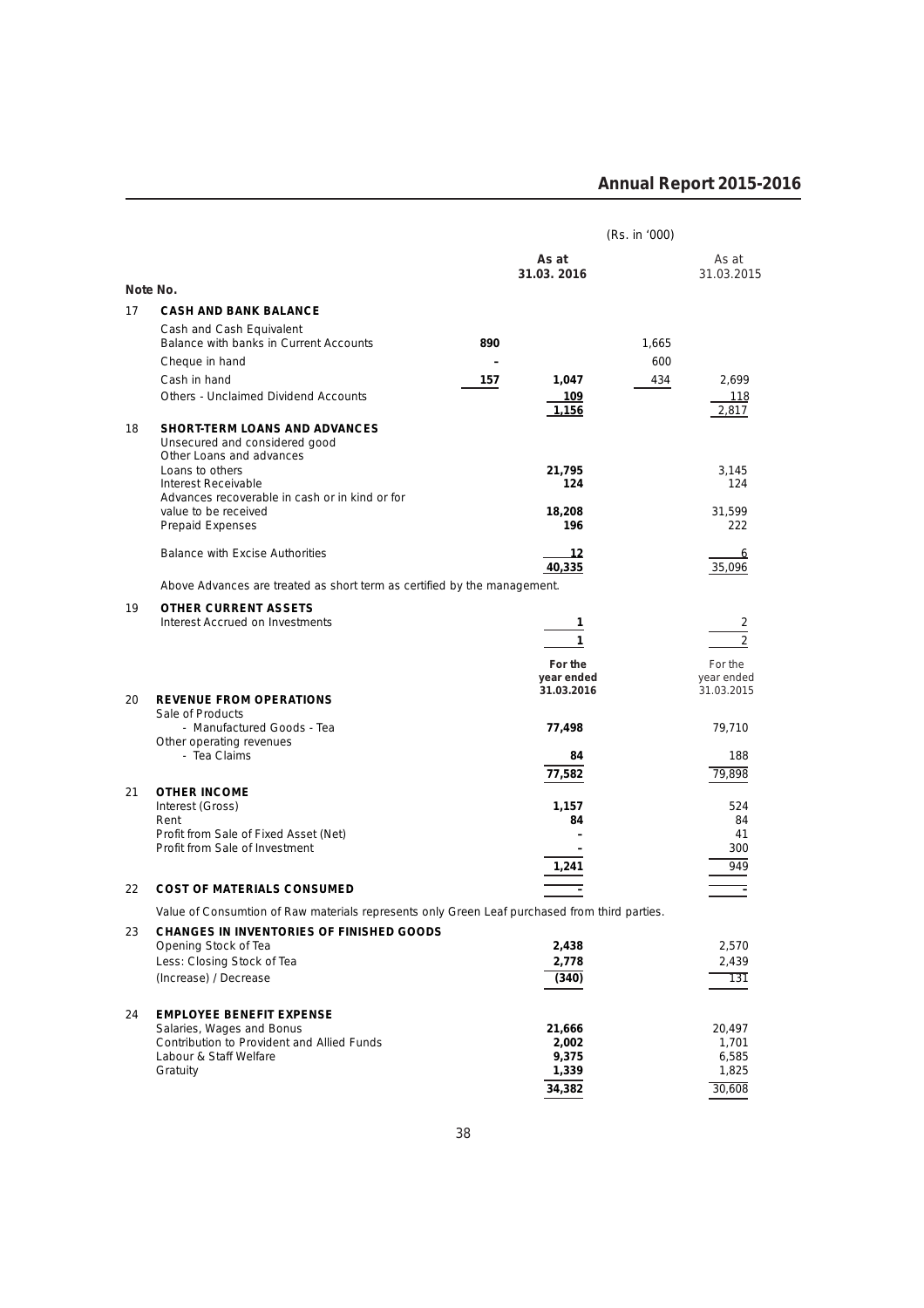|     |                                                                                       | (Rs. in '000)                                 |                                     |  |
|-----|---------------------------------------------------------------------------------------|-----------------------------------------------|-------------------------------------|--|
|     |                                                                                       | For the<br>year ended<br>31.03.2016           | For the<br>year ended<br>31.03.2015 |  |
|     | Note No.                                                                              |                                               |                                     |  |
| 25  | <b>FINANCE COST</b>                                                                   |                                               |                                     |  |
|     | Interest Expenses                                                                     | 3,026                                         | 3,292                               |  |
|     | Other Borrowing Cost                                                                  | 84                                            | 144                                 |  |
|     |                                                                                       | 3,110                                         | 3,436                               |  |
| 26  | DEPRECIATION AND AMORTIZATION EXPENSES                                                |                                               |                                     |  |
|     | Depreciation on Tangible Assets                                                       | 1,809                                         | 2,222                               |  |
| 27  | <b>OTHER EXPENSES</b>                                                                 |                                               |                                     |  |
|     | <b>Manufacturing Expenses</b>                                                         |                                               |                                     |  |
|     | Consumption of Stores and Spare Parts                                                 | 12,303                                        | 14,022                              |  |
|     | Power & Fuel<br>Repairs                                                               | 8,485                                         | 12,031                              |  |
|     | - Buildings                                                                           | 1,008                                         | 352                                 |  |
|     | - Plant & Machinery                                                                   | 1,491                                         | 1,363                               |  |
|     | - Others                                                                              | 1,509                                         | 2,093                               |  |
|     | Rent, Rates & Taxes                                                                   | 379                                           | 453                                 |  |
|     | Green Leaf Cess                                                                       | 717                                           | 736                                 |  |
|     | <b>Selling &amp; Distribution Expenses</b>                                            |                                               |                                     |  |
|     | <b>Transportation Charges</b><br>Brokerage on Sales                                   | 1,043                                         | 1,038                               |  |
|     | Tea Sales Expenses                                                                    | 1,465<br>1,867                                | 1,749<br>1,915                      |  |
|     | <b>Establishment Expenses</b>                                                         |                                               |                                     |  |
|     | Director Fees                                                                         | 67                                            | 68                                  |  |
|     | <b>Auditor Remuneration</b>                                                           |                                               |                                     |  |
|     | - Statutory Audit                                                                     | 52                                            | 51                                  |  |
|     | - Tax Audit                                                                           | 11                                            | 11                                  |  |
|     | - Other Fees                                                                          | 34                                            | 34                                  |  |
|     | Insurance                                                                             | 149                                           | 150                                 |  |
|     | Professional and Legal charges<br>Miscellaneous Expenses                              | 529<br>3,335                                  | 423<br>2,614                        |  |
|     | Loss on Sale of Fixed Assets                                                          | 92                                            |                                     |  |
|     |                                                                                       | 34,496                                        | 39,103                              |  |
| 28  | <b>EARNING PER SHARE (EPS)</b>                                                        |                                               |                                     |  |
|     | Net Profit after tax, attributable to the equity                                      |                                               |                                     |  |
|     | share holders (Rs.)                                                                   | 6,260                                         | 3,006                               |  |
|     | Basic number of equity shares outstanding                                             |                                               |                                     |  |
|     | during the year                                                                       | 245775                                        | 245775                              |  |
|     | Basic / diluted Earning per share (Rs.)                                               | 25.47                                         | 12.23                               |  |
|     | Nominal value of Equity Share (Rs.)                                                   | 10.00                                         | 10.00                               |  |
| 29. | Related Party Disclosures<br>Names of related parties and description of relationship |                                               |                                     |  |
|     | Relationship                                                                          | Name                                          |                                     |  |
|     | Enterprises over which Key Managerial Personnel<br>have significant influence         | Norben Tea & Exports Limited                  |                                     |  |
|     | Individuals having significant influence over<br>the reporting enterprise             | Mrs. Jyoti Devi Daga<br>Mrs. Shanti Devi Daga |                                     |  |
|     | Key Managerial Personnel (Director)                                                   | Mr. M.K.Daga<br>Mr. A.V.Bagree                |                                     |  |

Mr. R.K.Murarka Ms. Esha Chakraborty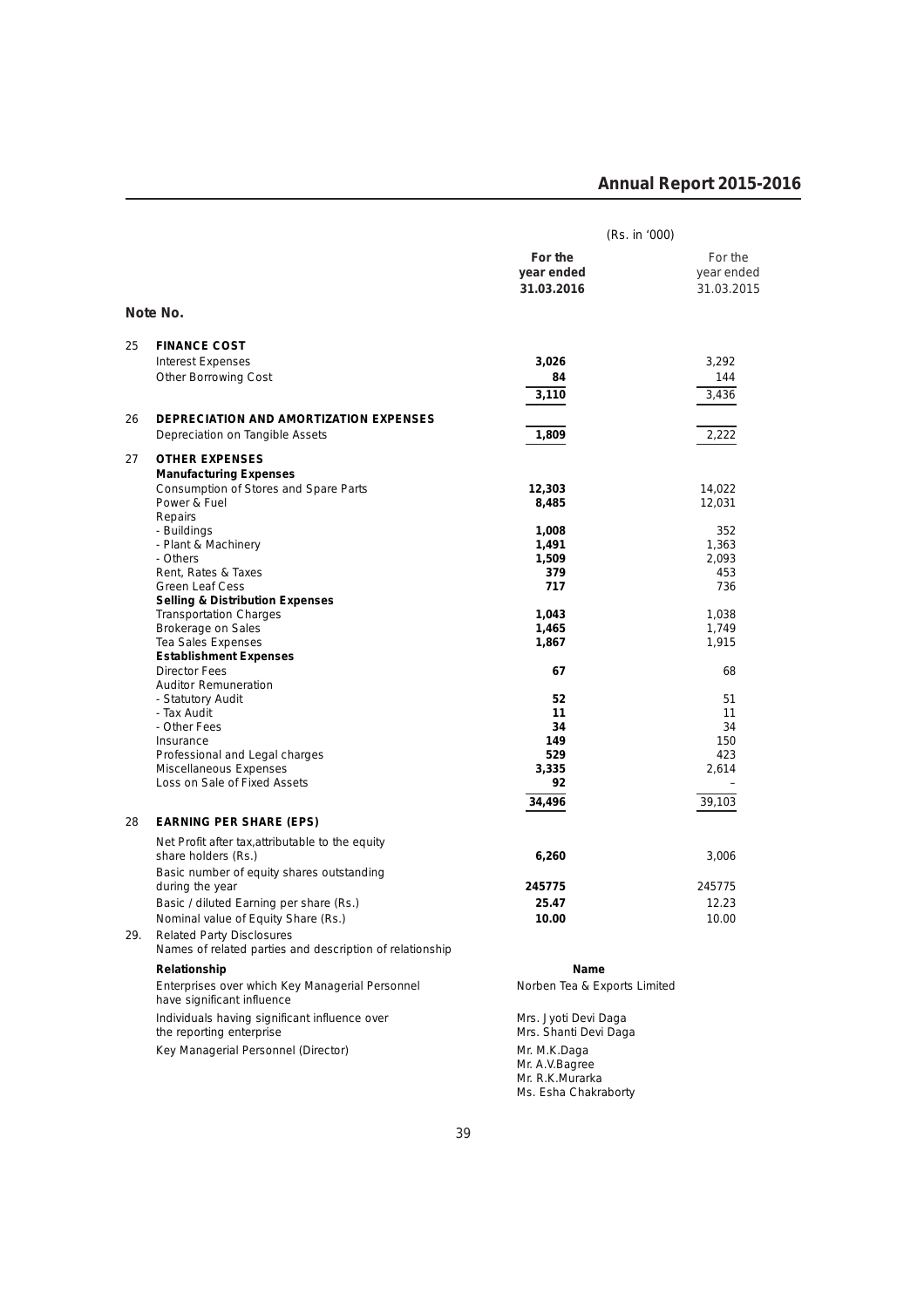**(Rs. in '000)**

#### **Note No.**

Particulars of transactions and closing balances during the year :

| Nature of<br>transactions | <b>Enterprises over</b><br>which Key Managerial<br><b>Personnel have</b><br>significant influence | Individuals having<br>significant<br>influence | Key<br><b>Managerial</b><br>Personnel | <b>Relatives of Key</b><br><b>Managerial</b><br>Personnel | <b>Balance as on</b><br>31-03-2016 |
|---------------------------|---------------------------------------------------------------------------------------------------|------------------------------------------------|---------------------------------------|-----------------------------------------------------------|------------------------------------|
| Dividends paid            |                                                                                                   | 1003                                           | 472                                   | 107                                                       |                                    |
|                           | $(-)$                                                                                             | (1003)                                         | (472)                                 | (107)                                                     | (—)                                |
| Directors Sitting fees    |                                                                                                   |                                                | 67                                    |                                                           |                                    |
|                           | $(-)$                                                                                             | (—)                                            | (68)                                  | (—)                                                       | (—)                                |
| Agricultural Purchase     | 1512                                                                                              |                                                |                                       |                                                           |                                    |
|                           | (1575)                                                                                            | $\qquad \qquad -$                              | $-$                                   | $-$                                                       | $\overline{\phantom{0}}$           |

Note : Related party relationship is as identified by the Company and relied upon by the Auditors.

- 30. There are no undisputed statutory dues remained outstanding as at 31-03-2016 for a period more than six months from the date they became payable. No provision has been made in books of account relating to municipal taxes payable to local municipal office since 01-04-2013 to 31-03-2016 as the amount is unidentifiable.
- 31. Balance confirmation from some of the Sundry Creditors, Sundry Debtors, Loans & Advances given to/accepted from parties are still awaited.
- 32. Foreign Currency transaction and translation :

|    | $\cdot$                         |         | (Rs. in '000) |  |
|----|---------------------------------|---------|---------------|--|
|    |                                 | 2015-16 | 2014-15       |  |
| i) | Expenditure in Foreign Currency |         |               |  |
|    | - Testing expenses              | 17      |               |  |
|    | - Other expenses                |         |               |  |

33. During the year ITAT passed an order vide ITA No.1122/KOL/2012 dated 24-11-2015 in favour of the Company, whereby the Hon'ble Authority allowed Rs.58,40,526/- as total loss to be carried forward which comprises:-

| SI.no. | Nature of loss               | <b>Assessment Year</b> | Amount       |
|--------|------------------------------|------------------------|--------------|
| (i)    | Unabsorbed Depreciation Loss | 1986-87                | $8.07.133/-$ |
| (i)    | Unabsorbed Depreciation Loss | 1987-88                | 12.02.080/-  |
| (iii)  | Unabsorbed Depreciation Loss | 1988-89                | 20.08.075/-  |
| (iv)   | Unabsorbed Depreciation Loss | 1998-99                | 18.23.238/-  |
|        |                              |                        | 58,40,526/-  |

34. Current Tax charge for the year has been reckoned after taking into account deduction u/s.80IE of Income Tax Act, 1962, due to substantial expansion in the value of Plant and Machinery in the Financial Year 2011-2012. In view of the same, the Company has provided Central Income Tax on Book Profit u/s 115JB and Agriculture Income Tax as per Assam Agriculture Income Tax Act.

35. Previous year's figures have been re-arranged and re-grouped wherever necessary.

Signature to Notes 1 to 35

In terms of our attached report of even date.

#### For **L. K. BOHANIA & CO.** M. K. DAGA *Chartered Accountants Chairman* Firm Registration No.317136E

# **VIKASH MOHATA A.V.BAGREE**

Membership No.304011 DIN - 00421623

Place : Kolkata **A K AGARWALA** Date : 18th May, 2016 *Chief Financial Officer*

**Partner Independent Director**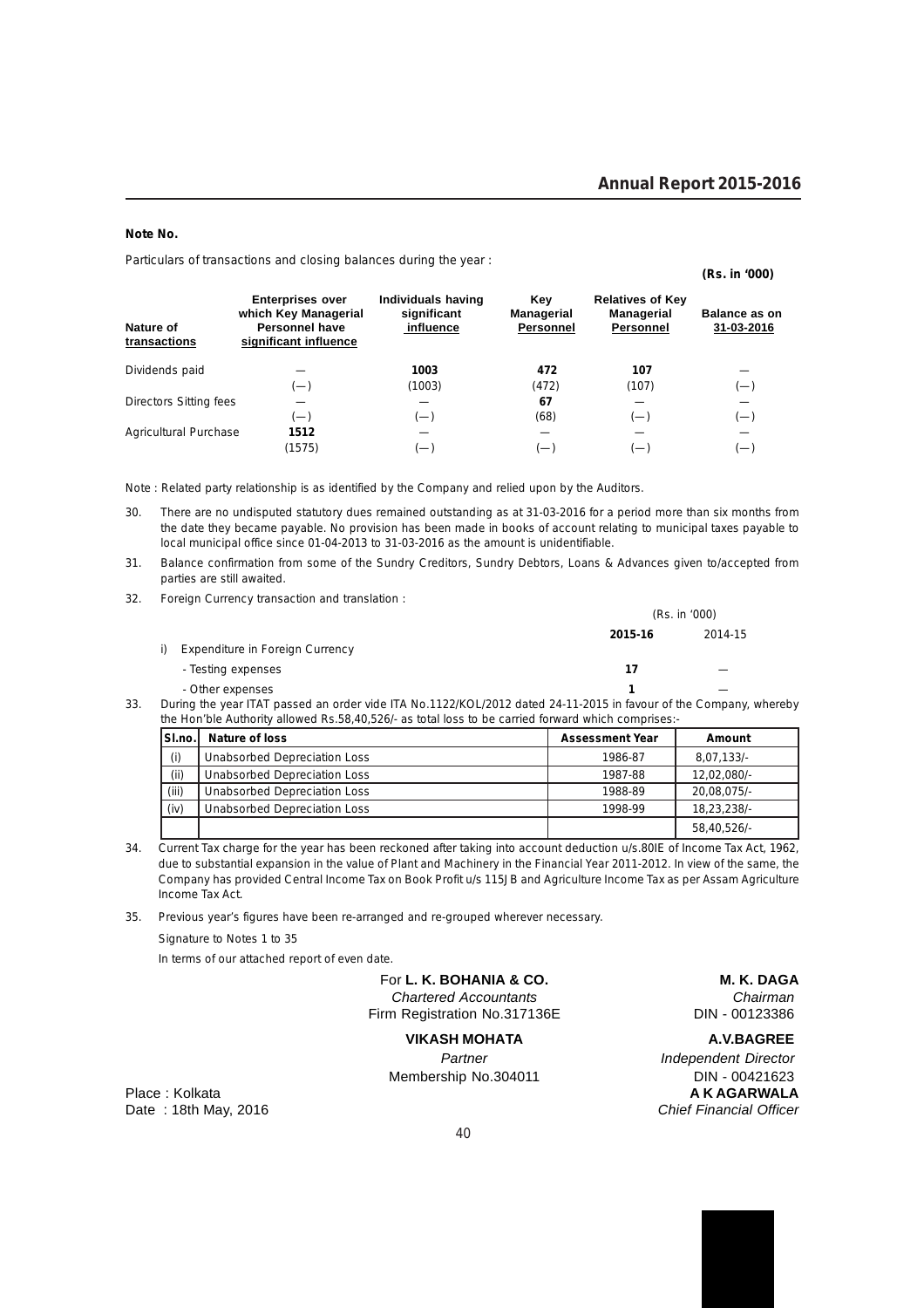| <b>TONGANI TEA COMPANY LIMITED</b><br>CIN: L01132WB1893PLC000742<br>Regd. Office: 15B, Hemanta Basu Sarani, 3rd Floor, Kolkata 700 001<br>Phone: 033 2248 7685 · Website: www.tonganitea.com                                                                                                                                                |  |  |  |  |  |  |
|---------------------------------------------------------------------------------------------------------------------------------------------------------------------------------------------------------------------------------------------------------------------------------------------------------------------------------------------|--|--|--|--|--|--|
| <b>PROXY FORM (FORM NO.MGT-11)</b>                                                                                                                                                                                                                                                                                                          |  |  |  |  |  |  |
|                                                                                                                                                                                                                                                                                                                                             |  |  |  |  |  |  |
|                                                                                                                                                                                                                                                                                                                                             |  |  |  |  |  |  |
|                                                                                                                                                                                                                                                                                                                                             |  |  |  |  |  |  |
| I/We, being the member (s) of  shares of the Tongani Tea Company Limited, hereby appoint.                                                                                                                                                                                                                                                   |  |  |  |  |  |  |
|                                                                                                                                                                                                                                                                                                                                             |  |  |  |  |  |  |
|                                                                                                                                                                                                                                                                                                                                             |  |  |  |  |  |  |
|                                                                                                                                                                                                                                                                                                                                             |  |  |  |  |  |  |
|                                                                                                                                                                                                                                                                                                                                             |  |  |  |  |  |  |
|                                                                                                                                                                                                                                                                                                                                             |  |  |  |  |  |  |
|                                                                                                                                                                                                                                                                                                                                             |  |  |  |  |  |  |
| As my/our proxy to attend and vote (on a poll) for me/us and on my/our behalf at the 123rd Annual General<br>Meeting of the Company, to be held on Friday, September 9, 2016 at 10.30 a.m. at 15B, Hemanta Basu Sarani,<br>3rd Floor, Kolkata-700 001 and at any adjournment thereof in respect of such resolutions as are indicated below: |  |  |  |  |  |  |
| Resolution No.                                                                                                                                                                                                                                                                                                                              |  |  |  |  |  |  |
| To receive, consider and adopt the Statement of Profit & Loss of the Company for the year ended 31 <sup>st</sup> March,<br>1.<br>2016 and the Balance Sheet as at that date and the Reports of the Auditors and Directors thereon.                                                                                                          |  |  |  |  |  |  |
| To confirm the payment of Interim Dividend and to declare Final Dividend.<br>2.                                                                                                                                                                                                                                                             |  |  |  |  |  |  |
| To appoint a Director in place of Mr. M.K.Daga (holding DIN:00123386), who retires by rotation and being<br>3.<br>eligible offers himself for re-appointment.                                                                                                                                                                               |  |  |  |  |  |  |
| To appoint M/s. Navin Nayar & Company, Chartered Accountants (F.R.No.317117E) as Statutory Auditors<br>4.<br>of the Company, to fix their remuneration.                                                                                                                                                                                     |  |  |  |  |  |  |
| (Affix<br>Revenue<br>Stamp)                                                                                                                                                                                                                                                                                                                 |  |  |  |  |  |  |
|                                                                                                                                                                                                                                                                                                                                             |  |  |  |  |  |  |
| Note: This form of proxy in order to be effective should be duly completed and deposited at the<br>Registered Office of the Company, at 15B, Hemanta Basu Sarani, 3rd Floor, Kolkata 700 001, not<br>less than FORTY EIGHT HOURS before the meeting.                                                                                        |  |  |  |  |  |  |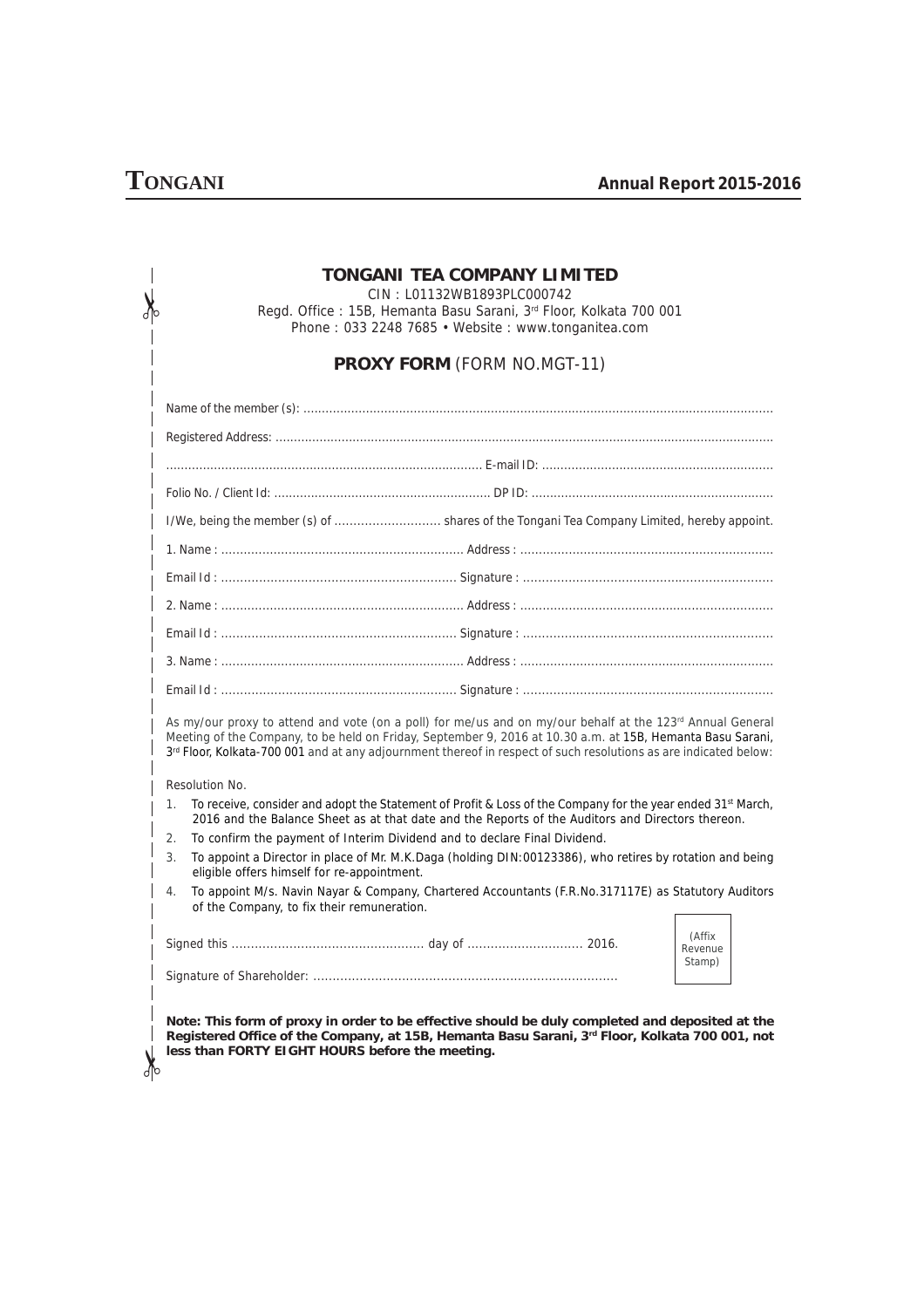